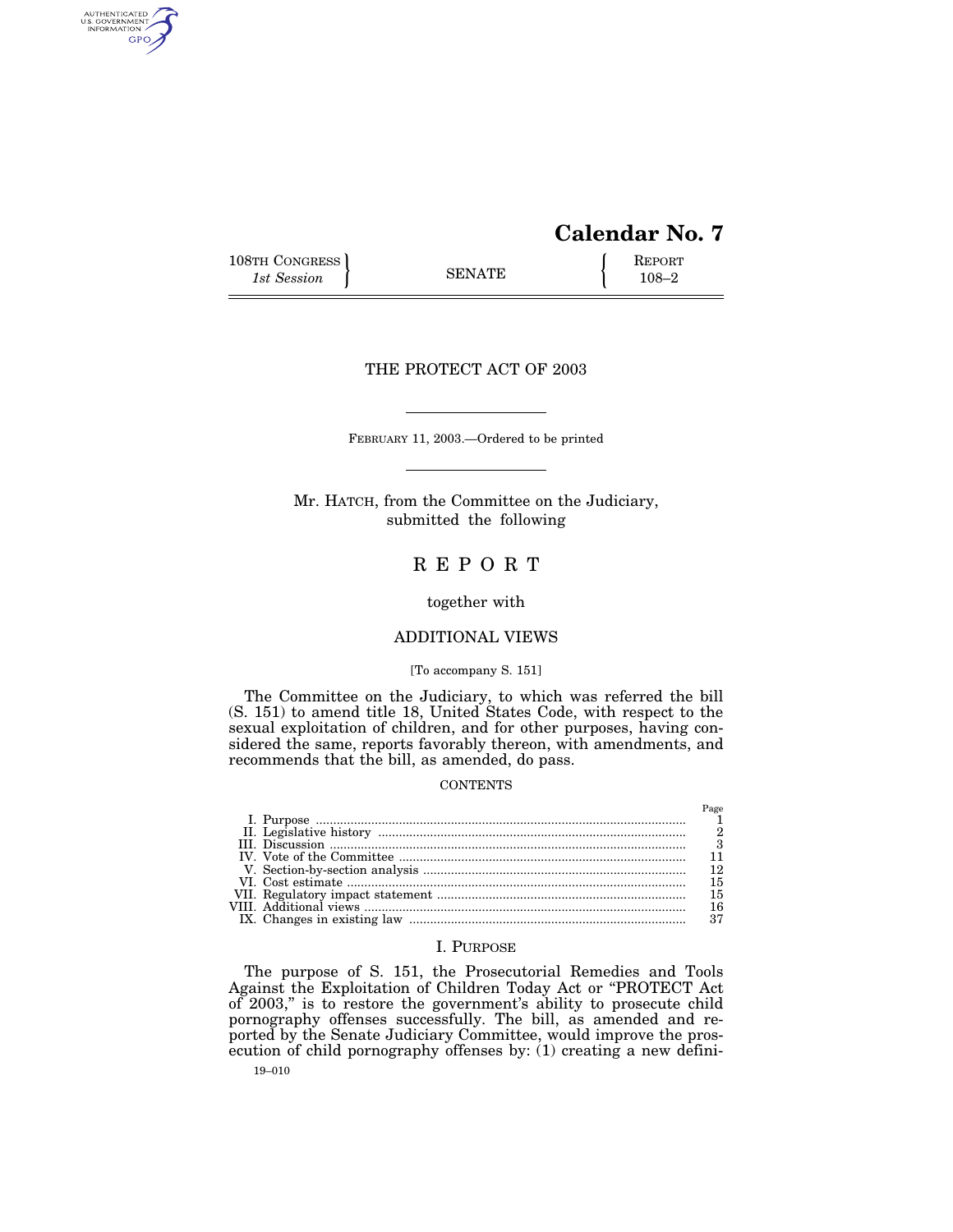tion of ''identifiable minor'' that would include images that are ''virtually indistinguishable'' from actual children; (2) creating an absolute affirmative defense for any pornographic image that was not produced using any actual children;  $(3)$  creating a new offense for certain offers to buy or sell child pornography; (4) creating a new offense for obscene child pornography;  $(5)$  creating a new civil cause of action for those aggrieved by the production, distribution or possession of child pornography; and (6) expanding the categories of sexually explicit images covered by existing record keeping requirements. S. 151 also would accomplish several other changes in existing law to aid in the investigation and prosecution of child pornography offenses, such as creating extraterritorial jurisdiction and requiring that additional prosecutors be assigned to focus on these crimes.

#### II. LEGISLATIVE HISTORY

S. 151 was introduced in the 108th Congress by Senator Orrin Hatch on January 13, 2003. Senator Leahy was the principal cosponsor and five other Senators joined as cosponsors, Senators Bennett, Grassley, DeWine, Edwards, Schumer and Shelby. The bill was referred to the Committee on the Judiciary. The Judiciary Committee met in executive session, with a quorum present, to consider S. 151 on January 30, 2003. Two amendments were proposed and adopted. The first was offered by Senators Hatch and Leahy; the second was offered by Senator Hatch. The Hatch-Leahy amendment was approved by unanimous consent. The Hatch amendment was approved by voice vote, with Senator Leahy noting his objection to it. The bill, as amended, was approved by the Judiciary Committee by voice vote, and ordered favorably reported to the Senate.

S. 151 previously had been introduced in the 107th Congress by Senator Orrin Hatch on May 15, 2002, as S. 2520. Senator Leahy was the principal cosponsor and seven other Senators joined as cosponsors, Senators Sessions, Hutchinson, Brownback, Grassley, DeWine, Edwards, Bennett, and Lincoln. The bill was referred to the Committee on the Judiciary.

The Judiciary Committee held a hearing on S. 2520 on October 2, 2002, and heard testimony from Daniel P. Collins, Associate Deputy Attorney General and Chief Privacy Officer, United States Department of Justice; Frederick Schauer, Professor of Law, John F. Kennedy School of Government, Harvard University; Anne M. Coughlin, Professor of Law, University of Virginia School of Law; and Daniel S. Armagh, Director, Legal Resource Division, National Center for Missing and Exploited Children. At that time, the Committee also considered the evidence and testimony presented on June 4, 1996, during the hearing on the Child Pornography Prevention Act of 1996, detailing the problems of child pornography and the technological changes in the production and dissemination of these materials.

The Judiciary Committee met in executive session to consider S. 2520 on November 14, 2002, during the post-election, ''lame duck'' session of the 107th Congress. A substitute amendment offered by Senators Hatch and Leahy was approved by unanimous consent, as was an additional amendment offered by Senator Leahy. Two other amendments by Senator Hatch were approved by the Judiciary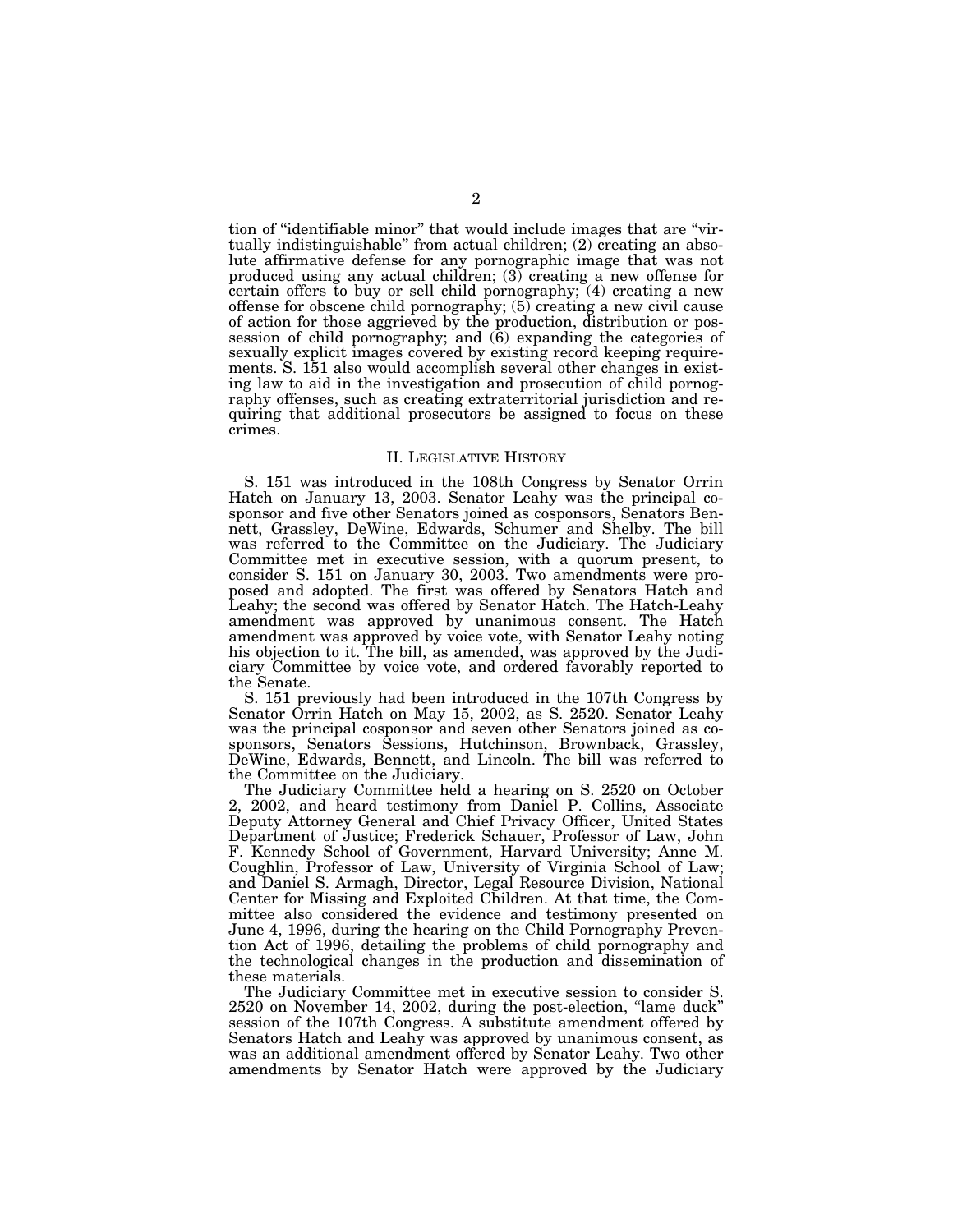Committee, although Senator Leahy noted his objection to these. The bill, as amended, was ordered favorably reported to the Senate.

S. 2520, as reported by the Judiciary Committee, was approved by the Senate by unanimous consent in the evening of November 14, 2002. The House of Representatives had passed a similar bill, H.R. 4623, on June 25, 2002. Because that bill was non-identical to S. 2520, however, neither version could be approved by both houses before the 107th Congress adjourned.

# III. DISCUSSION

# *A. Background and history: The Child Pornography Prevention Act of 1996*

In 1996, the Judiciary Committee held hearings and conducted extensive research into the problem of child pornography. The Committee concluded that the problem was immense. Child pornography generated huge sums of illicit money. Worse yet, it played a central role in the exploitation and sexual abuse of children. The Committee found that child pornography results in the actual abuse of children in two ways. First, ''[c]hild pornography stimulates the sexual appetites and encourages the activities of child molesters and pedophiles, who use it to feed their sexual fantasies.'' S. Rep. No. 104–358, pp. 12–13 (1996). Second, ''[c]hild molesters and pedophiles use child pornography to convince potential victims that the depicted sexual activity is normal practice; that other children regularly participate in sexual activities with adults or peers.'' Id. at 13–14.

The harms caused by child pornography were not new. By 1996, however, technology had changed in a manner that materially impacted the enforcement of child pornography laws. The Committee found that "[c]omputers can also be used to alter sexually explicit photographs, films and videos in such a way as to make it virtually impossible for prosecutors to identify individuals, or to prove that the offending material was produced using children.'' Id. at 16. In response to this concern, the Committee approved the Child Pornography Prevention Act of 1996 ("CPPA") and expanded then-existing law, which only prohibited sexually explicit depictions of actual children, to include depictions that ''appear to be'' of actual children. After approval by both the Senate and the House of Representatives, the President signed the CPPA into law on September 30, 1996.

#### *B. Ashcroft v. Free Speech Coalition*

The CPPA tackled the problem of technology and child pornography by prohibiting the possession, production or distribution of material that ''appears to be'' child pornography. This is so whether the material was actually produced entirely on a computer (''virtual porn''), by using technology to alter an image of a real child to make the child unidentifiable, or by using youthful-looking adults. Four circuit court of appeals had sustained the constitutionality of the CPPA, *United States* v. *Fox,* 248 F.3d 394 (5th Cir. 2001); *United States* v. *Mento,* 231 F.3d 912 (4th Cir. 2000); *United States* v. *Acheson,* 195 F.3d 645 (11th Cir. 1999); *United States* v. *Hilton,* 167 F.3d 61 (1st Cir. 1999), prior to a ruling in the Ninth Circuit that invalidated key provisions of the CPPA under the First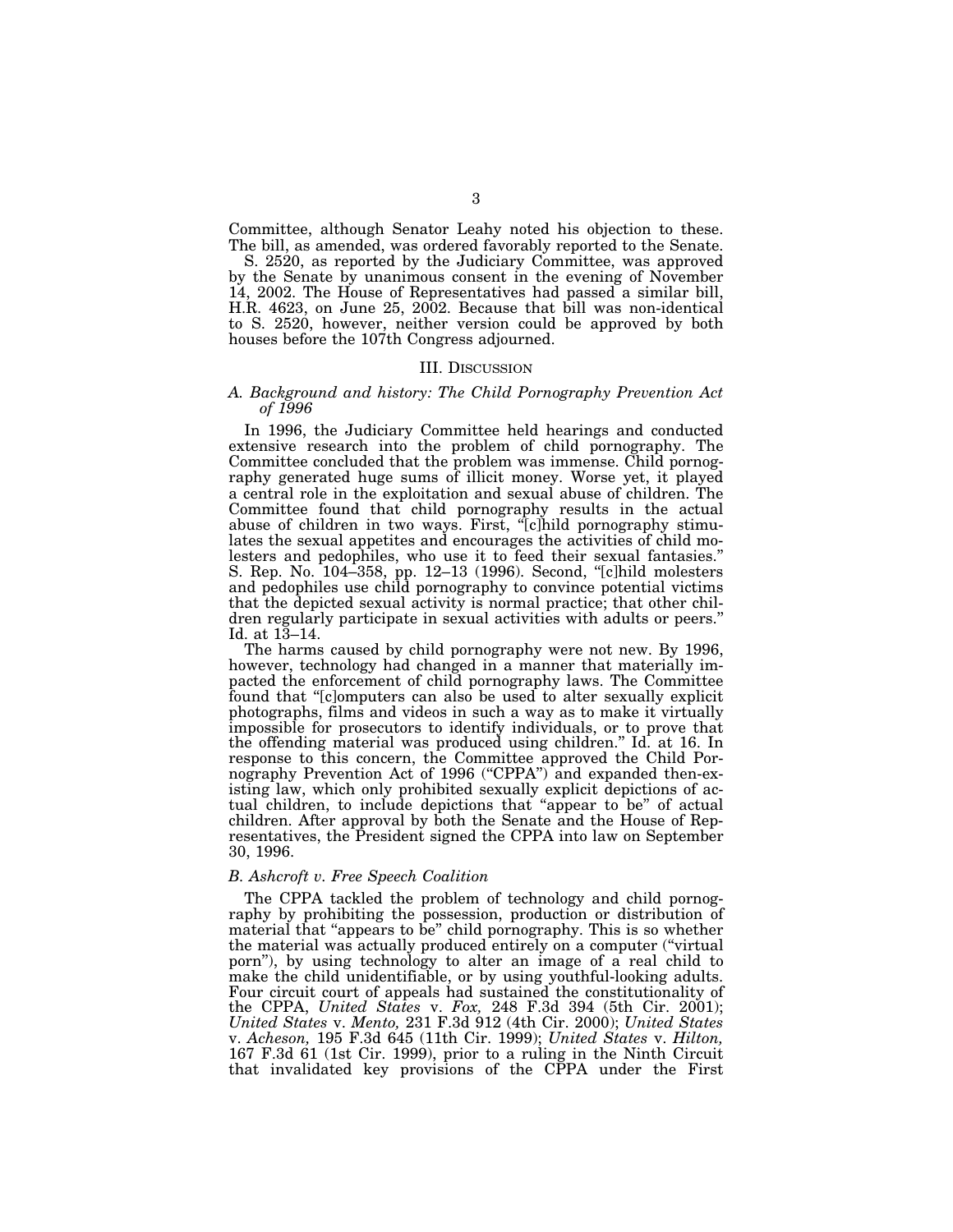Amendment. The Supreme Court affirmed this ruling in *Ashcroft* v. *Free Speech Coalition,* 122 S. Ct. 1389 (2002).

*In Free Speech Coalition,* the Court ruled that two sections of the CPPA were unconstitutionally overbroad. The first banned the distribution of an item in a way that ''conveys the impression'' that it contains a depiction of ''a minor engaging in sexually explicit conduct.'' 18 U.S.C. § 2256(8)(D). The Court observed that, as written, subsection (8)(D) prohibited the downstream possession of materials that earlier had been billed as child pornography. Id. 122 S. Ct. at 1406.

The Court next invalidated the CPPA's prohibition of any visual depiction that "appears to be" of a minor engaging in sexually explicit conduct. 18 U.S.C. § 2256(8)(B). *New York* v. *Ferber,* 458 U.S. 747 (1982), ruled the Court, categorically denies First Amendment protection only to sexually explicit depictions of actual children. 122 S. Ct. at 1401. Stated differently, sexually explicit depictions of virtual children and youthful looking adults are beyond *Ferber's* categorical rule. Because the "appears to be" language in subsection  $(8)(B)$  swept in such images, and because the "reasons the Government offer[red] in support" of this provision were insufficient under the First Amendment, Id. at 1405, the Court ruled that it was unconstitutionally overbroad.

# *C. Defining the Problem in the Wake of Ashcroft v. Free Speech Coalition*

#### *i. Hampering prosecutions*

The Supreme Court's decision in *Free Speech Coalition* has greatly impaired the government's ability to bring successful child pornography prosecutions. This is so because prosecutors typically are unable to identify the children depicted in child pornography. Not surprisingly, these children are abused and victimized in anonymity, even when the child pornography is produced within the United States. Prosecutions therefore rest on the depictions themselves; juries are urged to infer the age and existence of the minor from the sexually explicit depiction itself. While these depictions may appear in a photograph or a videotape, they increasingly are appearing in a computer or digital image that is sold, traded, bartered, exchanged or simply downloaded over the internet.

Since the ruling in *Free Speech Coalition,* defendants in child pornography cases have consistently claimed that the images in question could be virtual. By raising this ''virtual porn defense,'' the government has been required to find proof that the child is real in nearly every child pornography prosecution. Some of these defense efforts have already been successful. See, e.g., *United States* v. *Sims,* 220 F. Supp. 2d 1222 (D.N.M. 2002) (after the decision in *Free Speech Coalition,* court entertained motion to reconsider previously denied motion for judgment of acquittal; judgment of acquittal was granted with respect to one set of images); *United States* v. *Bunnell,* 2002 WL 927765 (D. Me. 2002) (after *Free Speech Coalition,* motion to withdraw guilty plea granted); see also *United States* v. *Reilly,* 01 Cr. 1114 (RPP), 2002 WL 31307170 (S.D.N.Y. Oct. 15, 2002) (after *Free Speech Coalition,* motion to withdraw guilty plea granted; court held that the government must prove beyond a reasonable doubt that the defendant knew that the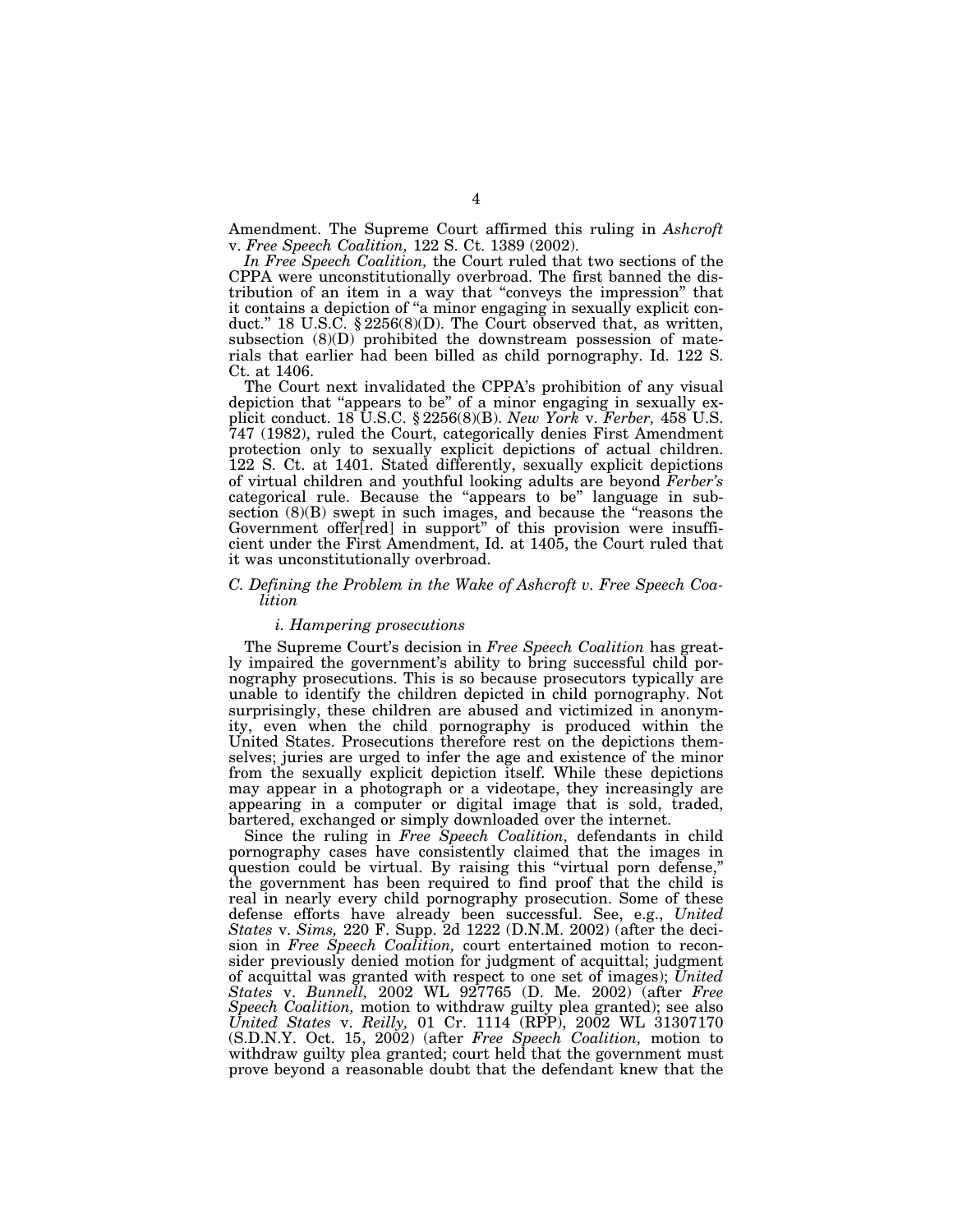images depicted real children). Left unchecked, this problem threatens to cripple a large number of child pornography prosecutions. Indeed, proving the existence of an actual minor beyond a reasonable doubt from a digital image is extremely difficult when technological advancements have made it possible to disguise depictions of real children to make them unidentifiable and to make depictions of real children appear computer-generated. The National Center for Missing and Exploited Children (''NCMEC'') assembled a photographic array containing both real and virtual pictures of children, and presented it to members of the House Judiciary Committee Subcommittee on Crime during hearings that were held on May 1, 2002. An ordinary person looking at these pictures would be hard-pressed to distinguish between the real and virtual depictions.

The Senate Judiciary Committee first noted the problematic existence of the virtual porn defense in 1996. Since then, it has become even worse, as witnesses before the Senate Judiciary Committee have testified and as the NCMEC array makes clear. Absent legislation, this problem threatens to become entirely unmanageable in the near future. The unyielding growth of technology will further frustrate law enforcement efforts to combat child pornography. As Senator Leahy stated on introducing S. 2520 on May 15, 2002:

The Free Speech decision has placed prosecutors in a difficult position. With key portions of the CPPA gone, the decision invites all child porn defendants, even those who exploit real children, to assert a ''virtual porn'' defense in which they claim that the material at issue is not illegal because no real child was used in its creation. The increasing technological ability to create computer images closely resembling real children may make it difficult for prosecutors to obtain prompt guilty pleas in clear-cut child porn cases and even to defeat such a defense at trial, even in cases where real children were victimized in producing the sexually explicit material. In short, unless we attempt to rewrite portions of the CPPA, the future bodes poorly for the ability of the federal government to combat a wave of child pornography made ever more accessible over the Internet.

In addition to arming defendants with a powerful defense, the ruling also has caused prosecutors to shy away from bringing some child pornography cases. After the *Free Speech Coalition* decision, prosecutors from across the country informed NCMEC that they would dismiss pending child pornography prosecutions unless NCMEC could identify the children contained in the charged images. Many prosecutions, in fact, were dismissed. And even the prosecutions that remain have been significantly and adversely affected by the decision because prosecutors need to devote significantly more resources to each child pornography case than ever before.

### *ii. Creating an illusory, but effective, virtual porn defense*

The steady advance of technology makes certain that life-like images of children can be created on a computer, thereby providing a potent basis to doubt that a particular depiction is that of an ac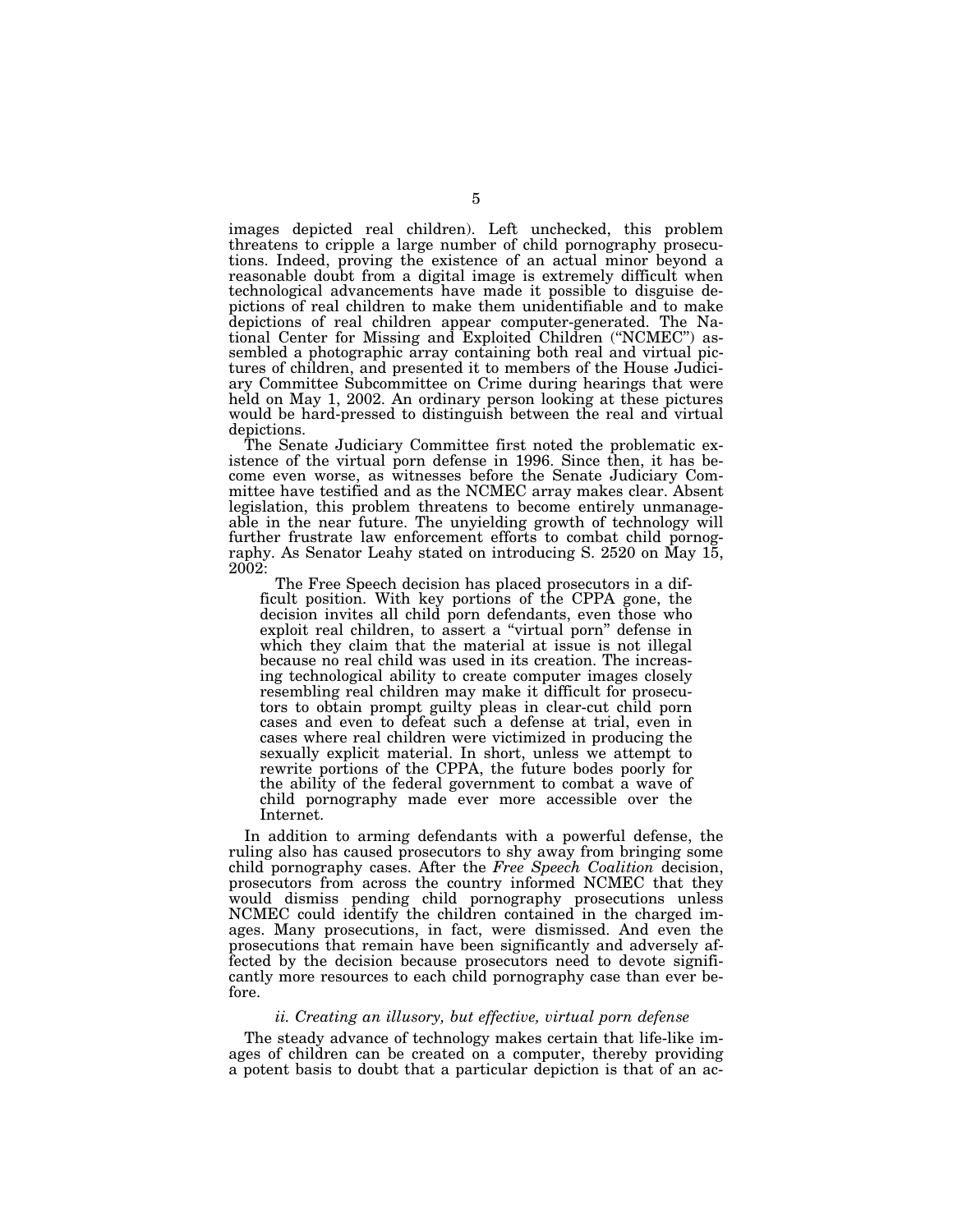tual minor. But the state of the record today indicates that a totally virtual creation would be both time-consuming and, for now, prohibitively costly to produce. Accordingly, it remains true that the overwhelming majority of child pornography depicts actual children. The Committee finds that child pornography results from the abuse of real children by sex offenders; the production of child pornography is a byproduct of, and not the primary reason for, the sexual abuse of children. Leading experts agree that, to the extent that the technology exists to computer generate realistic images of child pornography, the cost in terms of time, money, and expertise is—and for the foreseeable future will remain—prohibitively expensive. As a result, for the foreseeable future, it will be more costeffective to produce child pornography using real children. Moreover, there is no evidence that the future development of easy and inexpensive means of computer generating realistic images of children would stop or even reduce the sexual abuse of real children or the practice of visually recording that abuse. Whether real or life-like (but virtual), child pornography fuels the fantasies of pedophiles, often leading to the actual abuse of real children.

Even though the use of real children is still the most cost-effective and empirically demonstrated method of producing child pornography, the mere existence of a virtual porn defense nonetheless has two unfortunate consequences. First, it provides a ready defense against prosecution under laws that are limited to sexually explicit depictions of actual minors. Second, it encourages producers and distributors of child pornography to alter depictions of actual children in slight ways to make them not only unidentifiable, but also appear as if they were virtual creations. Unlike the weighty task of creating an entire image out of whole cloth, it is not difficult or expensive to use readily available technology to disguise depictions of real children to make them unidentifiable or to make them appear computer-generated.

# *D. Responding to the problem*

S. 151 is designed to aid child pornography prosecutions in a constitutionally responsible way. This bill is a response to the problems faced by prosecutors in the wake of *Free Speech Coalition;* it is not designed to challenge that decision in any way. To the contrary, S. 151 has been carefully written to work within the limitations established by that decision. S. 151 accomplishes this goal by permitting the government to establish its case-in-chief when the children portrayed in sexually explicit depictions appear virtually indistinguishable from actual minors. If the government meets this burden, S. 151 nonetheless provides an absolute defense if the defendant can show that the child pornography that forms the basis of his prosecution was not produced using any actual minors.

#### *i. The definitional vehicle*

S. 151 addresses the problem of the virtual porn defense by creating a new definition of "child pornography" in section  $2256(\dot{8})$  and a new definition of ''identifiable minor'' in section 2256(9). Under these new definitions, in conjunction with existing section 2252A, it is unlawful to possess or distribute any visual depiction of sexually explicit conduct involving ''a computer image, computer generated image, or digital image that is of, or is virtually indistin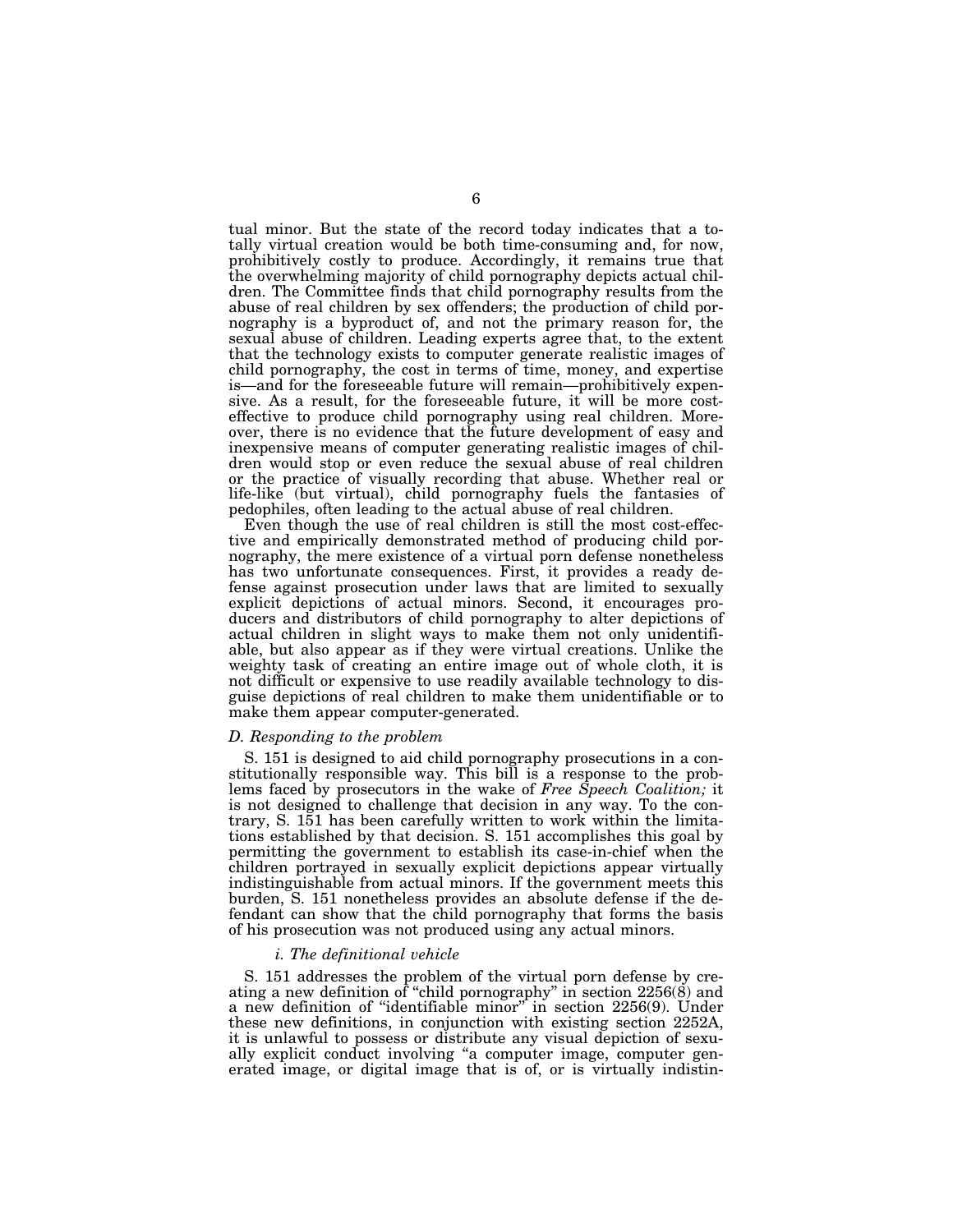guishable from that of, an actual minor.'' Stated differently, the Government establishes a violation of section 2252A by proving the existence of a computer image that is virtually indistinguishable from an actual child. This is so even when the government cannot prove the actual identity of the minors depicted. This new definition S. 151 also draws support from the factual record: The overwhelming majority of existing child pornography was produced by using actual minors, and no change in these production methods will occur in the foreseeable future.

Having created a new definition of ''identifiable minor,'' S. 151 proceeds to narrow it in two important ways. First, S. 151 defines a ''virtually indistinguishable'' depiction to be one that ''an ordinary person \* \* \* would conclude \* \* \* is of an actual minor.'' By way of illustration, the bill makes clear that ''drawings, cartoons, sculptures'' and the like do not qualify as ''virtually indistinguishable.'' This definition makes clear that ''virtually indistinguishable'' depictions are ones that look just like actual children to an ordinary observer (not an expert).

Second, S. 151 narrows the ''identifiable minor'' definition further by creating a new definition of ''sexually explicit conduct,'' which will be codified in section 2256(2)(B). Subsection (2)(B) creates a less inclusive definition of ''sexually explicit conduct'' than current law provides. Compare 18 U.S.C. §§ 2256(2)(A) with 2256(2)(B). S. 151 thus creates the following dichotomy. In prosecutions where the Government must affirmatively prove the existence of an actual minor, it may draw upon the broader definition of sexually explicit conduct contained in current law. But in prosecutions where the Government proves a computer image that is virtually indistinguishable from an actual minor, it is limited to the narrower definition of sexually explicit conduct provided in S. 151.

# *ii. A complete affirmative defense*

Not only does S. 151 craft these new definitions in a narrowly tailored way, but the bill also creates an affirmative defense provision that would absolve defendants from liability upon a showing that the depictions in question were not made by using actual children. Stated differently, if the government establishes a prima facie case, the defendant still cannot be convicted if he shows that the depictions were produced by using only virtual creations or youthful-looking adults.

The affirmative defense created by S. 151 is considerably broader than the existing provision that it replaces.1 Unlike existing section 2252A(c), the new affirmative defense is not limited to youthfullooking adults, and does not include a requirement that the material was never represented to be child pornography. The Committee intends the affirmative defense provision created by S. 151 to be a complete defense whenever the defendant can show that no ac-

<sup>1</sup> In their Additional Views, Senators Leahy, Biden and Feingold maintain that this affirma-tive defense is somehow incomplete because it does not apply to the new obscenity provision, to be codified at 18 U.S.C. §2252B. See Additional Views at C(2). This is a remarkable claim.<br>There has never been any affirmative defense to obscenity. These Senators fail to explain why<br>obscene materials should be legali do they provide any basis to support their unsubstantiated claim that providing an affirmative defense to obscenity would somehow make the other provisions of S. 151 more immune from constitutional challenge.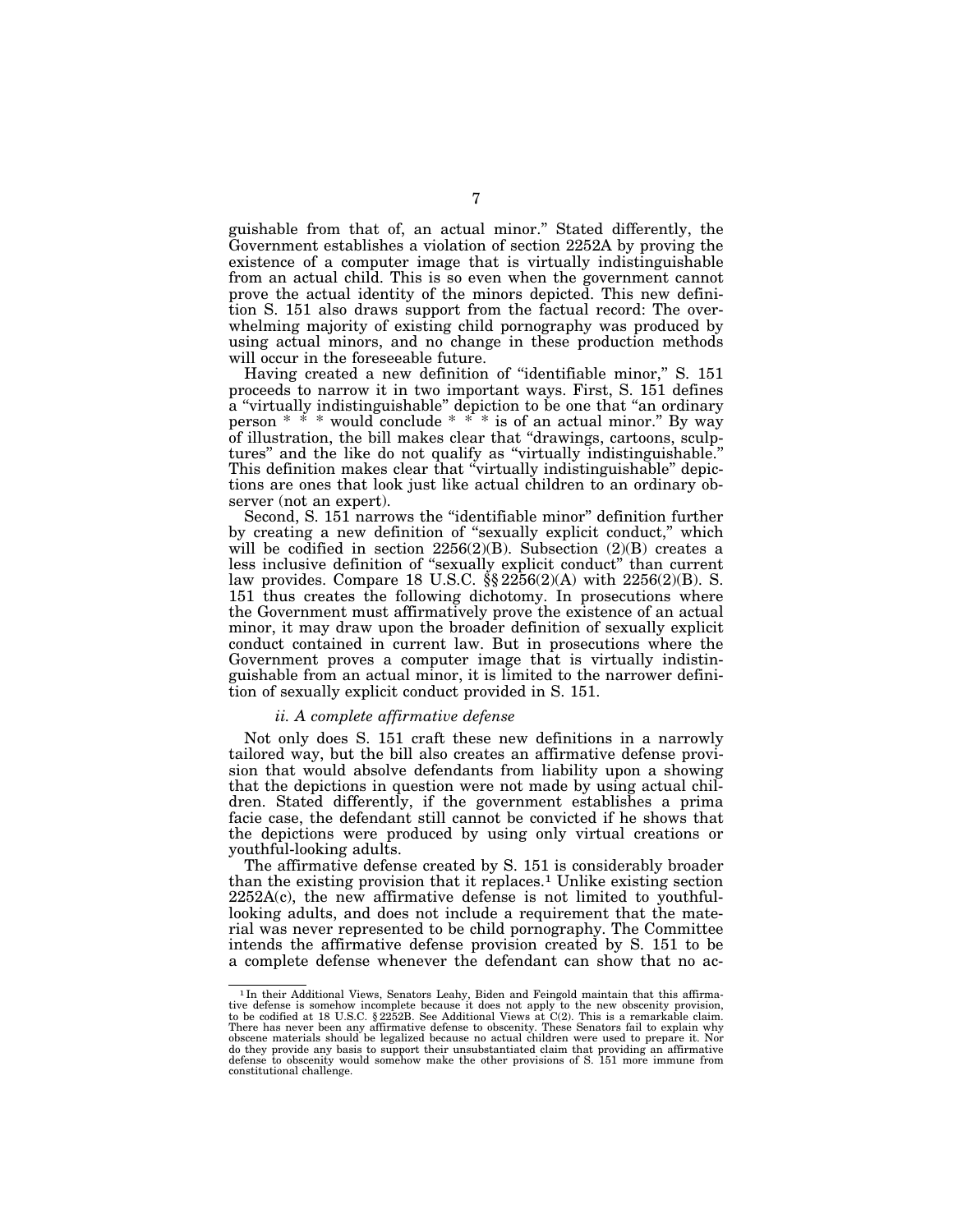tual children were used in creating the depictions which form the basis of the prosecution.2

It is well-settled that Congress can define the elements of an offense. Much like other affirmative defenses that exist in law, such as self-defense, insanity or provocation, this provision places the burden of proof on the party that is in the best position to determine the pertinent facts. The person who creates or receives child pornography certainly is in a better position to ascertain whether or not the children depicted are real (and to keep only those items that do not involve actual children) than a prosecutor who discovers these items at the end of the day and, due to advances in technology, has no idea where they originally came from or any reasonably effective means for tracking their source. It is beyond peradventure that the government has the right and the obligation to bring successful prosecutions for child pornography offenses. Coupled with the new definitions for "identifiable minor," "virtually indistinguishable,'' and ''sexually explicit conduct,'' this affirmative defense strikes an appropriate balance between the Government's right to police child pornography and the individual's right to deal in this material.

#### *iii. Clarifying Scienter*

In establishing a violation of 18 U.S.C. § 2252A that relies upon the new definition of "identifiable minor" contained in  $\S 2256(9)(B)$ , the Government is not required to prove in its case-in-chief that the computer generated visual depiction is that of a real minor. Rather, the Government need only prove: (1) that an ordinary person viewing the depiction would conclude that the depiction is of an actual minor; and (2) that the image depicts ''sexually explicit conduct" as defined in  $$2256(2)(B).$ <sup>3</sup> Under S. 151, it is an affirmative defense that the subject depicted was not, in fact, a real minor.

The scienter required to establish the offense extends to the nature of the contents of the image. Cf. *United States* v. *X-Citement Video, Inc.,* 513 U.S. 64, 77–78 (1994). It is not necessary to show that the defendant knew or subjectively believed that the visual depiction was that of a real minor. Instead, the scienter required is only that: (1) the defendant knowingly transported, shipped, re-

 $2$ Prosecutions brought under the definition of child pornography contained in section  $2256(8)(C)$  generally charge the accused with having taken the innocent image of an actual child and "morphing" it into a sexually exp lenged in Ashcroft v. Free Speech Coalition) only one affirmative defense is available in a<br>morphing prosecution: proof that only pictures of adults were used. S. 151 keeps this affirmative<br>defense intact. However, S. 151 tive defense that "the alleged child pornography was not produced using any actual minor or<br>minors." The reason for this is simple. The affirmative defense will be unavailable if the evi-<br>dence shows that the image was pro child. Thus, the affirmative defense is unavailable both for a ''first generation'' image that directly records the sexual abuse of a child and for a later generation image that uses such an image. In either situation, it cannot be said that "the alleged child pornography was not produced using any actual minor or min child, it could be argued (incorrectly) by some that it does not involve any "use" of a child and<br>fits within the affirmative defense. If such an argument were successful, it could defeat the en-<br>tire point of the morphing provision has been expressly excluded.<br><sup>3</sup>Of course, Government must also establish certain non-content elements, such as the speci-

fied link to commerce, and the fact that the image is a computer image, a computer-generated image, or a digital image—i.e., an image that was found on a computer, related media, or in digital format or that was produced, altered, distributed or received using a computer, related media or digital technology.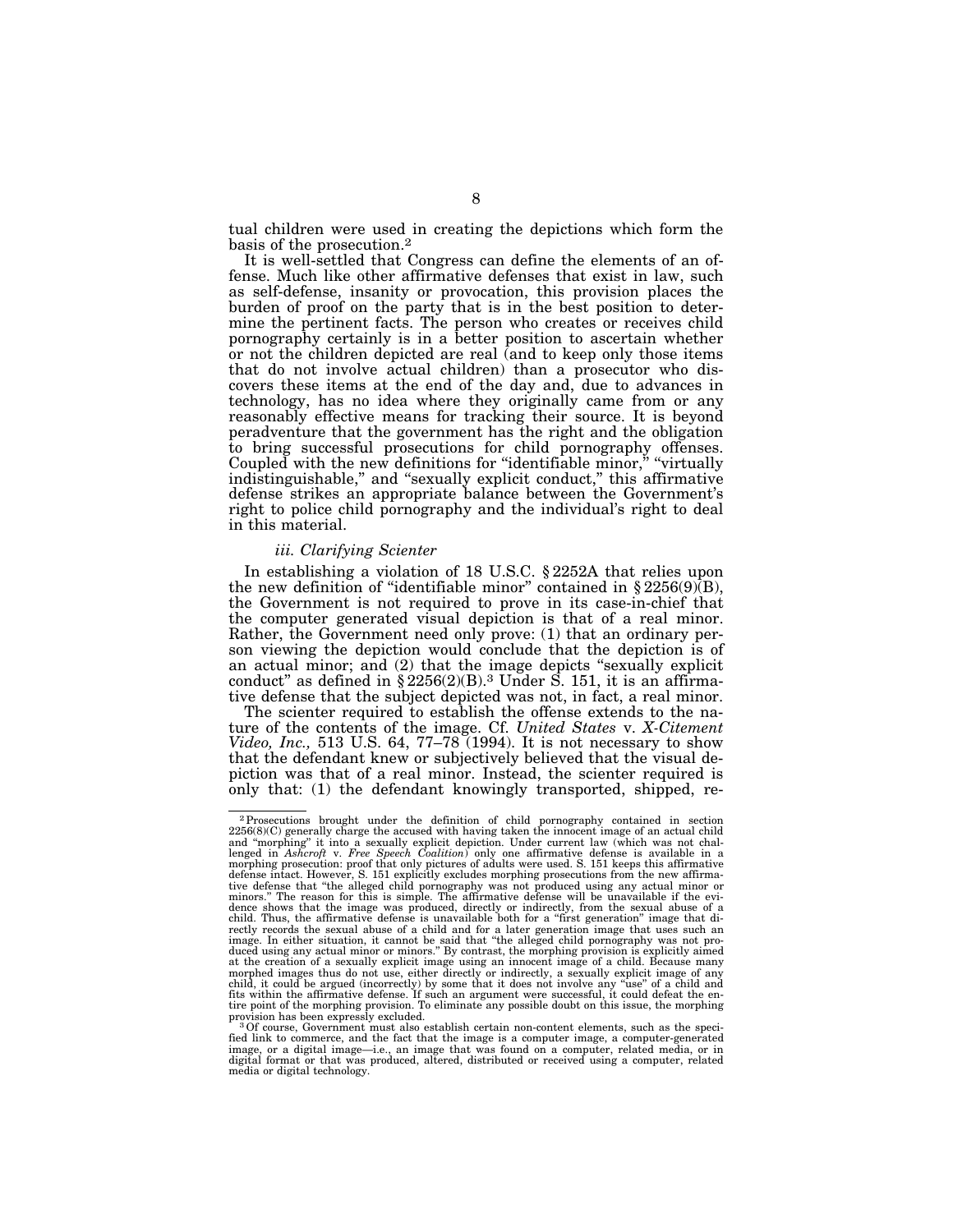ceived, distributed or reproduced a visual depiction; and (2) the defendant was aware of the contents of the image. To meet this latter requirement, it is sufficient to show that the defendant was generally aware of the sexually explicit nature of the visual depiction and the life-like quality of the image, that is, those features that would cause a reasonable person viewing the visual depiction to conclude it depicted a real minor. In no event is the Government required to disprove the possibility that the defendant, although generally aware of the life-like nature of the image, subjectively believed that the image was virtual. To the extent that there is any validity to the ruling in *United States* v. *Reilly,* 01 Cr. 1114 (RPP), 2002 WL 31307170 (S.D.N.Y. Oct. 15, 2002) (after *Free Speech Coalition,* motion to withdraw guilty plea granted; court held that the government must prove beyond a reasonable doubt that the defendant knew that the images depicted real children), which does not square with the language and purpose of the child pornography laws, S. 151 is intended to reject that interpretation. Indeed, such an interpretation creates an almost insuperable bar to prosecution. Because a false claim that the defendant thought the image was virtual is so easy to make, yet so difficult to disprove, such an exacting scienter requirement would effectively legalize child pornography for everyone but the original producers.

The new affirmative defense provision permits a defendant to escape criminal liability by showing that the material did not in fact involve the use of children. A defendant will also avoid conviction if the Government fails to prove that the objective nature of the image is such that a reasonable person would believe that it was a real child. A defendant will also escape conviction if the Government fails to prove that he was familiar with the contents of the image. But a defendant cannot escape criminal liability merely by contending that he did not know with certainty that it was a minor, that he had a subjective belief that the image was not in fact a minor or that he did not think that a reasonable person would believe it was a minor.

#### *iv. Record keeping requirements*

Under section 2257, producers are required to verify the name and age of every performer depicted in sexually explicit materials and to affix a label to the material that indicates where these records are located. See *American Library Association* v. *Reno,* 33 F.3d 78 (D.C. Cir. 1994) (affirming constitutionality of this provision). S. 151 extends these record keeping requirements to computer generated and digital images. By expanding this provision to cover the most common medium in which child pornography is produced for distribution, S. 151 is intended to protect children by deterring the production of child pornography. This provision also is intended to protect the legitimate possession or distribution of sexually explicit materials. Indeed, section 2257's labeling requirement provides a significant benefit to those who only wish to possess or distribute pornography that depicts only youthful-looking adults or virtual children. By inspecting the label affixed to a sexually explicit depiction of apparent children, individuals know precisely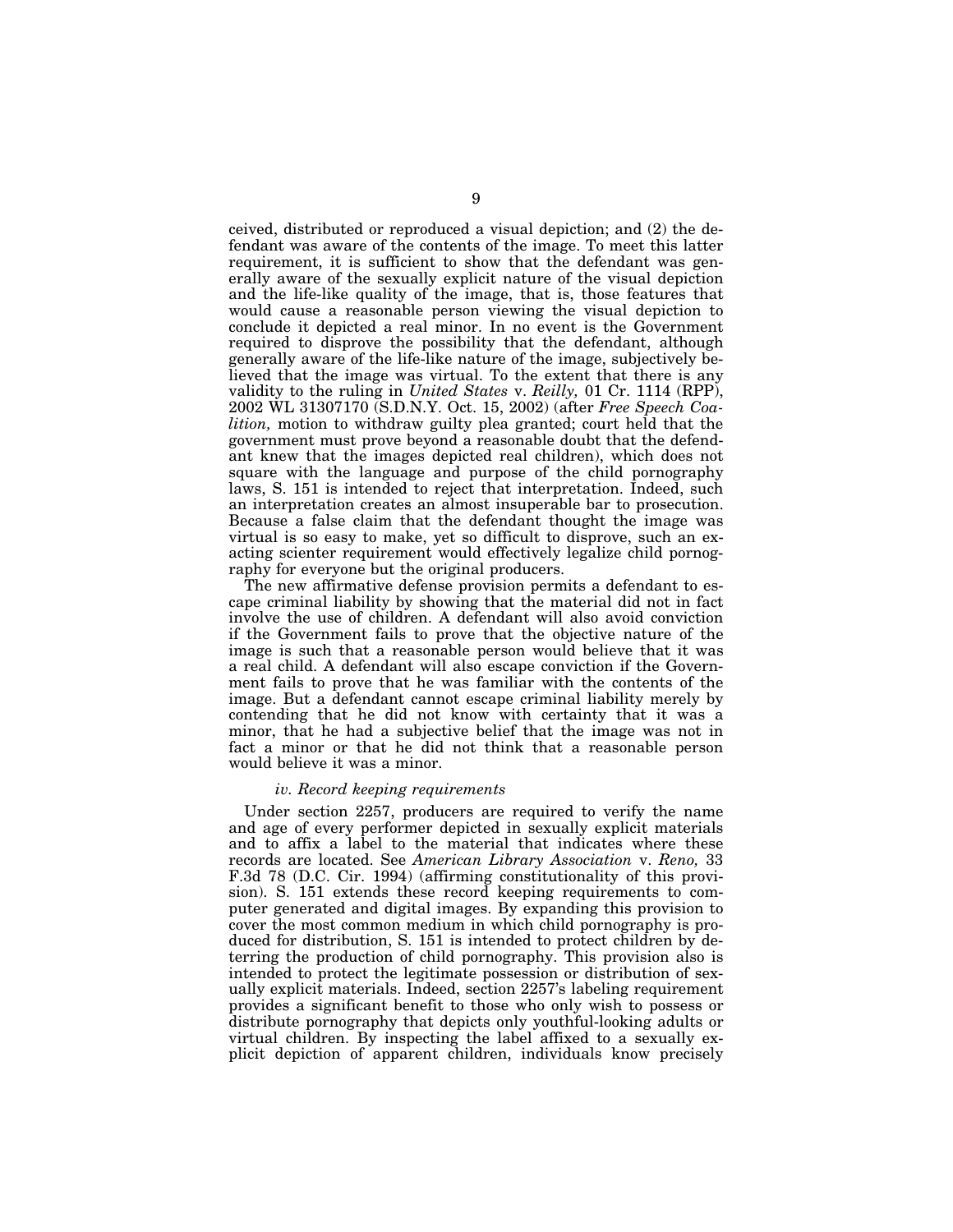what records will show that no actual minors are being shown.<sup>4</sup> Conversely, individuals desiring to possess or distribute legitimate pornography will know to be especially cautious when no label is affixed to a sexually explicit depiction of children.5

### *v. Pandering, solicitation, obscenity and the illicit use of sexually explicit materials*

S. 151 creates three new offenses designed to help assure the vigorous prosecution of pornography that involves children. One prohibits the pandering or solicitation of child pornography; another creates a separate offense for obscene sexually explicit depictions of children; and the third bars the use of sexually explicit materials of real or apparent minors for the purpose of persuading a minor to perform an illegal act.

The internet has provided a ready forum for those who wish to traffic in child pornography. To help check this rapidly growing market, S. 151 creates a new offense, to be codified at 18 U.S.C. § 2252A(3)(B), that criminalizes offers to buy, sell or trade anything that is purported to depict actual or obscene child pornography. The Government further must prove that the defendant specifically believed (as a buyer), or intended to cause another to believe (as a seller), that the proffered material depicted either: (1) actual children engaged in sexually explicit conduct; or (2) sexually explicit conduct involving minors that was obscene. This provision has been written narrowly in order to capture only those individuals who are seeking to obtain illicit child pornography, or those individuals who are attempting to profit from the real or purported sale of illicit child pornography. This section should have no effect on any category of protected speech.6 Indeed, the first category of prohibited transactions involves a class of speech (''an obscene visual depiction of a minor engaged in sexually explicit conduct'') that may be proscribed under *Miller* v. *California,* 413 U.S. 15 (1973), and the second category defines another class (''a visual depiction of an actual minor engaged in sexually explicit conduct'') that may be proscribed under *New York* v. *Ferber,* 458 U.S. 747 (1982).

S. 151 also creates a new obscenity section, to be codified at 18 U.S.C. § 2252B, that applies to sexually explicit depictions of minors.<sup>7</sup> It contains two prongs. The first criminalizes any obscene depiction of a minor engaged in a broad variety of sexually explicit

<sup>4</sup>Such a small label could be easily placed, of course, on a discrete portion of the computer image. 5 A label also would assist in the preparation of the affirmative defense provided by S. 151.

But the mere existence of such a label would not be a valid defense to prosecution. As explained<br>above, a subjective belief that the image is not a minor, whether based on a label or otherwise,<br>does not defeat scienter. A fectively could lead to the de facto legalization of child pornography for all except the original

<sup>&</sup>lt;sup>6</sup> Senators Leahy, Biden and Feingold are mistaken to suppose that this provision would outlaw films like Traffic, Romeo and Juliet and American Beauty. See Additional Views at C(3).<br>The producers of war films such as Saving Private Ryan and Black Hawk Down certainly do<br>not intend for viewers to believe that the ican Beauty and Traffic do not intend for viewers to believe that real children are actually engaging in sexual activity. In no way could such movie producers satisfy the specific intent required by this provision.<br>
The C

government's compelling interest in combating child pornography and preventing harm to children. Indeed, the inadequacy of obscenity laws in preventing the actual abuse of children was<br>highlighted in 1982 when the Supreme Court decided *Ferber*. That case involved lewd films of<br>young boys masturbating. 458 U.S.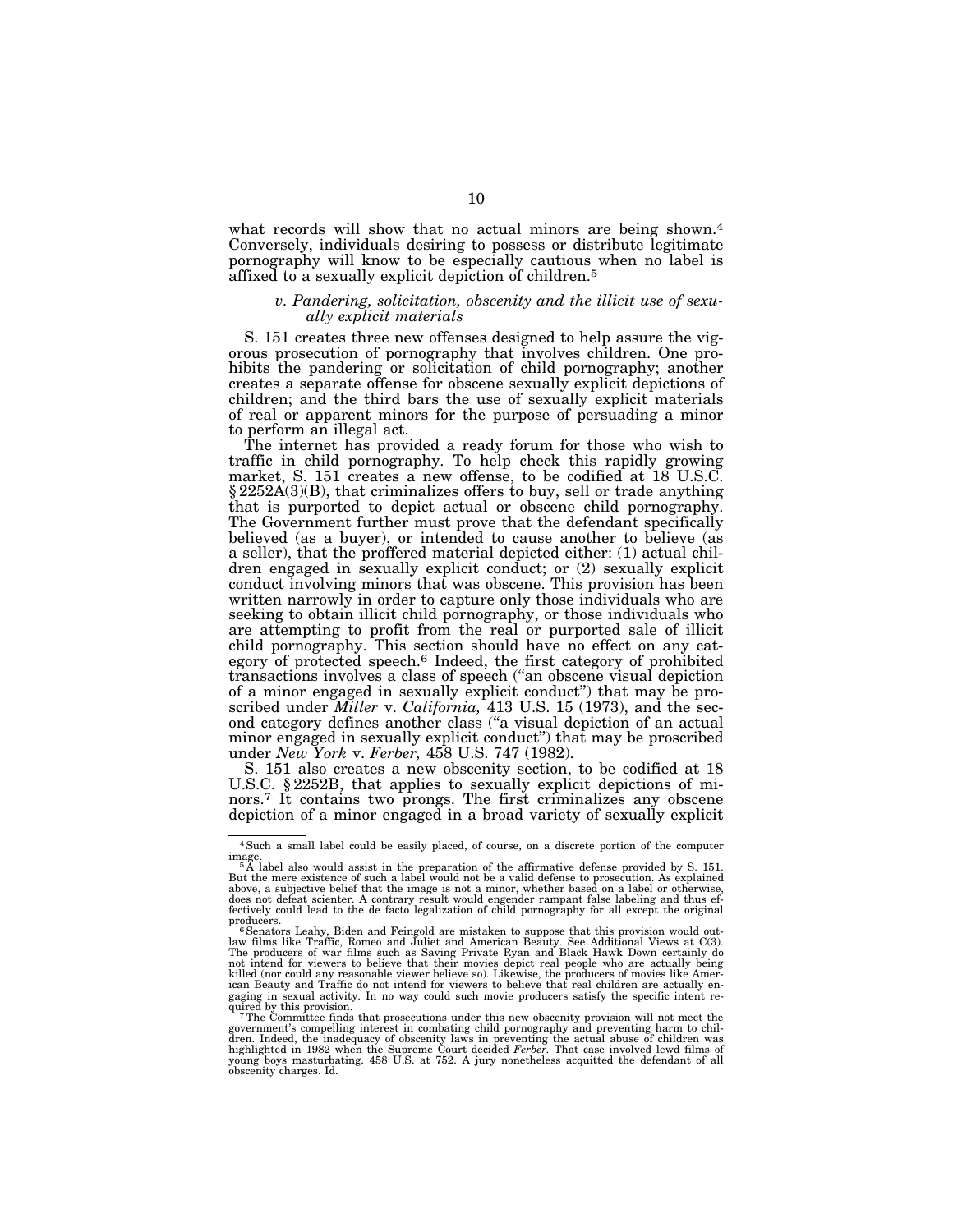conduct. The second is a focused and careful attempt to define a subcategory of ''hardcore'' child pornography that is per se obscene. Not only is this subcategory limited to the most graphic acts of sexually explicit conduct involving real or apparent minors, but there also is a requirement that the depiction lack ''serious literary, artistic, political, or scientific value.''

Finally, S. 151 criminalizes the use of child pornography to persuade a minor to participate in an illegal act. This provision is to be codified at 18 U.S.C.  $\S 2252A(a)(6)$ . This new offense will help to address a problem that has long existed: the use of sexually explicit materials by pedophiles to persuade minors to participate in sexual activities. While this provision is directed primarily to capture sexual activity, its scope is intentionally broader. By its express terms, the provision prohibits the use of child pornography for inducing a minor to participate "in any" illegal activity.

### *E. Other child protection measures*

S. 151 makes a number of additional changes to existing law that do not warrant extended discussion here, including provisions to shield the identity of children depicted in child pornography, to assign more prosecutors to focus on child pornography offenses, and to provide a civil cause of action for those aggrieved by child pornography. Each of these is detailed below in the section-by-section analysis, infra at § V.

# *F. Additional views of Senators Leahy, Biden and Feingold*

Every member of the Judiciary Committee was invited to submit comments to this Report. Senators Leahy, Biden and Feingold have submitted their additional views, which are attached hereto. These views reflect their understanding of S. 151, as well as their concern that some of its provisions may be unconstitutional. All of these issues were debated by members thoroughly during the drafting of S. 2520 and S. 151—a process that spanned some ten months and produced more than a dozen substantive drafts. Their understanding of certain provisions in S. 151, as well as their constitutional concerns, did not command the support of the Committee. 8

#### IV. VOTE OF THE COMMITTEE

The Senate Committee on the Judiciary, with a quorum present, met in executive session on Thursday, January 30, 2003, to consider the "PROTECT Act of 2003." The Committee considered S. 151 and approved the bill, as amended, by voice vote, with no ob-

<sup>8</sup>These Senators, for example, make several references to ''the Administration'' in their Additional Views, and at times assigns to it a dominant role in these proceedings. See, *e.g.,* Addi-tional Views at § C(4)(b) (''the Administration rejected that proposal''). These are curious charges. Chairman Hatch and the other members of the Judiciary Committee made every sub-stantive and procedural decision regarding S. 151. In doing so, the Committee solicited and gave due regard to the views of all interested groups, including the Administration. These Senators also question—for the first time ever—the basis for certain findings. Id. at  $\S C(4)(a)$ . As set forth above, each finding is amply supported by the Record as developed through reliable information obtained by the Senate Judiciary Committee, including hearings held by the Senate Judiciary Committee in 1996 and 2002, and before the House Judiciary Committee in 2002. Finally, it is worth noting that Senators Biden and Feingold never raised any objection to any portion of either S. 2520 or S. 151 during its consideration by the Committee.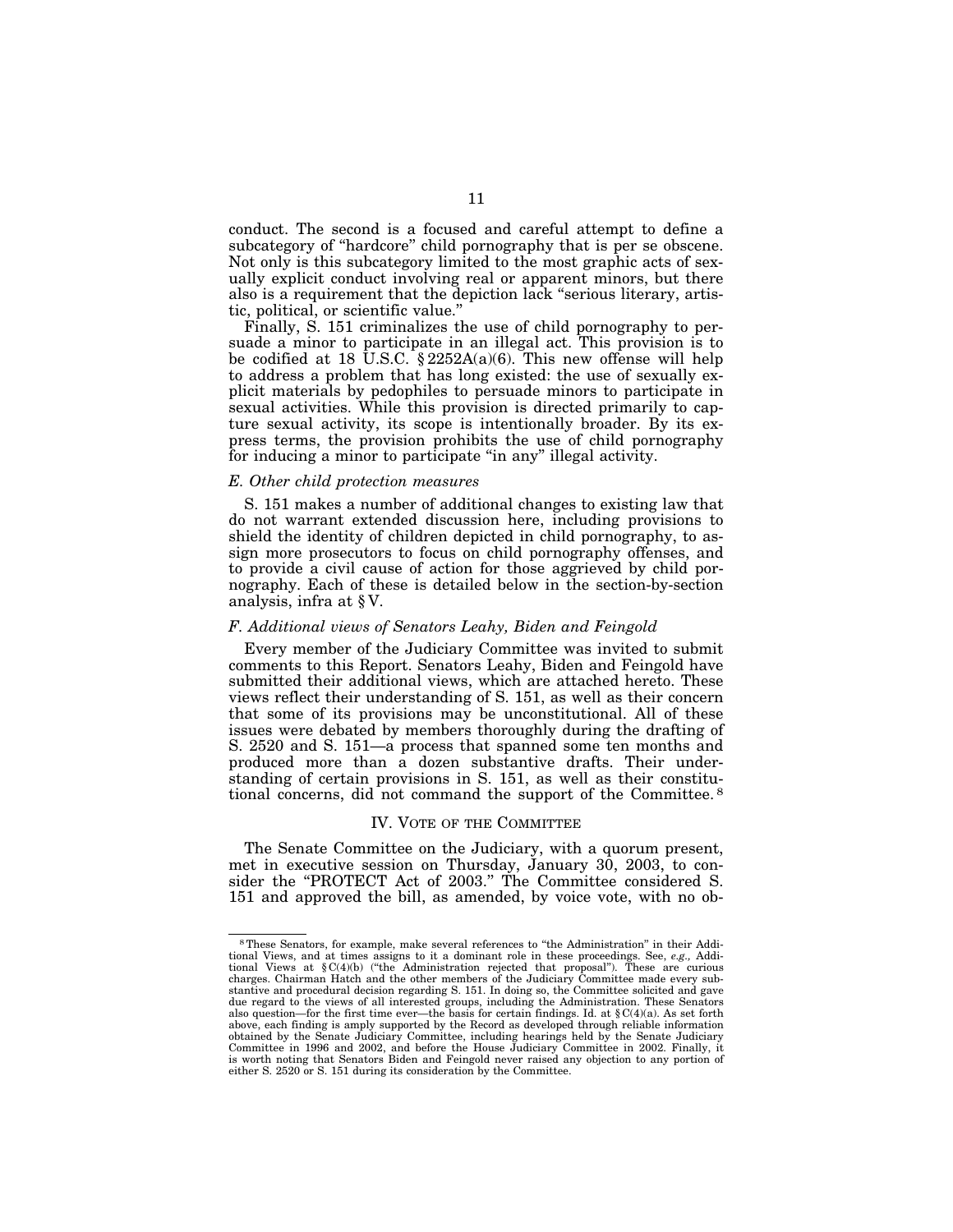jection noted,9 and ordered the bill to be reported favorably to the Senate, with a recommendation that the bill do pass.

### V. SECTION-BY-SECTION ANALYSIS

*Section 1: Short Title.* This section establishes the name of the bill as the "Prosecutorial Remedies and Tools Against the Exploitation of Children Today Act of 2003,'' or the ''PROTECT Act.''

*Section 2: Findings.* This section details some of the salient findings made by Congress as relevant to the PROTECT Act.

*Section 3: Certain Activities Relating to Material Constituting or Containing Child Pornography.* This section, to be codified at 18 U.S.C.  $\S 2252A(a)(3)(B)$ , prohibits the "advertis[ing], promot[ing], present[ing], distribut[ing], or solicit[ing]'' real or purported materials that the actor believes, or intends to cause another to believe, contain depictions of actual or obscene child pornography.10 The crux of what this provision bans is the offer to transact in this unprotected material, coupled with proof of the offender's specific intent. Thus, for example, this provision prohibits an individual from offering to distribute anything that he specifically intends to cause a recipient to believe would be actual or obscene child pornography. It likewise prohibits an individual from soliciting what he believes to be actual or obscene child pornography. The provision makes clear that no actual materials need exist; the government establishes a violation with proof of the communication and requisite specific intent. Indeed, even fraudulent offers to buy or sell unprotected child pornography help to sustain the illegal market for this material.

Section three further criminalizes the act of using any type of real or apparent child pornography to induce a child to commit a crime. This provision, to be codified at 18 U.S.C.  $\S 2252A(a)(6)$ , targets harmful conduct, and not mere possession of such materials, some of which may be protected under the First Amendment. Finally, section three creates a new and comprehensive affirmative defense for anyone charged with distributing or possessing child pornography. With this new affirmative defense, to be codified at 18 U.S.C. § 2252A(c), an accused can completely escape liability by showing that the sexually explicit depictions in question were produced without using, directly or indirectly, any actual minors. The provision also makes clear that the defendant must provide timely and specific notice of his intent to raise either the youthful-looking adult or virtual porn defense.

*Section 4: Admissibility of Evidence.* This section, to be codified at 18 U.S.C. § 2252A(e), protects the privacy of minors depicted in child pornography by permitting the government to seek an order that shields non-physical identifying information from public scru-

<sup>9</sup> As noted elsewhere in this Report, Senator Leahy noted his objection to certain amendments, but approved S. 151 as amended. No other Senator noted any objection to any provision of S.

<sup>151.</sup> The inclusion of "or pur-<br>
<sup>10</sup> Senator Leahy has objected to two portions of this provision: (1) the inclusion of "or pur-<br>
ported material"; and (2) the inclusion of "a visual depiction of an actual minor engaging ing an executive session of the Judiciary Committee on November 14, 2002. The Committee ap-<br>proved this amendment, as well as S. 2520 as amended, and this language was incorporated<br>in the version of S. 151 that was introdu second phrase in an amendment to S. 151 during an executive session of the Judiciary Com-mittee on January 30, 2003. The Committee approved that amendment, too, as well as S. 151 as amended.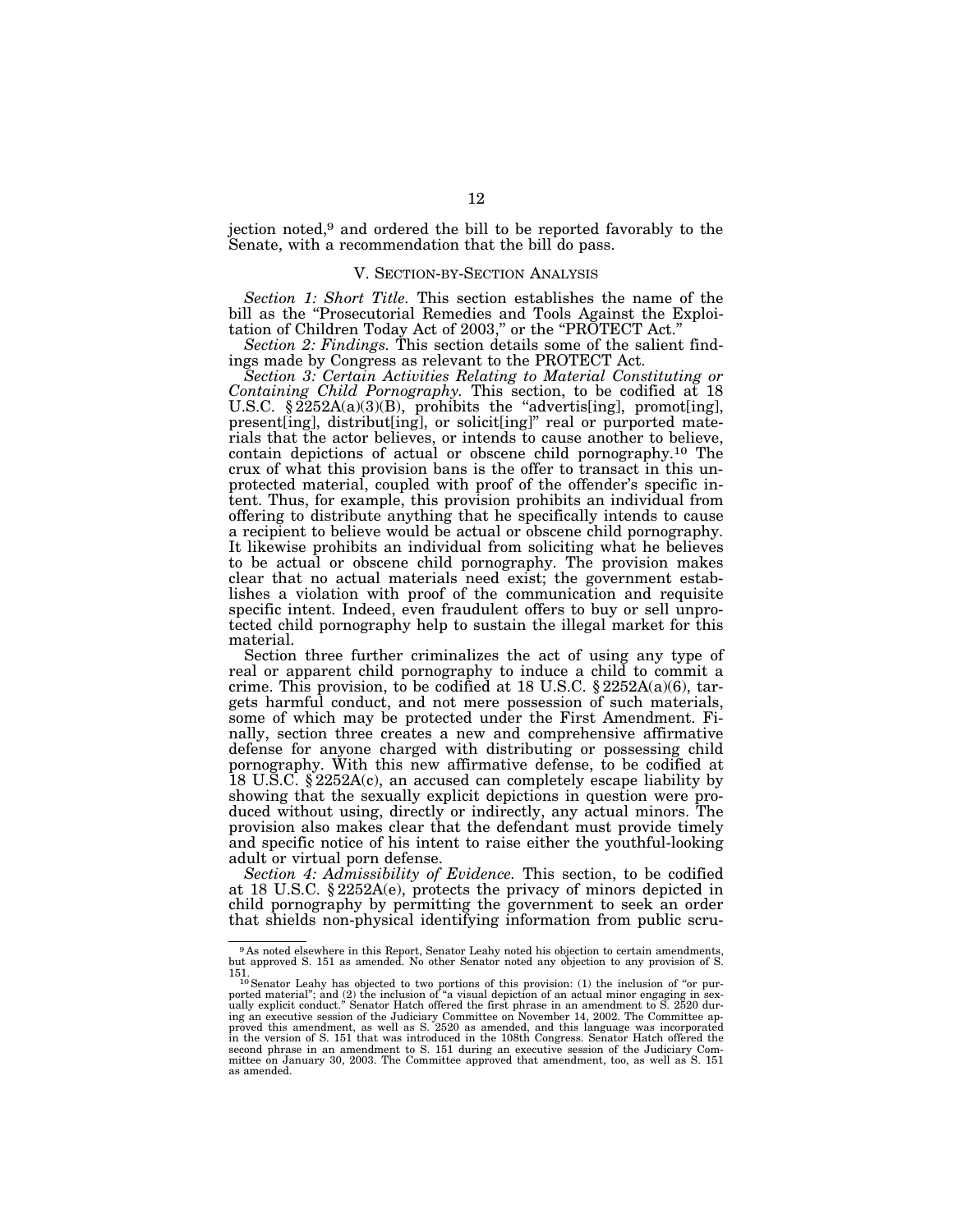tiny. Of course, such information may be a critical component of the government's proof at trial; there may be evidence, for example, that the defendant stored the sexually explicit depiction in a folder labeled "Jennifer—Age 12." For this reason, this provision does not require the government to seek the exclusion of such information in every instance. When the government moves to do so, however, this provision creates a strong presumption that the privacy of the minor shall be protected. In that event, the government also is entitled to obtain a jury instruction that the absence of this information shall not be used to infer that the depictions are not, in fact, actual minors.

*Section 5: Definitions.* This section, in conjunction with the affirmative defense provision created in section 3, attempts to cure some of the problems of the post-*Free Speech Coalition* virtual porn defense in a narrowly tailored way. It does so principally in three ways. First, it adds a new definition of an ''identifiable minor'' that includes computer or digital images that are ''virtually indistinguishable'' from images of an actual minor.11 Second, it narrowly defines "virtually indistinguishable" to include only life-like images. Finally, it adds a new, narrower definition of "sexually explicit conduct'' that applies only to prosecutions brought under the new definition of ''identifiable minor.''

*Section 6: Obscene Visual Representations of the Sexual Abuse of Children.* This section creates a new offense, to be codified at 18 U.S.C. § 2252B, that criminalizes obscene sexually explicit depictions of minors. It prohibits any obscene depictions of minors engaged in any form of sexually explicit conduct. It further prohibits a narrow category of ''hardcore'' pornography involving real or apparent minors, where such depictions lack literary, artistic, political or scientific value. This new offense is subject to the penalties applicable to child pornography, not the lower penalties that apply to obscenity, and S. 151 therefore contains a directive to the U.S. Sentencing Commission requiring it to ensure that the U.S. Sentencing Guidelines are consistent with this fact.12

*Section 7: Recordkeeping Requirements.* This section expands the scope of materials subject to the recordkeeping requirements of section 2257. Specifically, ''computer generated image[s], digital image[s], or picture[s]'' are added to the existing categories of sexually explicit materials for which records must be created and maintained. In making these changes, section 2257 is designed to include the most common medium for distributing, exchanging or obtaining child pornography over the internet. This section further increases the existing penalties for violations of section 2257.

*Section 8: Service Provider Reporting of Child Pornography and Related Information.* This section makes several changes to the existing ''Cyber Tip Line'' system maintained by the National Center for Missing and Exploited Children that receives reports of child pornography from electronic communication and remote computing

<sup>11</sup>Senator Hatch offered this definition as an amendment to S. 2520 during an executive session of the Judiciary Committee on November 14, 2002. The Committee approved this amend-<br>ment, as well as S. 2520 as amended; Senator Leahy noted his objection to this definition of<br>"identifiable minor." This language was

to S. 151 during an executive session of the Judiciary Committee on January 30, 2003. Senator Leahy noted his objection to this provision. The Committee approved this amendment, as well as S. 151 as amended.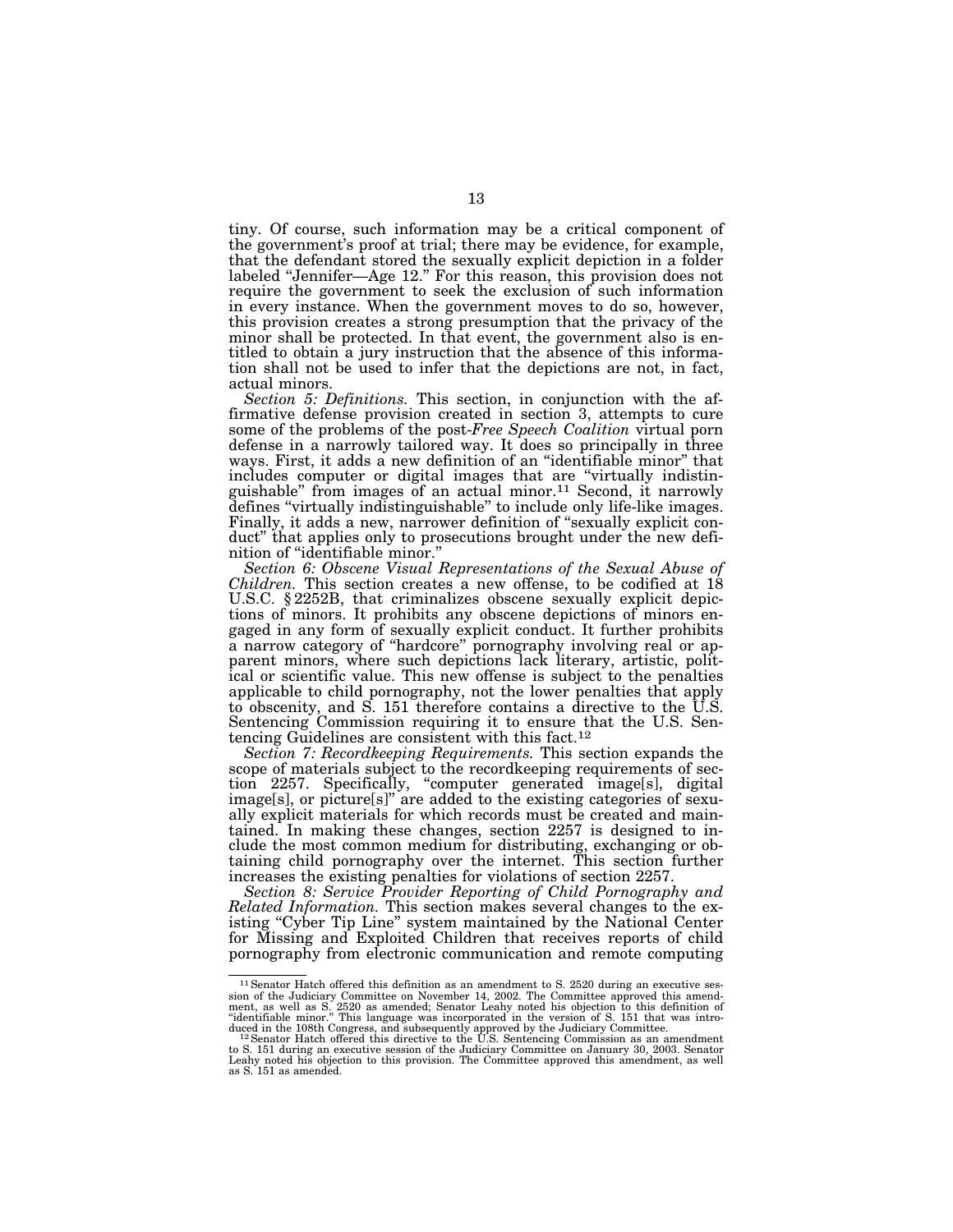service providers. First, it adds the new obscene child pornography section created by S. 151, which is to be codified at 18 U.S.C. § 2252B, to the list of offenses that must be reported. Second, it adds the phrase "or pursuant to" to the existing civil liability provision to make abundantly clear that any good faith effort to file a report under 42 U.S.C. § 13032 provide an absolute immunity from civil liability. Finally, the provision authorizes NCMEC to forward Cyber Tip Line reports to state and local authorities for the purpose of enforcing state criminal law.

*Section 9: Contents Disclosure of Stored Communications.* This section permits electronic communication and remote computing service providers to disclose reports of child pornography to the National Center for Missing and Exploited Children, in connection with a report that is submitted pursuant to 42 U.S.C. § 13032. Specifically, this provision allows such providers to disclose not only the substance of the communication that pertains to the report of child pornography, but also any related customer information.

*Section 10: Extraterritorial Production of Child Pornography for Distribution in the United States.* This section amends current law by providing the Government with the authority to prosecute foreign producers of child pornography if that material is transported, or intended to be transported, to the United States. Persons and entities who target, exploit, profit from or help to perpetuate the market for child pornography in the United States are fairly subject to our system of laws and penalties.

*Section 11: Civil Remedies.* This section creates a new civil cause of action against producers, distributors and possessors of child pornography. Persons aggrieved by such conduct may bring suit seeking appropriate relief, including punitive damages and reasonable attorneys' fees. Of course, not every person will be entitled to bring such a lawsuit, but the provision is intended to authorize a broad variety of plaintiffs to file these lawsuits subject only to constitutional standing limitations.

*Section 12: Enhanced Penalties for Recidivists.* This section makes persons who have been convicted of any obscenity offense contained within Chapter 71 of Title 18, United States Code, eligible for the enhanced penalties provided for child pornography offenders.

*Section 13: Sentencing Enhancements for Interstate Travel to Engage in Sexual Act with a Juvenile.* This section directs the United States Sentencing Commission to review the existing penalties for persons who travel across state lines to engage in sexual activity with a minor. The Committee considers the current penalty structure for this offense in the United States Sentencing Guidelines to be too lenient. This should be clear from the fact that such offenders are punished less harshly than offenders who simply possess child pornography.

*Section 14: Miscellaneous Provisions.* This section directs the Department of Justice to appoint twenty-five more attorneys who are dedicated to the enforcement of child pornography laws, and authorizes the appropriations of funds necessary to fulfil this mission. It also directs the Department of Justice to prepare periodic reports to Congress on the enforcement of the federal child pornography laws, as well as the technology being employed by the producers and distributors of child pornography. Finally, the section requires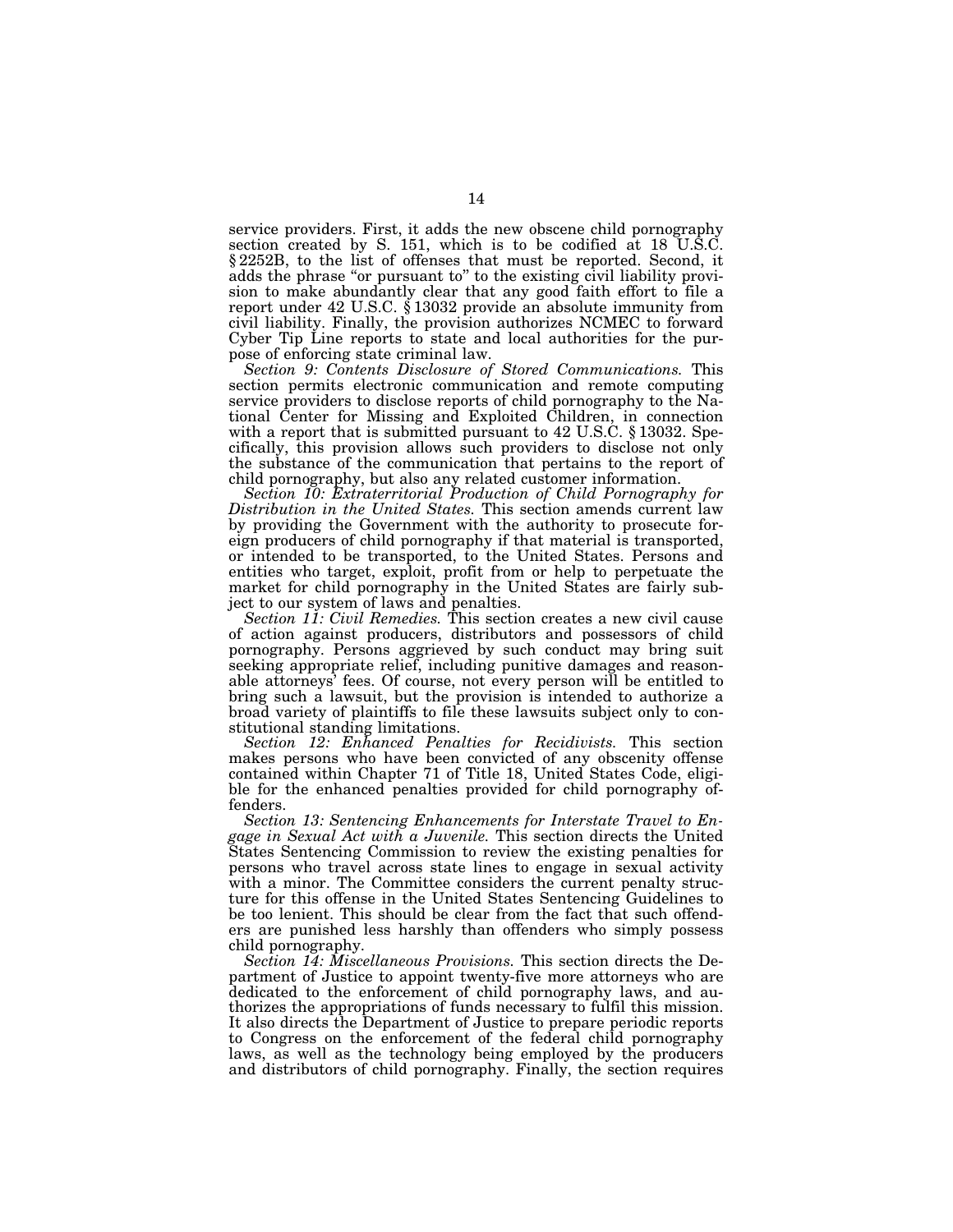the U.S. Sentencing Commission to carefully review and consider the penalties needed to deter and punish the new offenses created by S. 151 in 18 U.S.C. § 2252A.

*Section 15: Authorization of Interception of Communications in the Investigation of Sexual Crimes Against Children.* This section adds additional crimes against children into 18 U.S.C. § 2516(1)(c). By doing so, this provision amends current law by allowing the government to seek wiretaps in investigations for, inter alia, the sexual trafficking of children, the selling or buying of children, child pornography, child obscenity, the production of sexually explicit depictions of minors for importation into the United States and the sexual exploitation of children.13

*Section 16: Investigative Authority Relating to Child Pornography*. This section amends 18 U.S.C.  $\S 3486(a)(1)(C)(i)$  by inserting a reference to section  $2703(c)(2)$ . The effect of this provision is to update the type of information the government can obtain from electronic service providers with an administrative subpoena in investigations involving, inter alia, the sexual exploitation of children. Specifically, this provision permits the government to obtain two more types of information then current law permits: (1) the means and source of payment for the service; and (2) the telephone or instrument number or other subscriber number or identity, including any temporarily assigned network address. This provision, moreover, assures that there is no arbitrary distinction between the type of information that the government may obtain from electronic service providers under sections 2703 and 3486.14

*Section 17: Severability.* This section makes explicit that if any provision of the bill is held to be unconstitutional, the remainder of the bill shall not be affected.

# VI. COST ESTIMATE

The cost estimate from the Congressional Budget Office requested on S. 151 has not yet been received. Due to time constraints, the CBO letter will be printed in the Congressional Record.

# VII. REGULATORY IMPACT STATEMENT

In compliance with paragraph  $11(b)(1)$ , rule XXVI of the Standing Rules of the Senate, the Committee, after due consideration, concludes that S. 151 will not have significant regulatory impact.

<sup>&</sup>lt;sup>13</sup> Senator Hatch offered this section as an amendment to S. 151 during an executive session<br>of the Judiciary Committee on January 30, 2003. Senator Leahy noted his objection to this sec-<br>tion. The Committee approved thi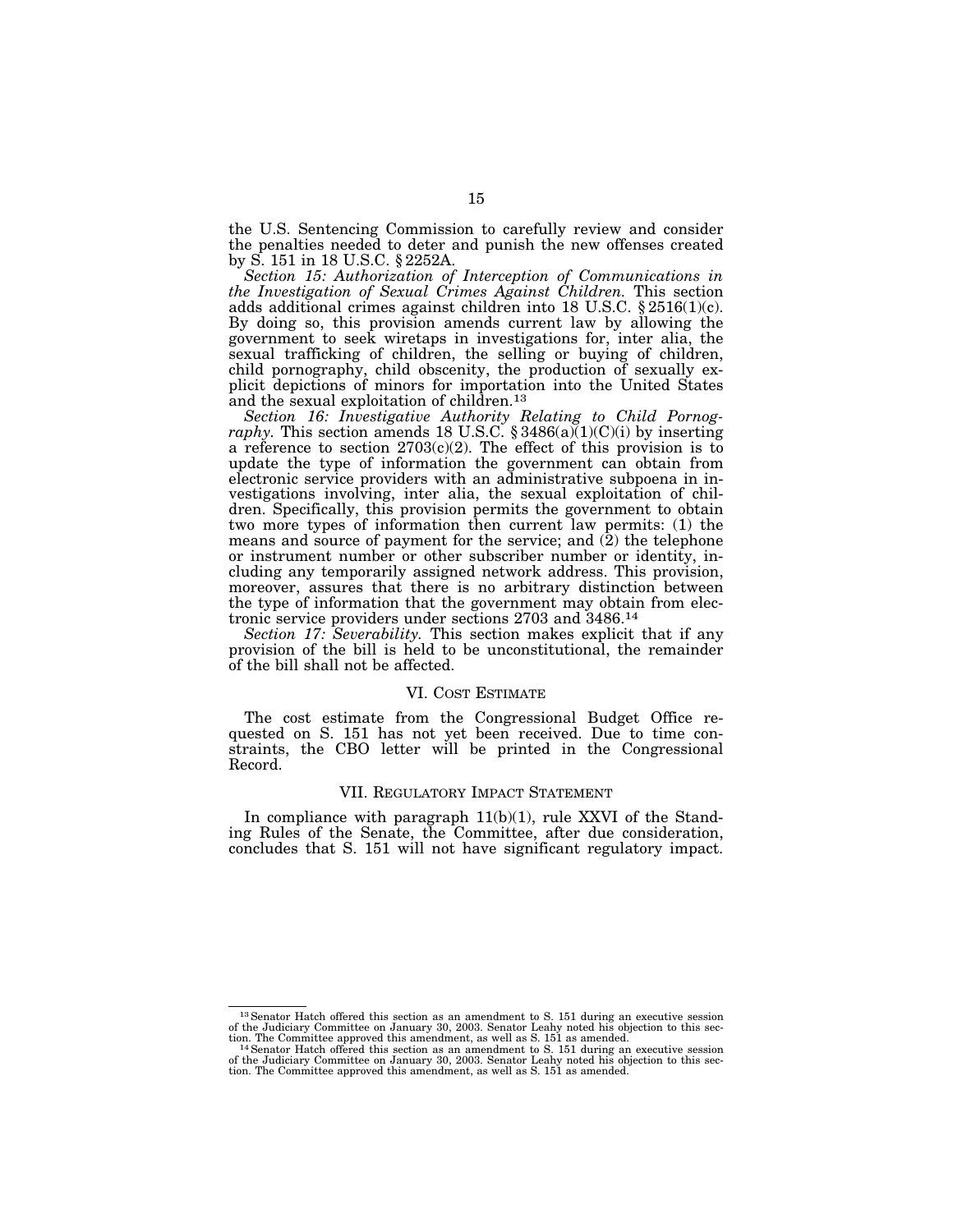# VIII. ADDITIONAL VIEWS OF SENATORS LEAHY, BIDEN AND FEINGOLD

The Hatch-Leahy PROTECT Act of 2003 will provide important new tools to protect our nation's children from exploitation by child pornographers. Although this bill is not perfect, it is a good faith effort to deal with the scourge of child pornography within constitutional limits. Congress failed to do that in the 1996 Child Pornography Protection Act ("CPPA"), much of which the Supreme Court struck down last year. See *Ashcroft* v. *Free Speech Coalition,* 122 S. Ct. 1389 (2002). We must not make the same mistake again. The last thing we want to do is to create years of legal limbo for our nation's children, after which the courts strike down yet another law as unconstitutional.

Everyone in the Senate agrees that we should do all we can to protect our children from being victimized by child pornography. That would be an easy debate and vote. The more difficult thing is to write a law that will both do that and will produce convictions that stick. In 1996, when we passed the CPPA, many warned us that certain provisions of that Act violated the First Amendment. The Supreme Court's decision in *Free Speech Coalition* has proven them correct.

It is important that we respond to the Supreme Court's decision. It is just as important, however, that we avoid repeating our past mistakes. We must do all we can to end the victimization of children by child pornographers, but we must also ensure that any new law will withstand First Amendment scrutiny. Our children deserve more than a press conference on this issue. They deserve a law that will last rather than be stricken from the law books.

Senator Leahy previously expressed the hope that we could report and pass a bill that was identical to the measure that passed the Judiciary Committee and the Senate unanimously in the 107th Congress. Instead, having been forced to repeat the legislative process again this year, we are considering a modified bill which, while improved in some respects, is more problematic in others.

#### A. KEY PROVISIONS OF THE PROTECT ACT

### *1. Pandering and the illicit use of sexually explicit materials*

Section 3 of the PROTECT Act creates two new crimes aimed at people who distribute child pornography and those who use such material to entice children to do illegal acts. Each of these new crimes carries a 15-year maximum prison sentence for a first offense and double that term for repeat offenders.

First, the bill criminalizes the pandering of child pornography, creating a new crime to respond to the Supreme Court's recent ruling striking down the CPPA's definition of pandering. This provision is narrower than the old ''pandering'' definition in at least one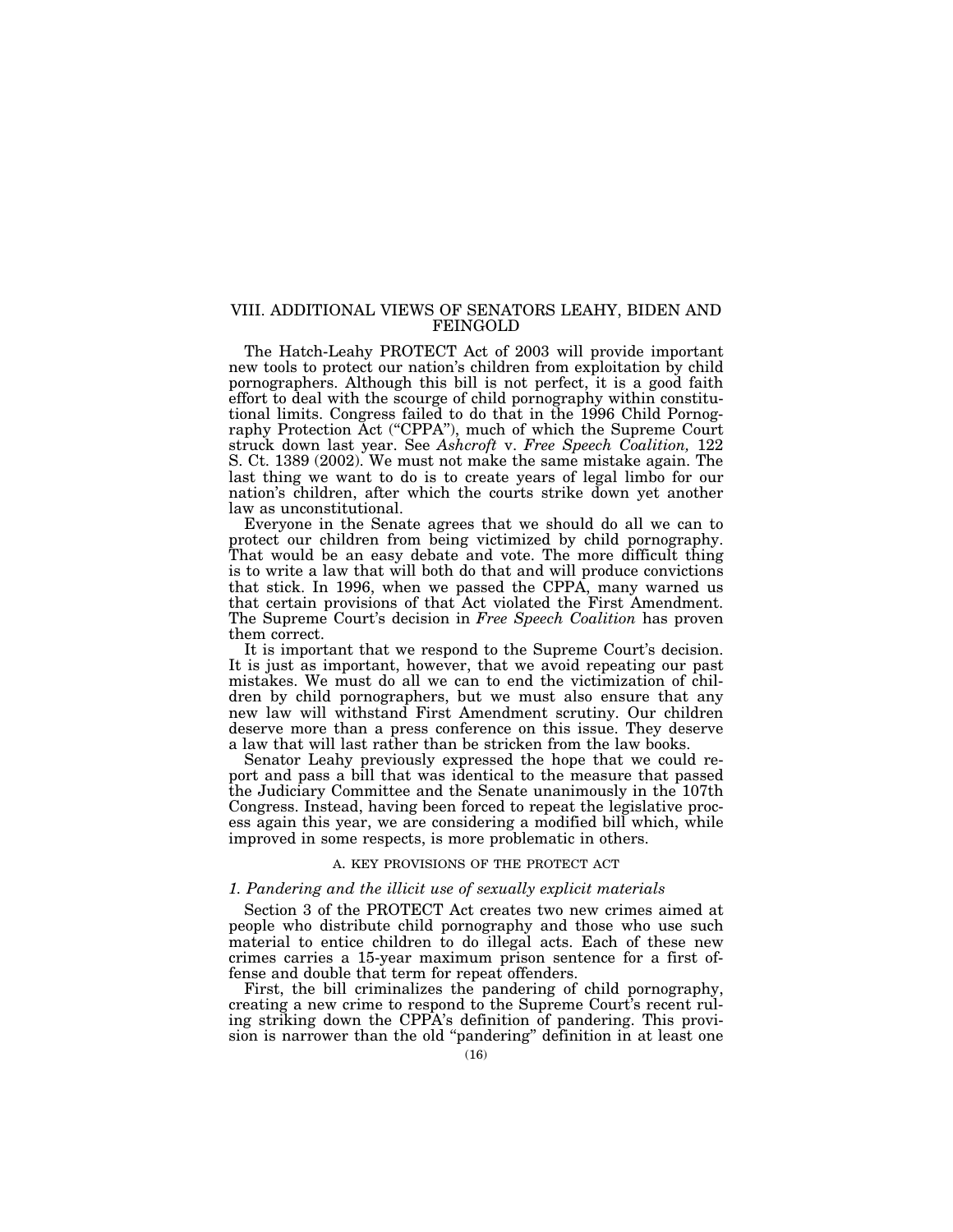way that responds to a specific Court criticism. The new crime applies only to the people who actually pander the child pornography or solicit it, not to all those who possess the material "downstream,'' and it requires the government to demonstrate that the defendant acted with the specific intent that the material is believed to be child pornography. The bill also contains a directive to the Sentencing Commission that asks it to distinguish between those who pander or distribute such material and those who only "solicit" the material. As with narcotics cases, distributors and producers are more culpable than users and should be punished more harshly for maximum deterrent effect.

We would have liked for the pandering provision to be crafted more narrowly so that ''purported'' material was not included and so that all pandering prosecutions would be linked to the ''obscenity'' doctrine. That is the way that Senator Hatch and Senator Leahy originally wrote and introduced this provision in the last Congress. Unfortunately, the amendment process has resulted in some expansions to this once non-controversial provision that may subject it to a constitutional challenge. Thus, while it responds to some specific concerns raised by the Supreme Court, there are serious constitutional issues that the courts will have to consider with respect to this provision. Those issues will be discussed later.

Second, the bill creates a new crime that Senator Leahy proposed to take direct aim at one of the chief evils of child pornography: namely, its use by sexual predators to entice minors either to engage in sexual activity or the production of more child pornography. This was one of the compelling arguments made by the government before the Supreme Court in support of the CPPA, but the Court rejected that argument as an insufficient basis to ban the production, distribution or possession of ''virtual'' child pornography. This bill addresses that same harm in a more targeted and narrowly tailored manner. It creates a new felony, which applies to both actual and virtual child pornography, for people who use such material to entice minors to participate in illegal activity. This will provide prosecutors a potent new tool to put away those who prey upon children using such pornography—whether the child pornography is virtual or not.

#### *2. Improved affirmative defense*

Next, this bill attempts to revamp the existing affirmative defense in child pornography cases both in response to criticisms of the Supreme Court and so that the defense does not erect unfair hurdles to the prosecution of cases involving real children. Responding directly to criticisms of the Court, the new affirmative defense applies equally to those who are charged with possessing child pornography and to those who actually produce it, a change from current law. It also allows, again responding to specific Supreme Court criticisms, for a defense that no actual children were used in the production of the child pornography—i.e. that it was made using computers. At the same time, this provision protects prosecutors from unfair surprise in the use of this affirmative defense by requiring defendants to give advance notice of their intent to assert it, just as defendants are currently required to give notice if they plan to assert an alibi or insanity defense. As a former pros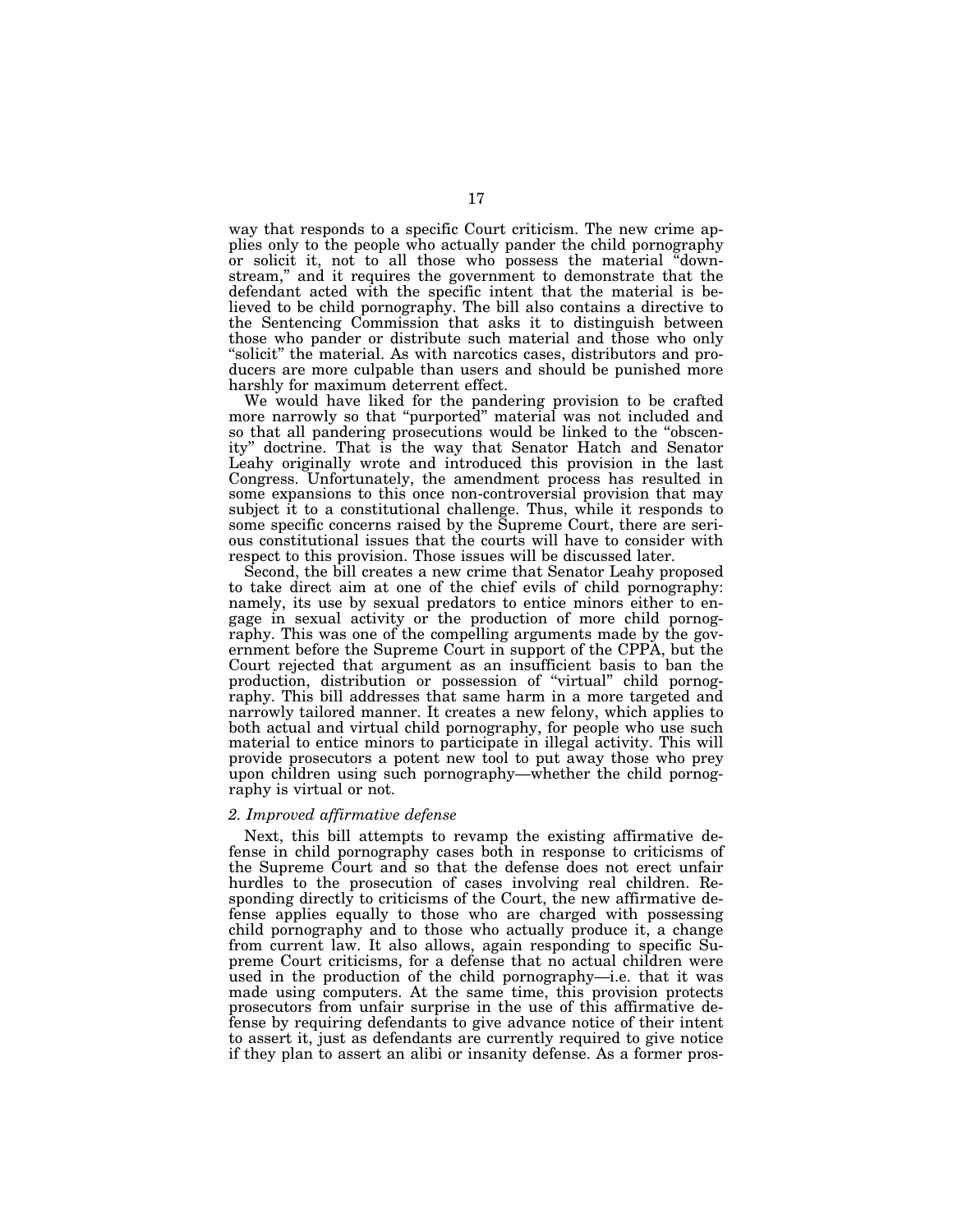ecutor, Senator Leahy suggested this provision because it affects the real way that these important trials are conducted and our collective experience in this area confirms this notion. With this provision, the government will have sufficient notice to marshal the expert testimony that may be needed to rebut this ''virtual porn'' defense in cases where real children were victimized.

The improved affirmative defense measure also provides important support for the constitutionality of much of this bill after the Free Speech Coalition decision. Both the majority opinion and Justice Thomas's concurrence suggest that a more complete affirmative defense could save a statute from First Amendment challenge. This is one reason for making the defense applicable to all non-obscene child pornography, as defined in 18 U.S.C. § 2256. In the bill's current form, however, the affirmative defense is not available in one of the new proposed classes of virtual child pornography, to be codified at 18 U.S.C.  $\S 2252B(a)(2)$  and (b)(2). This omission may render these new sections unconstitutional under the First Amendment. We hope that, as the legislative process continues, we can work to address this and other potential constitutional infirmities in the bill. We do not want to be here again in five years, after yet another Supreme Court decision striking this law down.

### *3. Recordkeeping requirements*

The bill also provides needed assistance to prosecutors in rebutting the virtual porn defense by removing a restriction on the use of records of performers portrayed in certain sexually explicit conduct that are required to be maintained under 18 U.S.C. § 2257, and expanding such records to cover computer images. These records, which will be helpful in proving that the material in question is not ''virtual'' child pornography, may be used in federal child pornography and obscenity prosecutions under this legislation. The purpose of this provision is to protect real children from exploitation. It is important that prosecutors have access to this information in both child pornography and obscenity prosecutions, since the Supreme Court's recent decision has had the effect of narrowing the child pornography laws, making it more likely that the general obscenity statutes will be important tools in protecting children from exploitation. In addition, the bill raises the penalties for not keeping accurate records, further deterring the exploitation of minors and enhancing the reliability of the records.

#### *4. Definitional provisions*

Next, the Hatch-Leahy bill contains several provisions altering the definition of ''child pornography'' in response to the *Free Speech Coalition* case. One approach would have been simply to add an "obscenity" requirement to the child pornography definitions. Outlawing all obscene child pornography—real and virtual; minor and ''youthful-adult''; simulated and real—would clearly pass constitutional muster because obscene speech enjoys no protection at all. Under the *Miller* obscenity test, such material (1) "appeals to the prurient interest," (2) is utterly "offensive" in any "community," and (3) has absolutely no serious "literary, artistic or scientific value.'' See *Miller* v. *California,* 413 U.S. 15 (1973).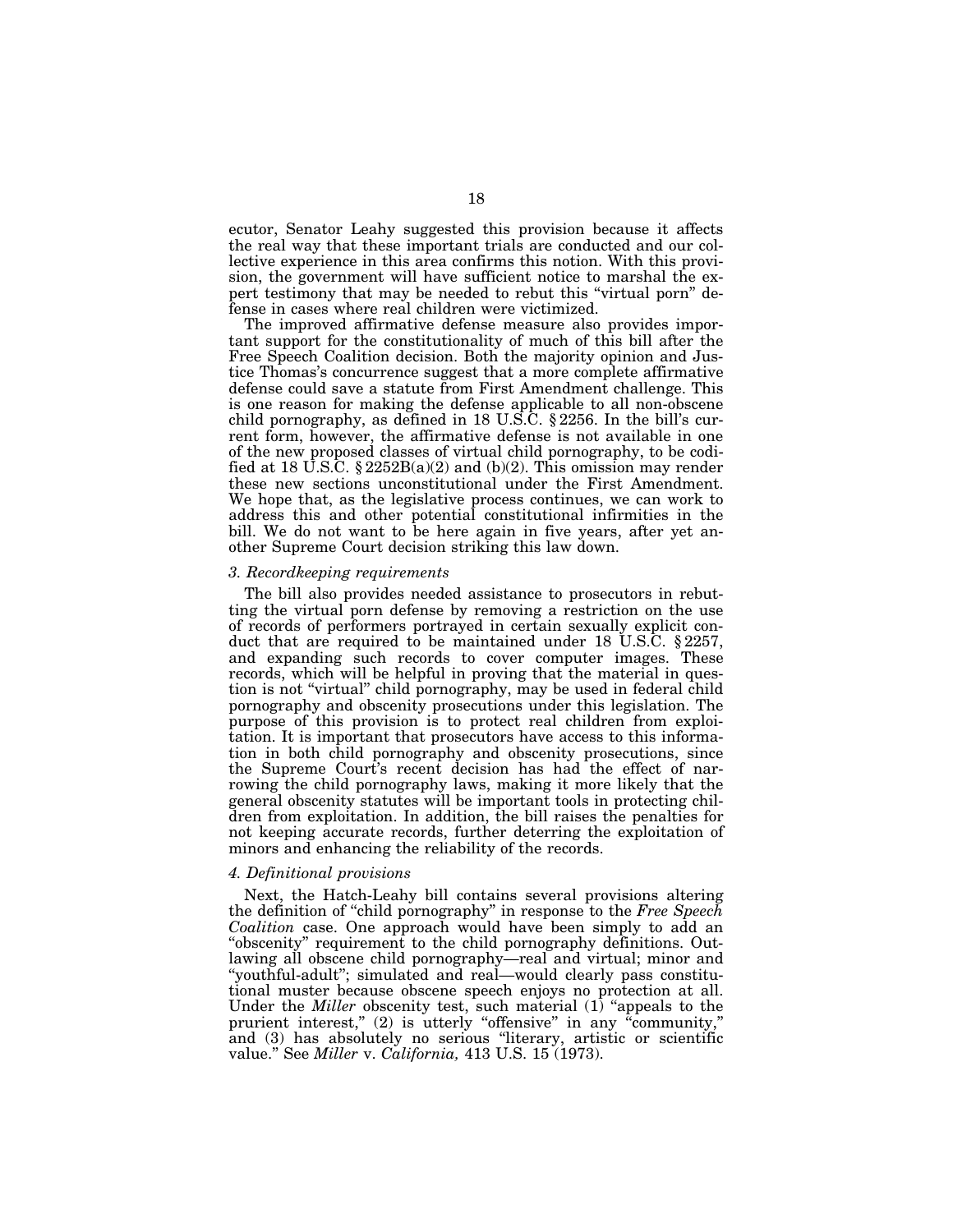Some new provisions of this bill do take this "obscenity" approach, like the new section  $2252B(b)(1)$  and, to a lesser extent, the new section 2252B(b)(2), which Senator Leahy crafted working with Senator Hatch. These provisions will serve as important and potent tools in the fight against child pornography and we commend Chairman Hatch for working in a bipartisan fashion to develop them. Other provisions, however, take a different approach. For example, the CPPA's definition of ''identifiable minor'' has been modified in the bill to include a prong for persons who are ''virtually indistinguishable from an actual minor.'' This adopts language from Justice O'Connor's opinion in the *Free Speech Coalition* case and is defensible, but we predict that it will be the center of much constitutional debate. As we will explain in more detail later—and as discussed in Attachments A and B to these additional views—while there may be good faith arguments in support of those provisions, these new definitional provisions risk crossing the constitutional line.

### *5. Increased penalties*

This bill also contains a variety of other measures designed to increase jail sentences in cases where children are victimized by sexual predators. First, it enhances penalties for repeat offenders of child sex offenses by expanding the predicate crimes that trigger tough, mandatory minimum sentences. Second, the bill requires the U.S. Sentencing Commission to address a disturbing disparity in the current Sentencing Guidelines: the current sentences for persons who actually travel across state lines to have sex with a child are not as high as the sentences for those who simply possess child pornography. The Commission needs to correct this oversight immediately, so that prosecutors can take these dangerous sexual predators off the street. These are all strong measures designed to protect children and increase prison sentences for child molesters and those who otherwise exploit children.

### *6. Child victim shield provision*

The Hatch-Leahy PROTECT Act also has several provisions designed to protect the children who are victims in these horrible cases. Privacy of the children must be paramount. It is important that they not be victimized yet again in the criminal process. This bill provides for the first time ever an explicit shield law that prohibits the name or other non-physical identifying information of the child victim (other than the age or approximate age) from being admitted at any child pornography trial. It is also intended that judges can and will take appropriate steps to ensure that such information as the child's name, address or other identifying information not be publicly disclosed during the pretrial phase of the case or at sentencing. The bill also contains a provision requiring the judge to instruct the jury, upon request of the government, that no inference should be drawn against the United States because of information inadmissible under the new shield law.

#### *7. Reporting provisions*

The Hatch-Leahy PROTECT Act also amends certain reporting provisions governing child pornography. Specifically, it allows fed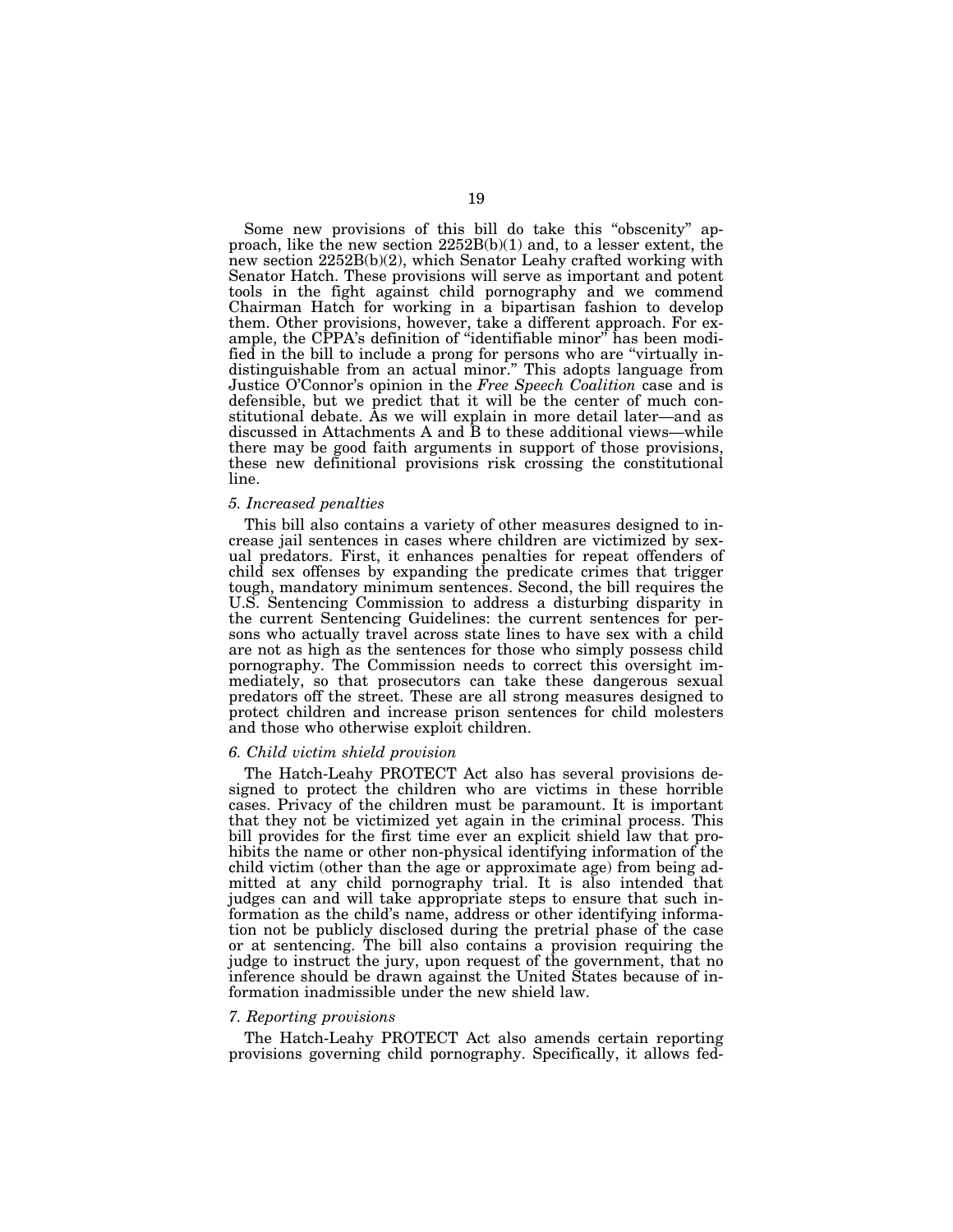eral authorities to report information they receive from the National Center for Missing and Exploited Children (NCMEC) to state and local police without a court order. In addition, the bill removes the restrictions under the Electronic Communications Privacy Act (ECPA), 18 U.S.C. § 2701 et seq., for reporting the contents of, and information pertaining to, a subscriber of stored electronic communications to the NCMEC when a mandatory child porn report is filed with the NCMEC pursuant to 42 U.S.C. § 13032.

While this change may invite rogue federal, state or local agents to try to circumvent all subpoena and court order requirements under ECPA and allow them to obtain subscriber emails and information by triggering the initial report to the NCMEC themselves, it should be well understood that this is not the intention behind this provision. These important safeguards are not being altered in any way, and a deliberate use of the tip line by a government agent to circumvent the well established statutory requirements of these provisions would be a serious violation of the law. Nevertheless, we should still consider further clarification to guard against the possibility that government officials will go on fishing expeditions for stored electronic communications under the rubric of investigating child pornography, thus subverting the safeguards in ECPA.

As Senator Leahy made clear when this bill was introduced, we are all disappointed in the Department of Justice information sharing regulations related to the NCMEC tip line. According to a recent Government Accounting Office (GAO) report, due to outdated turf mentalities, the Attorney General's regulations exclude both the U.S. Secret Service and the U.S. Postal Inspection Service from direct access to important tip line information. That is totally unacceptable, especially in the post 9–11 world where the importance of information sharing is greater than ever. How can the Administration justify support of this Hatch-Leahy bill, which allows state and local law enforcement officers such access, when they are simultaneously refusing to allow other federal law enforcement agencies access to the same information? Senator Leahy made this request in his statement when this bill was introduced, but once more we urge the Attorney General to end this unseemly turf battle and to issue regulations allowing both the Secret Service and the Postal Inspection Service, who both perform valuable work in investigating these cases, to have access to this important information so that they can better protect our nation's children.

#### *8. Extraterritorial jurisdiction*

The Hatch-Leahy bill also provides for extraterritorial jurisdiction where a defendant induces a child to engage in sexually explicit conduct outside the United States for the purposes of producing child pornography that they intend to transport to the United States. The provision is crafted to require the intent of actual transport of the material into the United States, unlike the House bill from the last Congress, which criminalized even the intent to make such material ''accessible.'' Under that overly broad wording, any material posted on a web site internationally could be covered, whether or not it was ever intended that the material be downloaded in the United States. Under the bill we consider today,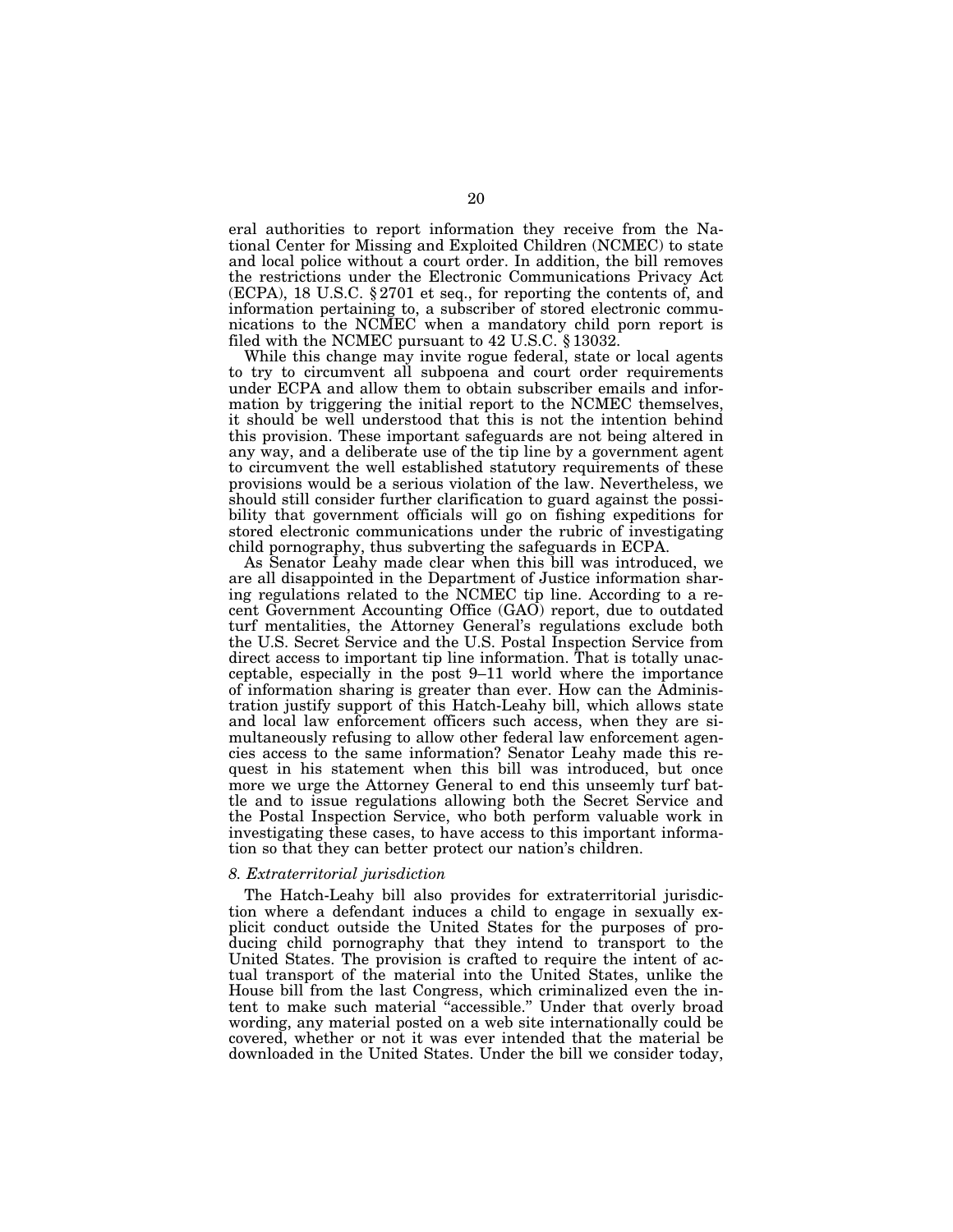however, proof of a specific intent to send such material to the United States is required.

#### *9. Private right of action*

Finally, the bill provides a new private right of action for the victims of child pornography. This provision has teeth, including injunctive relief and punitive damages that will help to put those who produce child pornography out of business for good. We commend Senator Hatch for his leadership on this provision and his recognition that such punitive damages provisions are important means of deterring misconduct. These provisions are important, practical tools to put child pornographers out of business for good and in jail where they belong.

### B. JOINT HATCH-LEAHY IMPROVEMENTS IN THE JUDICIARY COMMITTEE

As we mentioned previously, the PROTECT Act is a good faith effort to tackle the child pornography problem, and Senator Leahy has supported its passage from the outset. We are also glad that because of our bipartisan cooperation, Senators Hatch and Leahy were able to offer a joint amendment in Committee that was supported by Members on both sides of the aisle and strengthened the bill further against constitutional attack. Here are some of the improvements that were jointly made to the bill as introduced:

• The Hatch-Leahy amendment created a new specific intent requirement in the pandering crime. The provision is now better focused on the true wrongdoers and requires that the government prove beyond a reasonable doubt that the defendant actually intended others to believe that the material in question is obscene child pornography. This is a positive step.

• The Hatch-Leahy amendment narrowed the definition of ''sexually explicit conduct'' for prosecutions of computer created child pornography. Although we continue to have serious reservations about the constitutionality of prosecuting cases involving such ''virtual'' child pornography after the Supreme Court's decision in *Free Speech Coalition,* narrowing the definition of the conduct covered provides another argument that the provision is not as overbroad as the one in the CPPA. Senator Leahy had also proposed a change that contained an even better definition, in order to focus the provision on true "hard core" child pornography, and we hope such a change will be considered as the process continues.

• The Hatch-Leahy amendment saved the existing "antimorphing'' provision from a fresh constitutional challenge by excluding 100 percent virtual child pornography from its scope. That morphing provision was one of the few measures from the CPPA that the Supreme Court did not strike down last year. We are pleased that this bill avoids placing this measure in constitutional peril.

• The Hatch-Leahy amendment refined the definition of virtual child pornography in the provision that Senators Hatch and Leahy worked together to craft last year, which will be new 18 U.S.C. § 2252B. This provision relies to a large extent on obscenity doctrine, and thus is more rooted in the Constitution than other parts of the bill. We were pleased that the Hatch-Leahy amendment included in new sections  $2252B(a)(2)$  and  $(b)(2)$  a definition that the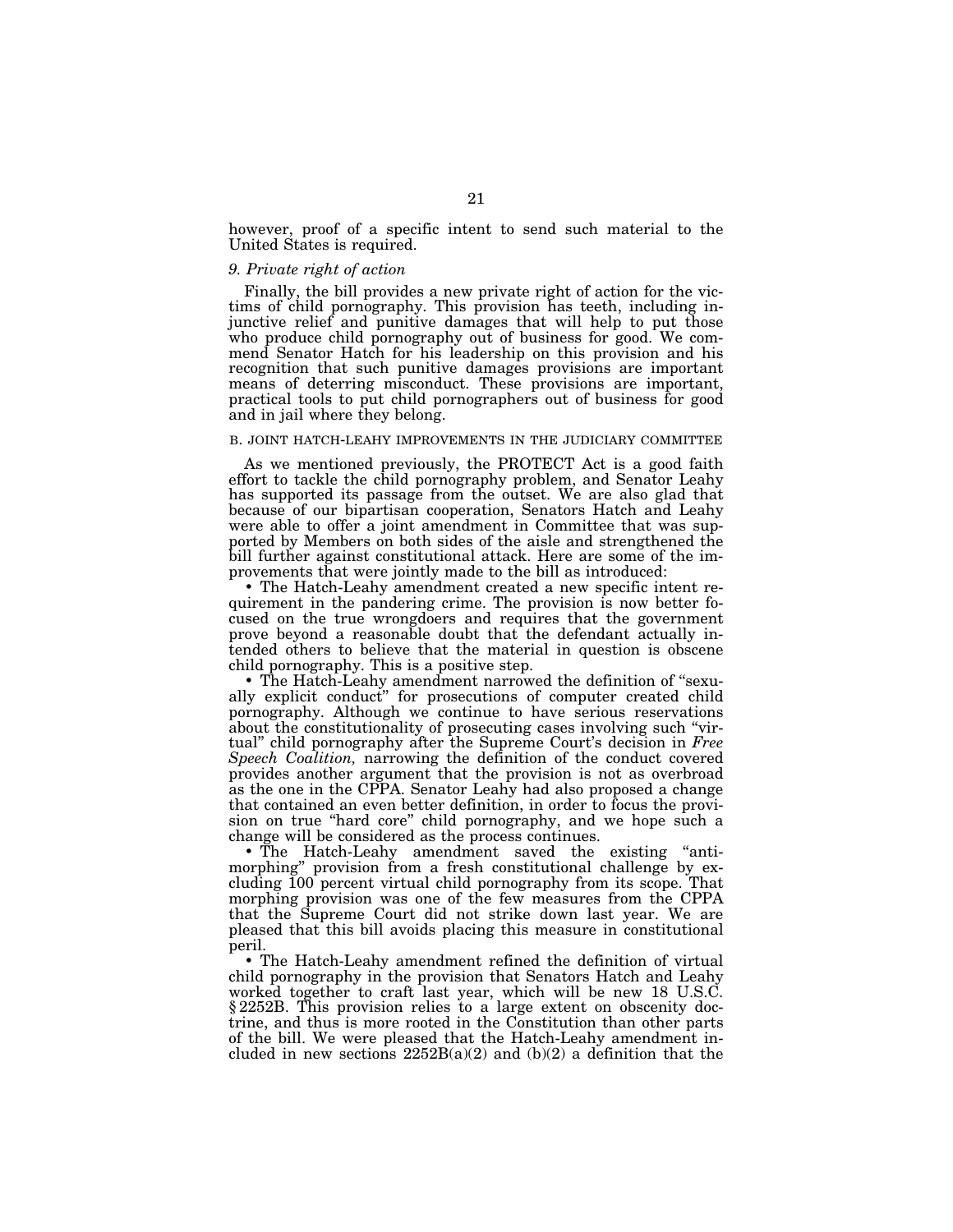image be "graphic"—that is, one where the genitalia are actually shown during the sex act—for two reasons. First, because the old law would have required proof of "actual" minors in cases with "virtual'' pictures, we believe that this clarification will remove a potential contradiction from the new law which pornographers could have used to mount a defense. Second, it will provide another argument supporting the law's constitutionality because the new provision is narrowly tailored to cover only the most "hard core" child pornography. We are disappointed that we could not include a similar definition in the bill's other virtual child pornography provision, which was included at the request of the Administration. We hope that measure will be considered as the bill moves forward.

• The Hatch-Leahy amendment also clarified that digital pictures are covered by the PROTECT Act, an important addition in today's world of digital cameras and camcorders.

These were important changes, and we were glad to work with Senator Hatch to craft and approve them.

#### C. REMAINING ISSUES

This law is not perfect, however, and we would have liked to see some additional improvements to the bill.

#### *1. Potential for law enforcement to ''tickle to tip line''*

Regarding the tip line, we would have liked to further clarify that law enforcement agents may not and should not ''tickle the tip line'' to avoid the key protections of ECPA. This might have included clarifying 42 U.S.C. § 13032, such that the initial tip triggering the report may not be generated by the government's investigative agents themselves. A tip line to the NCMEC is just that a way for outsiders to report wrongdoing to the NCMEC and the government, not for the government to generate a report to itself without following otherwise required lawful process. It was not the intent of any part of this bill to alter that purpose.

# *2. Lack of affirmative defense for certain categories of child pornography*

Regarding the affirmative defense, we would have liked to ensure that there is an affirmative defense for each new category of child pornography and for all cases where a defendant can prove in court that a specific, non-obscene image was made without using any child, but only with actual, identifiable adults. The Committee Report repeatedly asserts that the new affirmative defense created by the PROTECT Act is an ''absolute'' or ''complete'' affirmative defense, but in fact the defense is not sufficiently complete. For the new offenses created by new sections  $2252B(a)(2)$  and  $(b)(2)$ , the bill does not allow for the assertion of such an affirmative defense. Indeed, the defense is unavailable not only for cases involving socalled virtual child pornography, but also for cases in which a defendant can establish that a real identifiable adult is involved (i.e. youthful adult porn). While the advisability of resting so much of the constitutional justification for this statute upon an affirmative defense about which at least six members of the Supreme Court expressed grave reservations is dubious to begin with, making such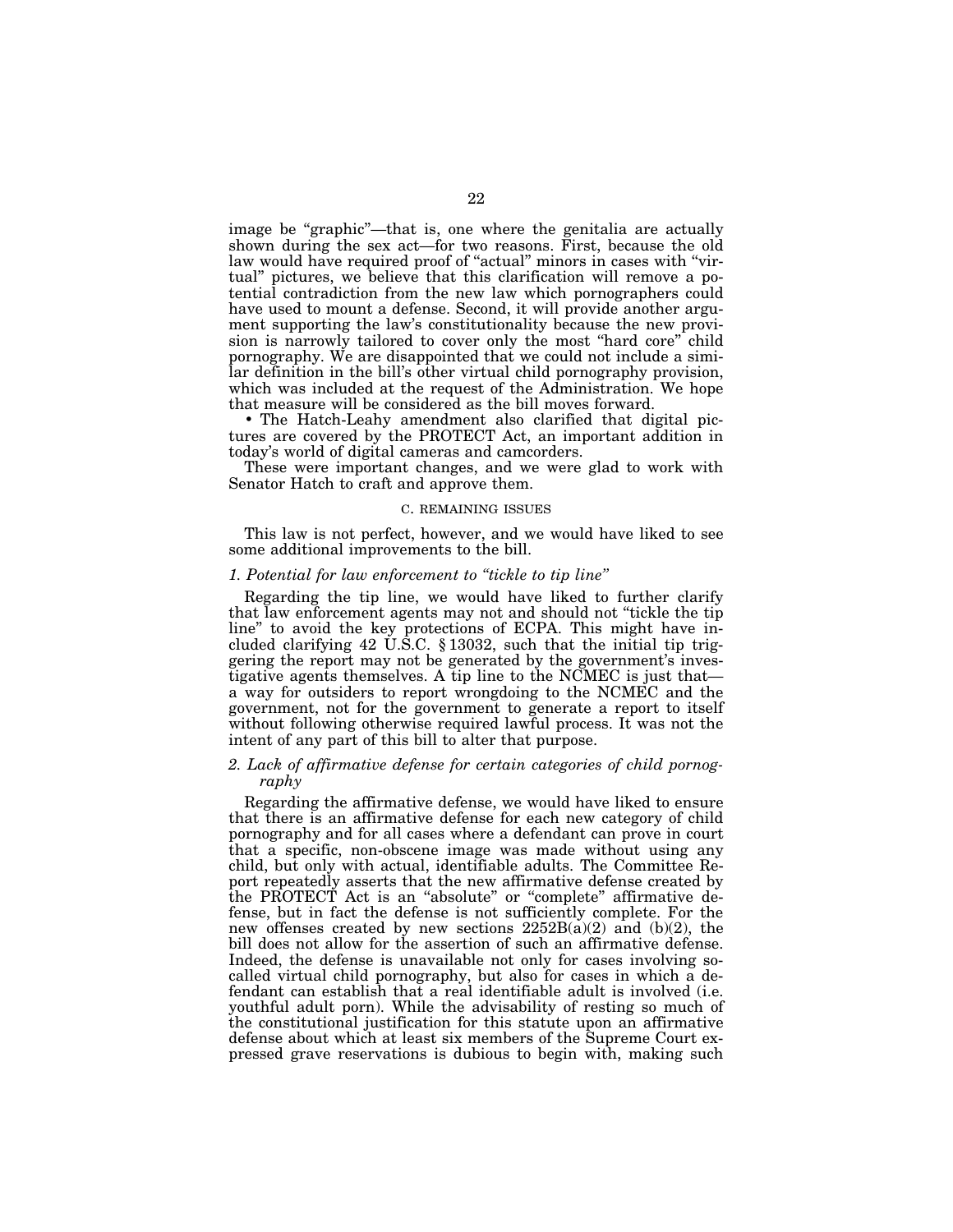a provision anything less than completely applicable needlessly places these otherwise sound provisions in constitutional peril.

As a general matter, it is worth repeating that we could be avoiding these problems were we to take the simple approach of outlawing "obscene" child pornography of all types, which we do in one new provision that Senator Leahy suggested. That approach would produce a law beyond any possible challenge even without any affirmative defense. This approach is also supported by the NCMEC, which we all respect as the true expert in this field.

Following is an excerpt from the NCMEC's answer to written questions submitted after our hearing:

Our view is that the vast majority (99–100%) of all child pornography would be found to be obscene by most judges and juries, even under a standard of beyond a reasonable doubt in criminal cases. Even within the reasonable person under community standards model, it is highly unlikely that any community would not find child pornography obscene.  $* * *$ 

In the post *Free Speech* decision legal climate, the prosecution of child pornography under an obscenity approach is a reasonable strategy and sound policy.

Thus, according to the NCMEC, the approach that is least likely to raise constitutional questions—using established obscenity law is also an effective one. In short, the obscenity approach is the most narrowly tailored to prevent child pornography. New section 2252B adopts an obscenity approach, but because that is not the approach that other parts of the PROTECT Act uses, we recognize that the bill contains provisions about which some may have legitimate constitutional questions.

Specifically, in addition to the provisions that we have already discussed, there were two amendments adopted in the Judiciary Committee in the last Congress and one in this Congress to which Senator Leahy objected that are included in the bill as reported this year. These amendments relate to the bill's pandering and ''identifiable minor'' provisions. We felt and still feel that these alterations from the original way that Senators Hatch and Leahy introduced the bill needlessly risk a serious constitutional challenge to the bill, and that the bill would be even stronger than it is now were they changed.

### *3. Expansion of pandering provision*

Although Senator Leahy worked with Senator Hatch to write the new pandering provision in the PROTECT Act, Senator Leahy did not support two of Senator Hatch's amendments extending the provision to cover  $(1)$  "purported" material, and  $(2)$  material not linked to obscenity.

First, during last year's Committee markup, Senator Leahy objected to an amendment from Senator Hatch to include in the pandering provision ''purported'' material, which criminalizes speech even when there is no underlying material at all—whether obscene or non-obscene, virtual or real, child or adult. The pandering provision is an important tool for prosecutors to punish true child pornographers who for some technical reason are beyond the reach of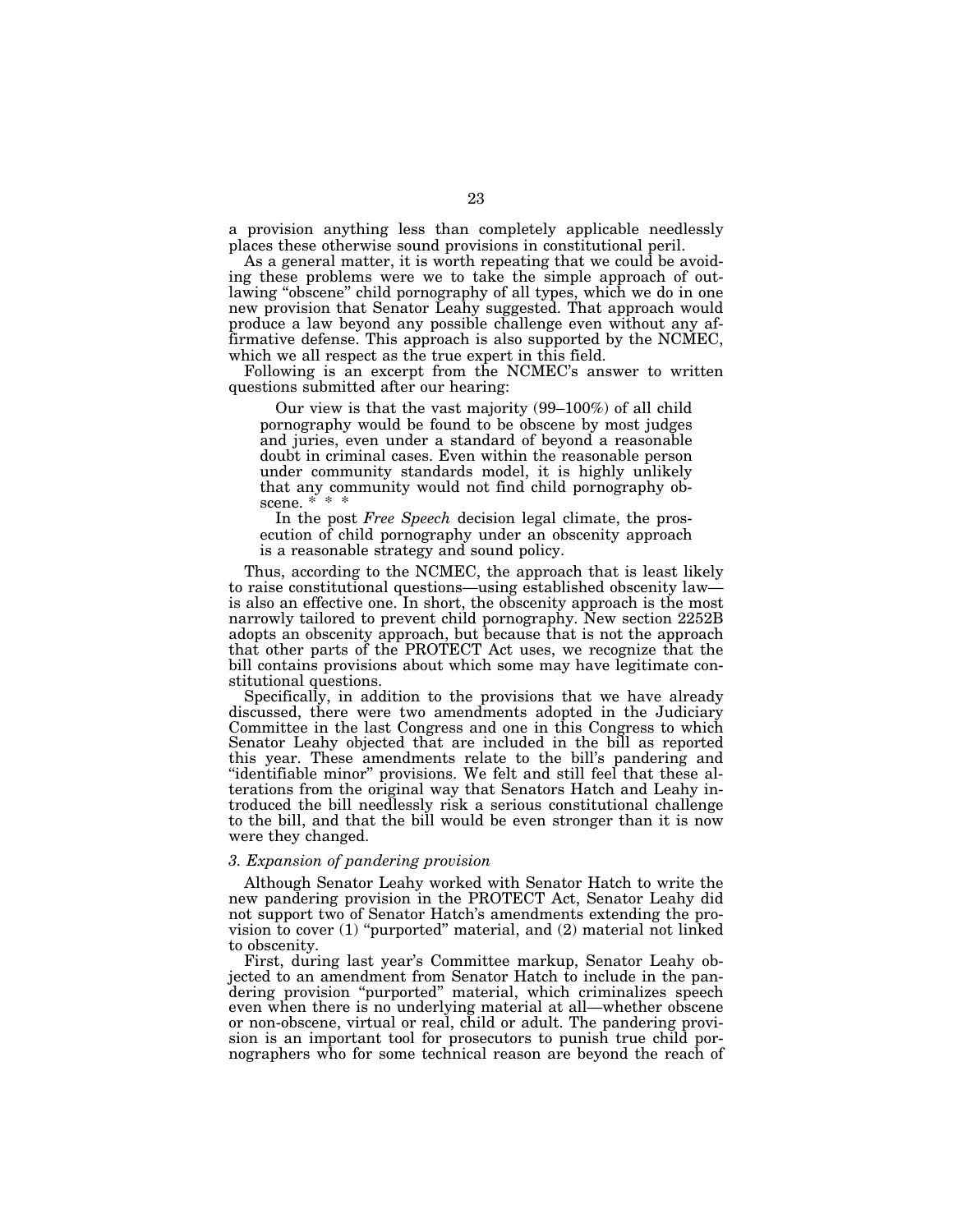the normal child porn distribution or production statutes. It is not meant to federally criminalize talking dirty over the Internet or the telephone when the person never possesses any material at all. That is speech, and that goes too far.

The original pandering provision in S. 2520 as introduced in last Congress was quite broad, and some argued that it presented constitutional problems as written, but we thought that prosecutors needed a strong tool, so we supported Senator Hatch on that provision.

We were heartened that Professor Schauer of Harvard Law School, a noted First Amendment expert, testified at our hearing last year that he thought that the original provision was constitutional, although just barely. Unfortunately, Professor Schauer has since written to me stating that the new amendment to include ''purported'' material ''push[es] well over the constitutional edge a provision that is now up against the edge, but probably barely on the constitutional side of it.'' Senator Leahy placed his letter in the Record upon introduction of the bill in this Congress on January 13, 2003.

The second amendment to the pandering provision to which Senator Leahy objected expanded it to cover cases not linked in any way to obscenity. It would allow prosecution of anyone who "presented'' a movie that was intended to cause another person to believe that it included a minor engaging in sexually explicit conduct, whether or not it was obscene and whether or not any real child was involved. Any person or movie theater that presented films like Traffic, Romeo and Juliet, and American Beauty would be guilty of a felony. The very point of these dramatic works is to cause a person to believe that something is true when in fact it is not. These were precisely the overbreadth concerns that led seven Supreme Court justices to strike down parts of the 1996 Act. We do not want to put child porn convictions on hold while we wait another six years to see if the law will survive constitutional scrutiny.

Because these two changes endanger the entire pandering provision, because they are unwise, and because that section is already strong enough to prosecute those who peddle child pornography, we oppose those expansions of the provision and still hope that we can reconsider them.

While the addition of a heightened scienter requirement in the new pandering provision is wise, it does not cure the basic problem with delinking pandering from the obscenity doctrine. The whole aim of dramatic presentation is to convince the viewer that what is, in fact, fiction is fact. For instance, adult actors are intentionally and purposefully disguised to look as if they are minors to sustain precisely that misperception. Thus, the decision to obviate the need to demonstrate any relation to obscenity places the constitutionality of the provision as a whole at risk.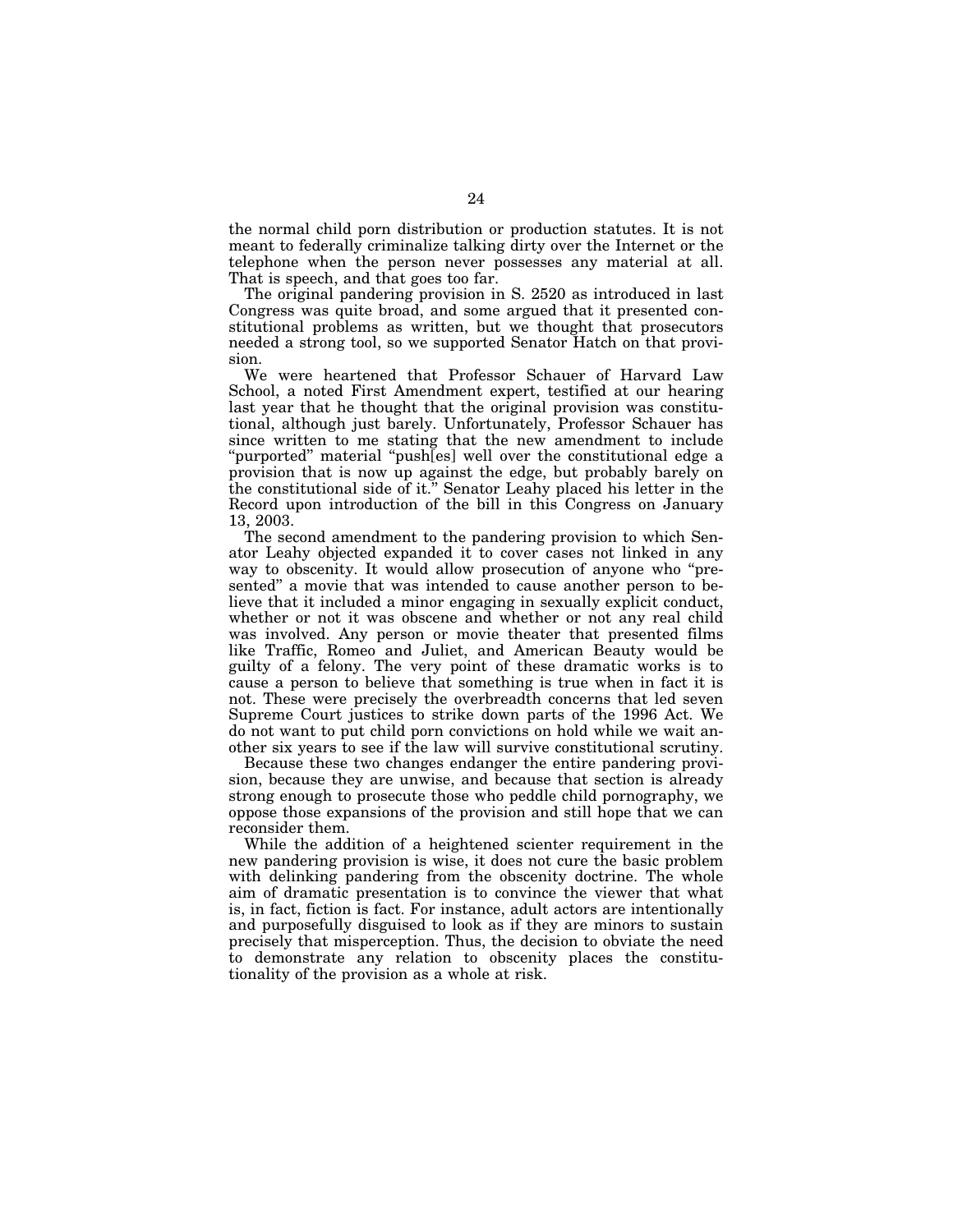# *4. Inclusion of 100 percent virtual child pornography in ''identifiable minor'' provision*

# *a. Amendment of the ''identifiable minor'' provision to include virtual child pornography*

Even when Senator Leahy joined Senator Hatch in introducing this bill last year, he expressed concern over certain provisions. One such provision was the new definition of ''identifiable minor.'' In his floor statement on introduction, Senator Leahy noted that this provision might ''both confuse the statute unnecessarily and endanger the already upheld 'morphing' section of the CPPA.'' Senator Leahy said he was concerned that it ''could present both overbreadth and vagueness problems in a later constitutional challenge.'' Unfortunately, this provision remains problematic and susceptible to constitutional challenge.

As the bill developed, a change to the definition of ''identifiable minor'' expanded it to cover virtual child pornography—that is, 100 percent computer-generated pictures not involving any real children. For that reason, it presented additional constitutional problems similar to the Administration-supported House bill. Senator Leahy objected to this amendment when it was added to the bill in the last Congress in Committee, and we have serious concerns with it now.

The "identifiable minor" definition in the PROTECT Act has no link to obscenity doctrine. Therefore, what potentially saved the original version we introduced in the 107th Congress was that it applied to child porn made with real ''persons.'' The provision was designed to strengthen the existing provision covering all sorts of images of real minors that are morphed or altered, but not something entirely made by computer, with no child involved.

The change adopted in the Judiciary Committee last year and supported by the Administration, however, dislodged that sole constitutional anchor by redefining ''identifiable minor'' to include a new category of pornography for any ''computer generated image that is virtually indistinguishable from an actual minor.'' The new provision could be read to include images that never involved real children at all but were 100 percent computer generated.

That was not the original goal of this provision. There are other provisions in this bill that deal with virtual child pornography that we support, such as those in the new section  $2252B$ , which are linked to obscenity doctrine. This provision, however, was intended to ease the prosecutor's burden in cases where images of real children were cleverly altered to avoid prosecution. By changing the identifiable minor provision into a virtual porn provision, the Administration has needlessly endangered its constitutionality.

In making the argument that a regulation against such ''virtual porn'' is constitutionally permissible even after the *Free Speech* decision, the Committee Report is internally inconsistent and strains the legislative record. The Committee Report is internally inconsistent on the root causes of child pornography, and thus on what response is most 'narrowly tailored' to prevent it. At one point, the Report (at part V, section 3) echoes the more traditional ''market'' argument, that child pornography is created largely to satisfy an existing market need fed by those who have little or nothing to do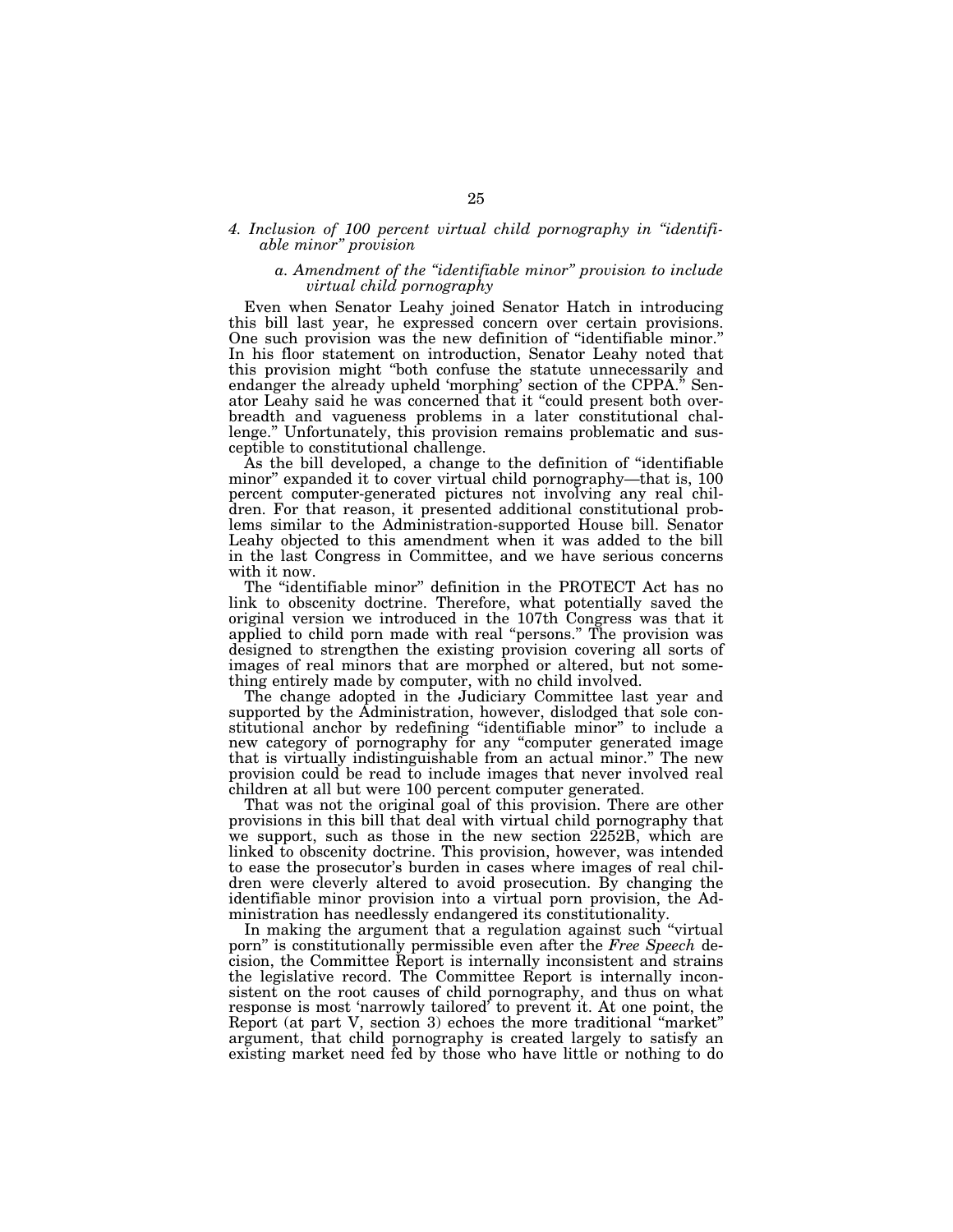with its production. ("Indeed, even fraudulent offers to buy or sell unprotected child pornography help to sustain the illegal market for this material.'') Such rationales are offered as support for outlawing simple possession of child pornography as well as for the more sweeping aspects of the bill's new pandering offense.

At the same time, however, in an effort to justify the bill's broad ban on virtual child pornography by linking that effect to real children, the Report (at part III, section C(ii)) asserts that ''child pornography results from the abuse of real children by sex offenders; the production of child pornography is a byproduct of, and not the primary reason for the sexual abuse of children."<sup>1</sup> In other words, it is not the possessors but the sexual offenders who produce child pornography that are largely responsible for its production. That theory, however, is inconsistent with the market theory. Unfortunately, neither assertion finds adequate support in the legislative record.2 This absence places the bill's further-reaching provisions involving virtual child pornography and pandering of both non-existent and non-obscene materials on unsteady footing.

### *b. Remaining problems with ''identifiable minor'' provision*

Even though we felt the idea was potentially flawed from the outset, we were glad to work alongside Senator Hatch to narrow the virtual porn provision before the Judiciary Committee. Unfortunately, despite our best efforts, we fear we have not done everything possible to strengthen it against constitutional challenge.

Although the Hatch-Leahy amendment adopted in Committee included a slightly narrower definition of sexually explicit conduct, and excluded cartoons, sculptures, paintings, anatomical models and the like, the virtual porn provision still sweeps quite broadly and is potentially vague. The Administration has insisted maintaining a broad sweep in these provisions that places them in peril. New section 2252A(2)(B)(i) lumps in such truly ''hard core'' sexual activities as intercourse, bestiality, and S&M, with simple lascivious exhibition of the genitals and simulated intercourse where any part of a breast is shown. Equating such disparate types of conduct, however, does not mesh with community standards and is precisely the type of ''one size fits all'' approach that the Supreme Court rejected in the area of virtual pornography in the *Free Speech Coalition* case. The contrast between this broad definition and the tighter definition in new sections  $2252B(a)(2)$  and  $(b)(2)$ , crafted by Senators Hatch and Leahy, is striking. In fact, we suggested that we include the same definition of ''graphic'' conduct found in new section 2252B in the new section 2252A virtual child porn provision to better focus it on hard core conduct. Unfortu-

<sup>1</sup> Another flaw in the Committee Report is the unsupported assertion that child pornographers will use real children regardless of the legislative scheme that we impose here due to economic incentives. In arguing that the use of real children is ''cost effective,'' one factor that the Com-mittee Report fails to take into account is the effect of the very statutory scheme that we seek to promulgate. In other words, it is arguable that creating a statutory scheme with differential "costs" (e.g. prosecution and substantial jail time) of using real children as opposed to computer<br>generated images would itself reduce the use of real children in producing such pornography.<br>See Committee Report at part I

the House Judiciary Committee in May 2002 would leave an ''ordinary person \* \* \* hard pressed to distinguish between real and virtual depictions.'' See Committee Report at part III section C(i). Since that photo array was not presented to this Committee and was not in the record before this Committee, however, we cannot comment upon the accuracy of this statement.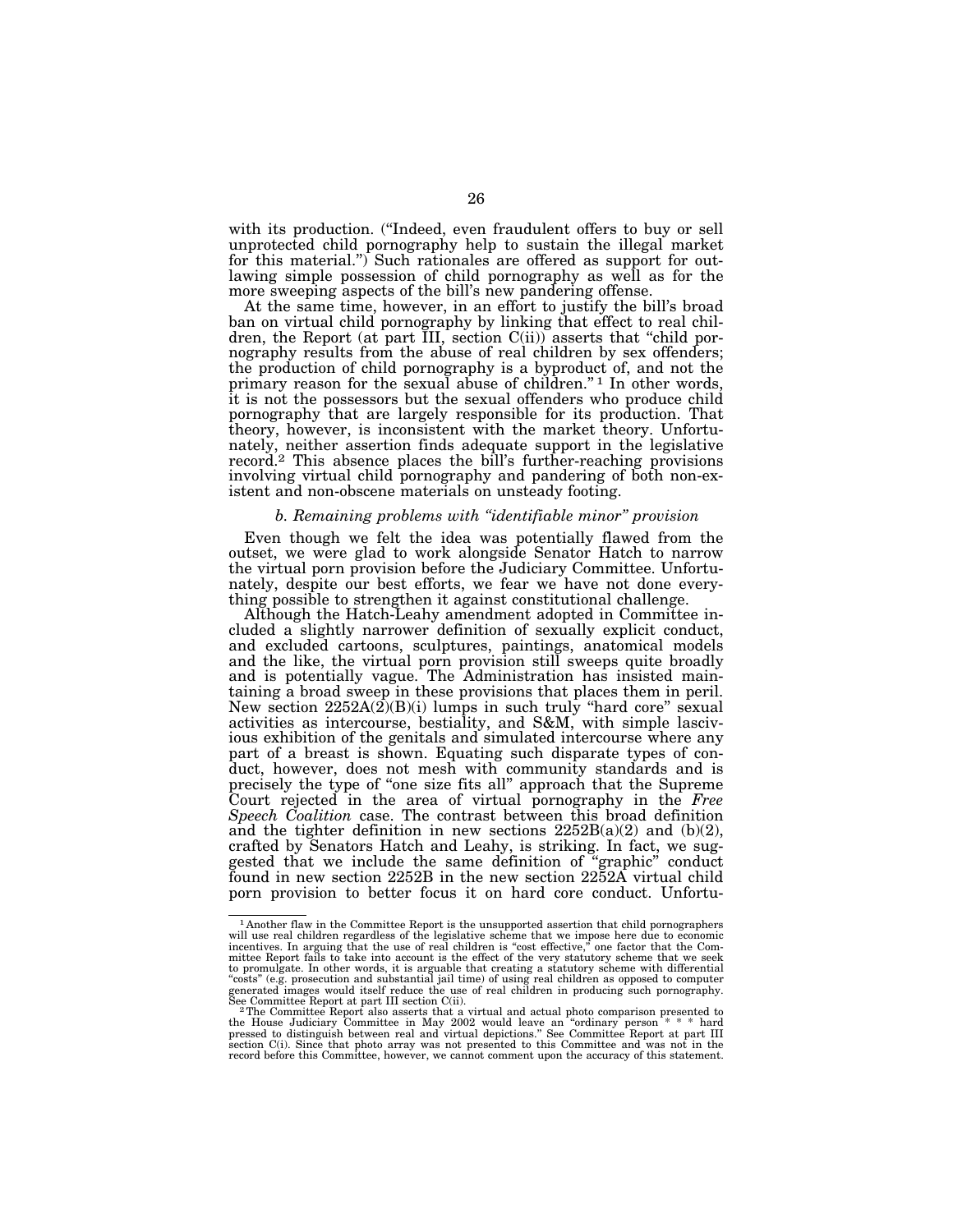nately, the Administration rejected that proposal, leaving a formulation that may be open to overbreadth attacks.

We also believe that there is a vagueness concern in the new section 2252A because, while it is clearly aimed at ''virtual'' child pornography (where no real children are involved), it still requires "actual'' conduct. In the realm of computer generated images, however, the distinction between actual and simulated conduct makes no sense. Indeed, this new provision is so vague and confusing that it may be open to the interpretation that it still requires proof of "actual'' sexual acts involving real children. We hope that the language is further clarified in order to address these concerns.

The Supreme Court made it clear that we can only outlaw child pornography in two situations: one, where it is obscene, or two, where it involves real kids. That is the law as stated by the Supreme Court, whether or not we agree with it.

We agree with Senator Hatch that legislation in this area is important. But regardless of our personal views, any law must be within constitutional limits or it does no good at all. In our view, the amended ''identifiable minor'' provision, which would include most ''virtual'' child pornography in the definition of child pornography, crosses the constitutional line and needlessly risks protracted litigation that could assist child pornographers in escaping punishment.

### *5. Mandatory directive to the Sentencing Commission*

Another new provision in the bill includes a mandatory directive to the U.S. Sentencing Commission to establish penalties for these new crimes at certain levels. In our experience, however, the nonpartisan Sentencing Commission operates best when it is allowed to study an issue carefully and come up with a particular sentencing guideline based upon its expertise in these matters. In fact, in child pornography cases the Sentencing Commission has established appropriately high penalties in the past, and there is no reason to believe that it would not do so again with respect to these new laws.

#### D. CONCLUSION

Some of the provisions in the PROTECT Act raise legitimate concerns, but in the interest of making progress, we support consideration and passage of the measure in its current form. We hope that we can work to improve this bill further so that it has the best possible chance of withstanding a constitutional challenge.

As we have explained, we believe that this issue is so important that we have been willing to compromise and to support a measure even though we do not agree with each and every provision that it contains. That is how legislation is normally passed. We hope that the Administration and the House do not seek further changes that could bog the bill down. We urge swift consideration and passage of this important bill as it is currently written.

> PATRICK LEAHY. JOSEPH R. BIDEN, Jr. RUSSELL D. FEINGOLD.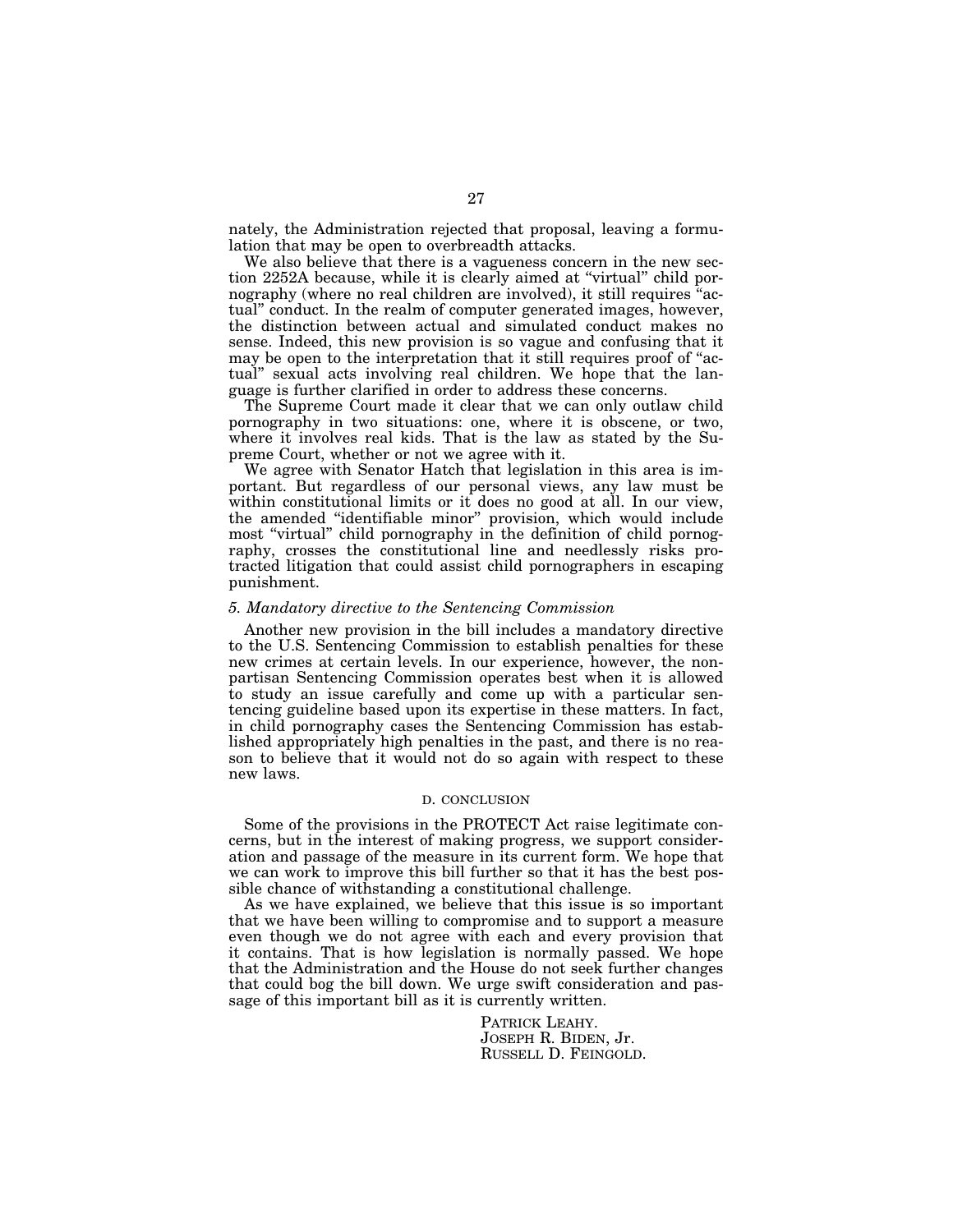OCTOBER 17, 2002.

Hon. PATRICK J. LEAHY,

*Chairman, Committee on the Judiciary, U.S. Senate, Washington, DC.* 

DEAR SENATOR LEAHY: Thank you for the opportunity to express the views of the National Center for Missing and Exploited Children on these critically important issues for our nation's children. Your stewardship of the Committee's tireless efforts to craft a statute that will withstand conditional scrutiny is wise and in the longterm best interest of the nation. The National Center for Missing and Exploited Children is grateful for your leadership on this issue.

Please find below my response to your written questions submitted on October 9, 2002 regarding the "Stopping Child Pornography: Protecting our Children and the constitution.''

1. Our view is that the vast majority (99–100%) of all child pornography would be found to be obscene by most judges and juries, even under the standard of beyond a reasonable person under community standards model, it is highly unlikely that any community would not find child pornography obscene.

There is a legitimate concern that the obscenity standard does not fully recognize, and therefore punish the exceptional harm to children inherent in child pornography. This issue can be addressed by the enactment of tougher sentencing provisions if the obscenity standard is implemented in the law regarding child pornography. Moreover, mere possession of obscene materials under current law in most jurisdictions is not a criminal violation. If the obscenity standard were implemented for child pornography the legislative intent should be clear concerning punishment of possession of child obscene pornography.

In the post-Free Speech decision legal climate the prosecution of child pornography cases under an obscenity approach is a reasonable strategy and sound policy.

2. Based on my experience all the images in actual criminal cases meet the lawful definition of obscenity, irrespective of what community you litigate the case. In my experience there has never been a visual depiction of child pornography that did not meet the constitutional requirements for obscenity.

3. The National Center for Missing and Exploited Children fully supports the correction of this sentencing disparity and welcomes the provision of additional tools for federal judges to remove these predators from our communities. These types of offenders belong to a demographic that is the highest percentile in terms of recidivism than any other single offender category.

4. The National Center for Missing and Exploited Children fully supports language that allows only ''non-government sources'' to provide tips to the CyberTipline. The role of the CyberTipline at the National Center for Missing and Exploited Children is to provide tips received from the public and Electronic Communication Services communities and make them available to appropriate law enforcement agencies. Due in part to the overwhelming success of the system and in part to the tragedies of September 11, 2001, fed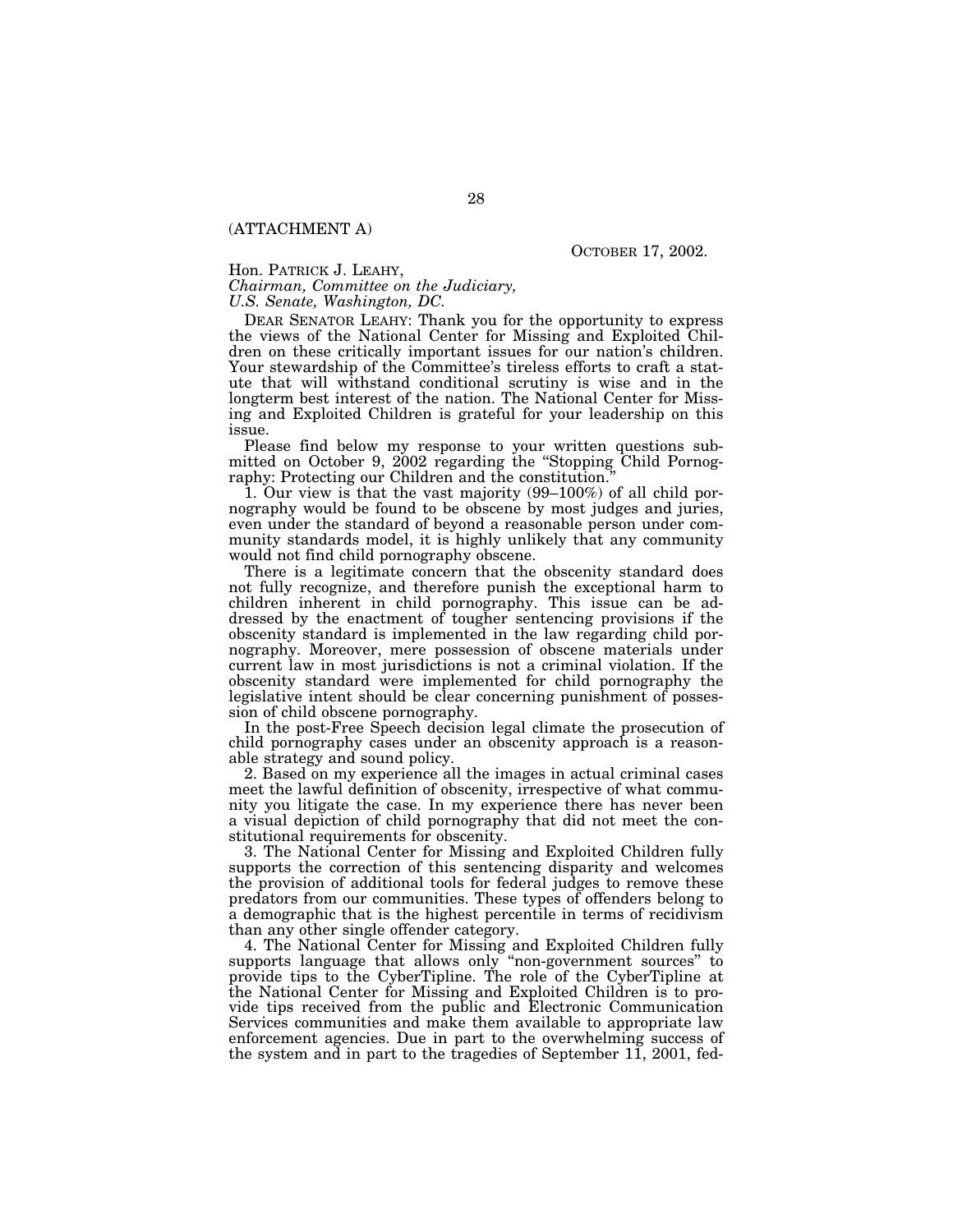eral law enforcement resources cannot address all of the legitimate tips and leads received by the CyberTipline. Allowing the National Center for Missing and Exploited Children and appropriate federal agencies to forward this valuable information to state and local law enforcement while at the same time addressing legitimate privacy concerns is fully supported.

5. The victim shield provision is an excellent and timely policy initiative and one that a fully supported by the National Center for Missing and Exploited Children. This provision should allow the narrow exception to a general non-disclosure clause that anticipates the need for law enforcement and prosecutors to use the victim's photography and other relevant information for the sole purpose of verification and authentication of an actual child victim in future cases. This exception would allow the successful prosecution of other cases that may involve a particular victim and still provide the protection against the revictimization by the criminal justice system.

6. The National Center for Missing and Exploited Children fully supports extending the terms of authorized supervised release in federal cases involving the exploitation of minors. The evidence for extended supervision in such cases is overwhelming. Without adequate treatment and continued supervision, there is a significantly higher risk for re-offending by this type of offender. Moreover, there is a significant link between those offenders who possess child pornography and those who sexually assault children. Please see the attached studies that the National Center for Missing and Exploited Children has produced on these issues.

Thank you again for the opportunity to address these important issues. Should you need further input or assistance please contact us at your convenience.

Sincerely,

DANIEL ARMAGH, *Director, Legal Resource Division, National Center for Missing and Exploited Children.* 

(ATTACHMENT B)

AMERICAN CIVIL LIBERTIES UNION, WASHINGTON NATIONAL OFFICE, *Washington, DC, February 5, 2003.* 

Re S. 151, The Prosecutorial Remedies and Tools Against the Exploitation of Children Today Act of 2003.

Hon. PATRICK J. LEAHY, *Russell Senate Office Building, Washington, DC.* 

DEAR SENATOR LEAHY: The Prosecutorial Remedies and Tools Against the Exploitation of Children Today Act of 2003, (PROTECT Act), as amended in the Judiciary Committee markup, is a dramatic improvement over a similar bill which passed the House in the 107th Congress. It is a thoughtful bill, tailored to largely comport with the Supreme Court's decision in *Ashcroft* v. *Free Speech Coalition.*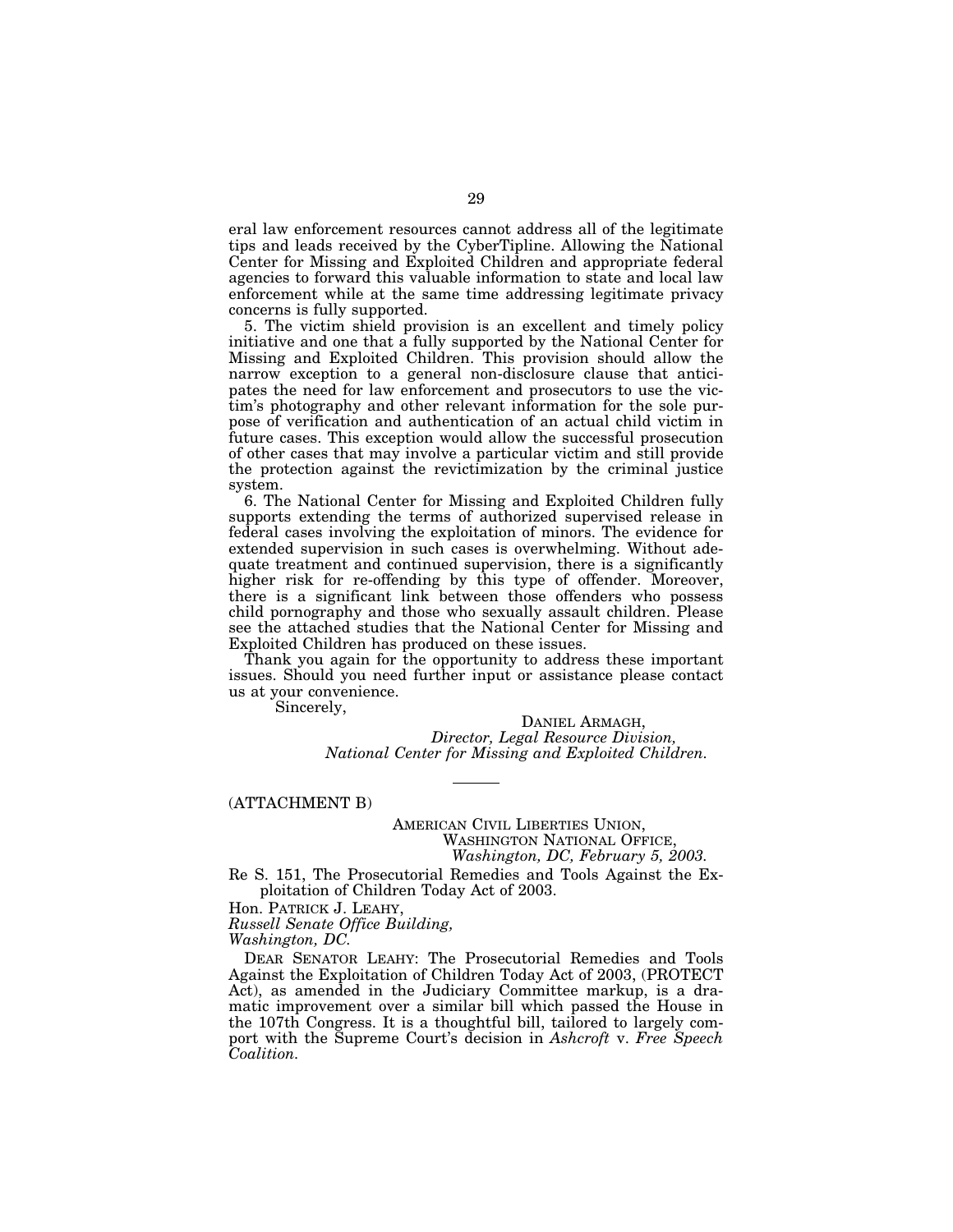However, this bill still contains some constitutionally problematic provisions that may limit its effectiveness in addressing child pornography.

• S. 151 imposes criminal liability on people who possess or produce material protected by the First Amendment.

S. 151 continues to define as child pornography ''virtual child pornography'' (protected speech) instead of limiting its application to pornography that uses actual children (unprotected speech).

S. 151 defines an ''identifiable minor'' as, among other things, one who is ''virtually indistinguishable from an actual minor.'' It also prohibits visual depictions of a ''minor, or an individual who appears to be a minor'' when that depiction is of the enumerated sexual acts.<sup>1</sup> The latest amendments specifically exclude "depictions that are drawings, cartoons, sculptures, diagrams, anatomical models, or paintings." This does help to address some of the Supreme Court's concerns, but does not go far enough.

In *Ashcroft* v. *Free Speech Coalition,* the Court identified the governmental interest in the CPPA as protecting actual children from exploitation. For that reason, the provisions of the CPPA prohibiting "virtual" child pornography were held to be overbroad and not narrowly tailored. The Court noted "the CPPA prohibits speech that records no crime and creates no victims by its production.'' *Ashcroft* at 1403.

Like the CPPA, S. 151 prohibits material that records no crime and creates no victims by its production. The term "virtually indistinguishable'' was apparently lifted from Justice O'Connor's concurrence, and did not receive endorsement by the majority. To the extent that the material does not depict an actual minor, it is protected speech under the First Amendment. Furthermore, prohibiting material in which an individual appears to be a minor ignores both *Ashcroft* and *New York* v. *Ferber,* 458 U.S. 747 (1982). In *Ferber,* the Court relied on the distinction between actual and virtual child pornography as a basis for its holding: ''[I]f it were necessary for literary or artistic value, a person over the statutory age who perhaps looked younger could be utilized. Simulation outside of the prohibition of the statute could provide another alternative.'' Id. at 763. Thus, the Court explicitly endorsed using older individuals who appear to be minors.

This bill punishes depiction of wholly fabricated images in which no child was used to create the image. Because S. 151 subjects to liability those who possess and depict both actual and ''virtual'' child pornography, it is overbroad and likely to be found unconstitutional.

Additionally, the Supreme Court has made it clear that speech cannot be prohibited or deemed ''obscene'' unless it appeals to the prurient interest. The amendments to S. 151 now prohibit obscene depictions of a minor engaging in sexually explicit conduct. Because this provision of the bill uses the actual term ''obscene,'' it is likely that a court would use the current definition of obscenity found in *Miller* v. *California* (discussed below), and thus find that provision constitutional. However, S. 151 then goes further, imposing in pro-

<sup>&</sup>lt;sup>1</sup>This is in relation to the definition of "obscene" child pornography, which will be discussed below.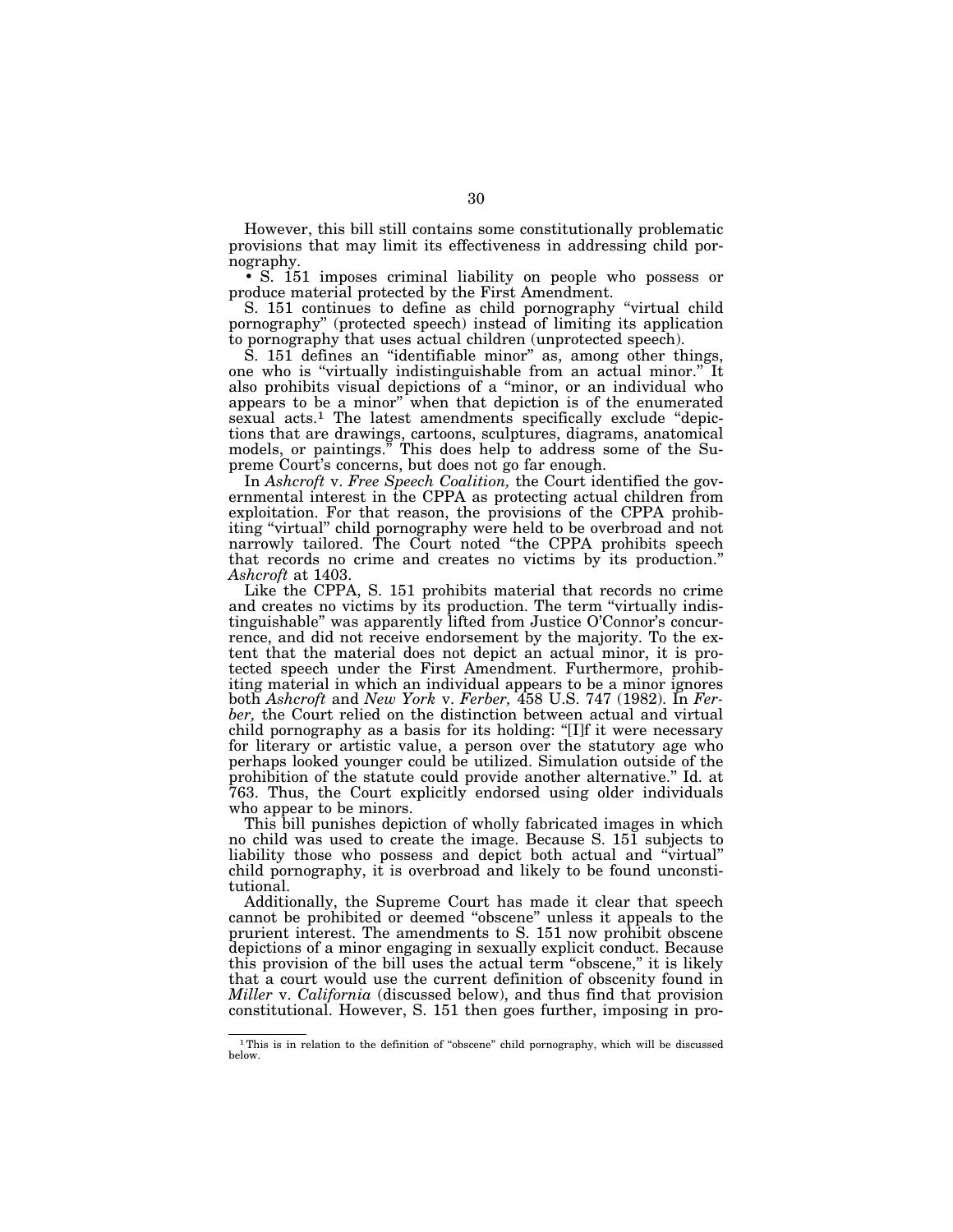posed 18 U.S.C. § 2252B(a)(2) and (b)(2), criminal liability on speech regardless of whether it appeals to the prurient interest, and therefore prohibits speech the Supreme Court will likely find protected under the First Amendment.

S. 151 creates a new section, 18 U.S.C. § 2252B of the United States Code, creating a subset of child pornography that either involves the use of an actual minor or one who appears to be a minor, and is also obscene (hereinafter ''obscene child pornography").<sup>2</sup> The bill in  $\S 2252B(a)(2)$  and (b)(2) defines obscene child pornography as an image that is, or appears to be, a minor, engaging in graphic bestiality, sadistic or masochistic abuse, or sexual intercourse, including genital-genital, oral-genital, anal-genital, or oral-anal, whether between persons of the same or opposite sex and lacks serious literary, artistic, political, or scientific value.

The United States Supreme Court in *Miller* v. *California,* 413 U.S. 15 (1973), defined obscene material with reference to a 3-part test: (1) whether the average person, applying contemporary community standards, would find that the work, taken as a whole, appeals to the prurient interest; (2) whether the work depicts or describes, in a patently offensive way, sexual conduct specifically defined by the applicable state law; and (3) whether the work, taken as a whole, lacks serious literary, artistic, political, or scientific value. Id. at 25. Only if all three elements are present may the work be deemed obscene.

In the proposed  $\S 2252B(a)(2)$  and (b)(2), obscenity is defined with reference to only two parts of the Supreme Court's three-part test. It specifically defines the sexual conduct that is objectionable, and requires that the work lack literary, artistic, political, or scientific value. It does not however, require that the average person, applying contemporary community standards, would find the work, taken as a whole, appeals to the prurient interest. The bill therefore lacks one of the three essential elements in defining obscenity. Given that the United States Supreme Court has repeatedly, and as recently as April of last year, affirmed *Miller* 3, this omission creates serious doubts about the constitutionality of the bill.

Finally, the "Nonrequired Element of Offense" provision contained in the proposed  $\S 2252B(c)$  is too broad, punishing speech that is protected under the First Amendment. That provision states that ''It is not a required element of any offense under this section (obscene visual representation of the sexual abuse of children) that the minor depicted actually exist.'' In *Ashcroft,* the Supreme Court made it clear that only obscene child pornography could be prohibited without regard to whether or not the child depicted actually exists. Because the provisions defining obscene child pornography in the proposed  $\S 2252B(a)(2)$  and  $(b)(2)$  define obscenity without regard to the prurient interest requirement, they apply to non-obscene depictions and are, therefore, overbroad.

<sup>&</sup>lt;sup>2</sup>Child pornography involving the use of actual children may be prohibited whether or not it is obscene. Because *Ashcroft* held that "virtual" child pornography is protected speech, it may

only be prohibited if it is otherwise obscene.<br><sup>3</sup> Miller was most recently reaffirmed by Ashcroft v. Free Speech Coalition, 122 S.Ct. 1389<br>(2002), in which the Court struck certain provisions of the Child Pornography Prot (CPPA), partly on the basis that the act covered works regardless of whether they appealed to the prurient interest, or whether the image was patently offensive, or whether it had literary, artistic, political, or scientific value.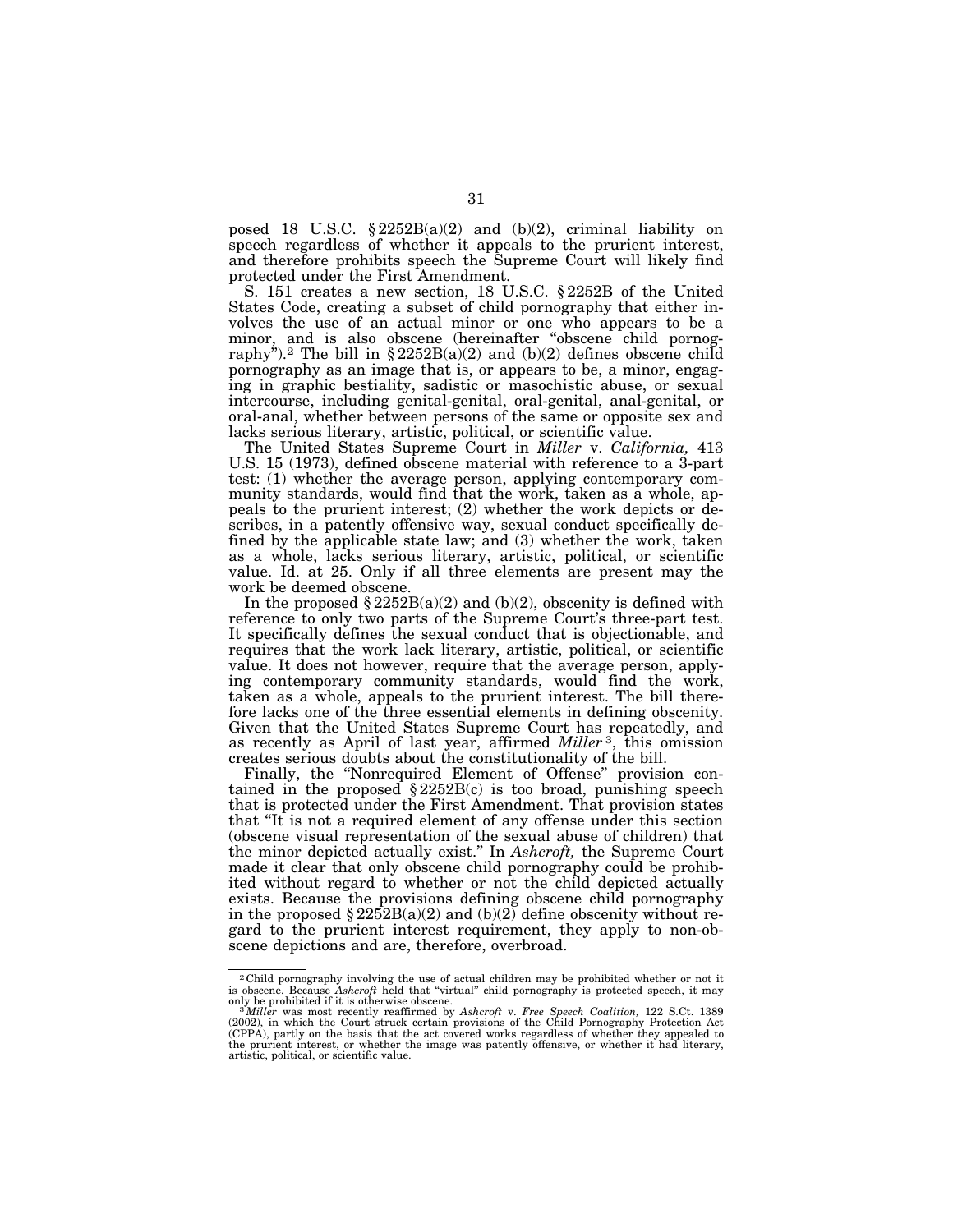• The ''pandering'' provision continues to sweep in non-commercial speech, making it overbroad.

The pandering provision contained in S. 151 is much narrower than the provision held unconstitutional in *Ashcroft.* For example, it does not prohibit possession of material promoted as containing obscene child pornography, although it does prohibit the actual promotion of the material as containing such scenes. In *Ashcroft,* the Supreme Court extensively discussed ''pandering'' as an offense, and advocated restricting such provisions to commercial exploitation.4

S. 151 prohibits knowingly ''advertis[ing], promot[ing], present[ing], describ[ing], distribut[ing], or solicit[ing] through the mails, or in interstate or foreign commerce by any means, including by computer, any material or purported material in a manner that conveys the impression that the material or purported material is, or contains, an obscene visual depiction of a minor engaging in sexually explicit conduct.''

The Supreme Court considered a pandering provision in *Ashcroft.* Relying on *Ginzburg* v. *United States,* 383 U.S. 463, 474 (1966), the Court noted that ''[I]n close cases evidence of pandering may be probative with respect to the nature of the material in question and thus satisfy the [obscenity] test.'' ''Where a defendant engages in the 'commercial exploitation of erotica solely for the sake of their prurient appeal,' Id. at 466, the context he or she creates may itself be relevant to the evaluation of the materials.'' *Ashcroft* at 1406. In noting difficulties with the CPPA pandering provision, the Court noted "the statute \* \* \* does not require that the context be part of an effort at 'commercial exploitation.'" Id. Thus, while pandering may be relevant in determining whether material is obscene, it should be limited to instances of commercial exploitation. Failure to so restrict the pandering provision in S. 151 renders it constitutionally questionable.

A further problem involves S. 151's punishing advertising, promoting, presenting, describing, distributing or soliciting "any material in a manner that reflects the belief, or that is intended to cause another to believe'' the material is prohibited. This provision allows punishing distribution of material that may well be protected speech, merely because of the way it was marketed. For example, if someone offered to provide you with a copy of Disney's Snow White, but represented to you that it contained scenes of obscene child pornography, that person will have committed a crime, punishable by a fine and up to fifteen years in prison, even though Snow White is clearly material protected under the First Amendment.

Additionally, S. 151's pandering provision applies to ''purported material," whatever that may be. As you noted in your introductory remarks about S. 151, this provision is problematic, in that it ''criminalizes speech even when there is no underlying material at all—whether obscene or non-obscene, virtual or real, child or adult.'' Adding this ambiguous term to a provision already called

<sup>4</sup> Non-commercial speech currently receives greater protection under the First Amendment. Commercial speech is still protected under the First Amendment, however restrictions on such speech are reviewed by the Court with a more lenient standard. See *Central Hudson Gas & Elec. Corp.* v. *Public Service Commission of New York,* 447 U.S. 557 (1980).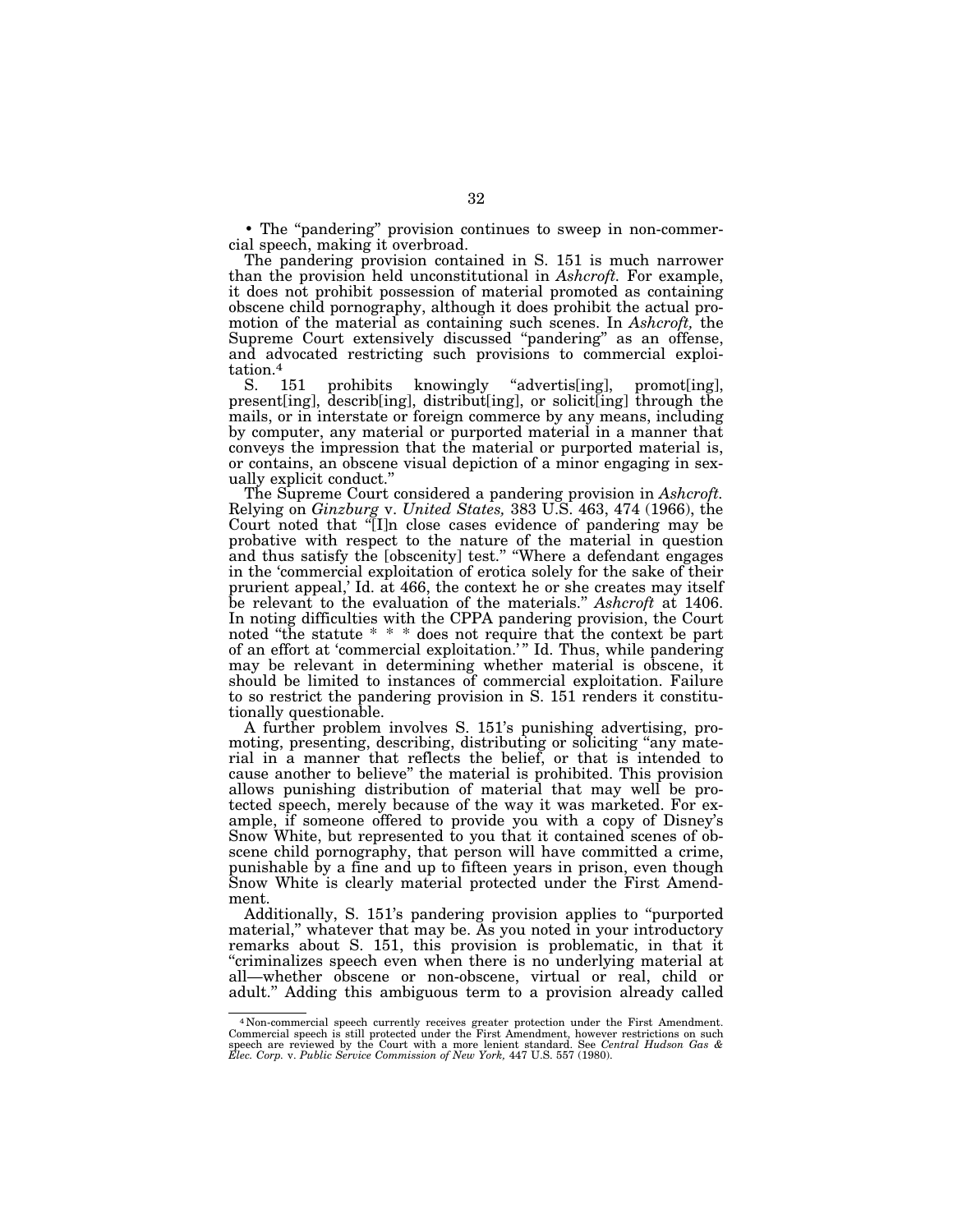into question by the Supreme Court's decision in *Ashcroft* makes this provision even more problematic.

• S. 151 chills protected speech because it places the burden on the defendant to prove the material was produced using an adult or was "virtually" created.

S. 151 provides an affirmative defense to various offenses, including mailing or transporting child pornography and possession. Unfortunately, few defendants will be able to avail themselves of the defense, even if they are innocent of the charges. Normally, only the producer of the material will be in a position to meet the burden of proof. Subsequent possessors or distributors are unlikely to have the records to meet that burden.

In *Ashcroft,* the government attempted to argue that the CPPA was not a measure suppressing speech but instead was a law shifting the burden to the accused to prove the speech was lawful. The government relied on the affirmative defense that allowed a defendant to avoid conviction for nonpossession offenses by showing that the materials were produced using only adults and were not otherwise distributed in a manner conveying the impression that they depicted real children. The Court noted in this regard:

*The Government raises serious constitutional difficulties by seeking to impose on the defendant the burden of proving his speech is not unlawful.* An affirmative defense applies only after prosecution has begun, and the speaker must himself prove, on pain of a felony conviction, that his conduct falls within the affirmative defense. In cases under the CPPA, the evidentiary burden is not trivial. Where the defendant is not the producer of the work, he may have no way of establishing the identity, or even the existence, of the actors. If the evidentiary issue is a serious problem for the Government, as it asserts, it will be at least as difficult for the innocent possessor. The statute, moreover applies to work created before 1996, and the producers themselves may not have preserved records necessary to meet the burden of proof. Failure to establish the defense can lead to a felony conviction. Id. at 1404–1405. [Emphasis added.]

The affirmative defense provided in S. 151 suffers from the same infirmities. It covers possession offenses in which the possessor may have no ability to avail himself of the affirmative defense. For example, one may possess a work that someone else produced completely by computer 5, involving no real children, yet have no ability to prove that in court. The bill also imposes criminal liability on those who created material before the effective date of the statute, which means even the producers may not have preserved the records necessary to meet the burden of proof.

Because the affirmative defense may lead to conviction of innocent possessors or distributors, the Supreme Court may find it unconstitutional. While the Court did not rule in *Ashcroft* that shifting the burden of proof to the accused was per se unconstitutional,

<sup>5</sup>The Supreme Court held in *Ashcroft,* that virtual child pornography is protected under the First Amendment.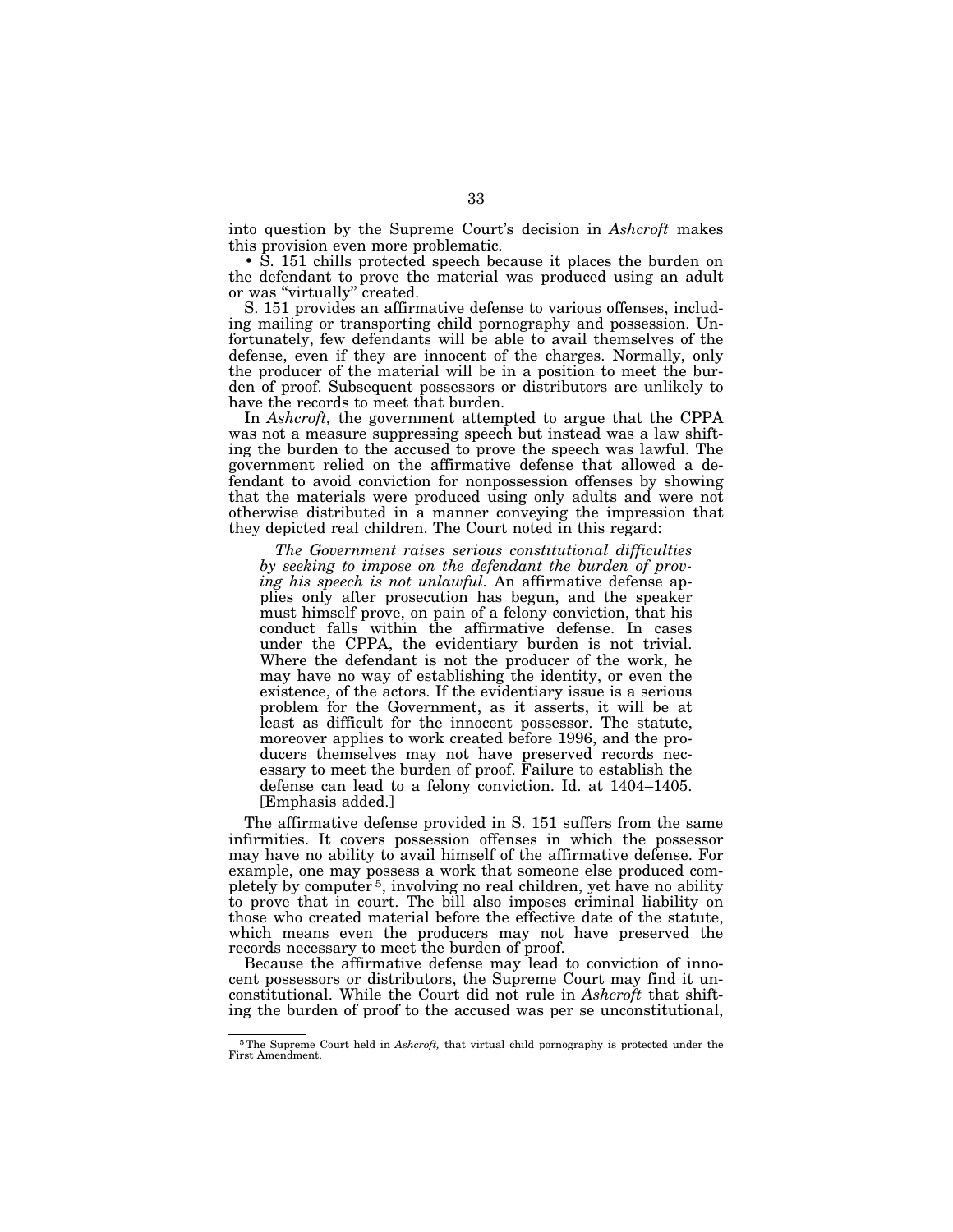it did acknowledge the ''serious constitutional difficulties'' in doing so.

• S. 151 hamstrings the defense, violates a defendant's right to due process of law, and violates the right to confront one's accusers.

It has long been axiomatic that in our Constitutional form of government, a defendant has the right to confront his accusers, and a right to due process of law. S. 151 takes these rights away by limiting admissible evidence.

S. 151 amends 18 U.S.C. § 2252A to provide that "[i]n any prosecution under this chapter, the name, address, or other identifying information, other than the age or approximate age, of any minor who is depicted in any child pornography shall not be admissible and the jury shall be instructed, upon request of the United States, that it can draw no inference from the absence of such evidence in deciding whether the child pornography depicts an actual minor.''

This provision hamstrings the defense and could result in the conviction of innocent people. The government will no longer have to prove an actual minor was involved in the production of the material; it only needs to provide the ''age or approximate age'' of the alleged minor. If the defense wishes to contest the government's assertion, it will be prohibited from introducing the birth record or any other information that would prove the identity and age of the minor. The jury would be left to speculate whether any records introduced actually applied to the alleged minor. Furthermore, the defense will not be allowed to cross-examine the alleged minor to determine whether that minor is the one depicted in the material.

The same problems apply to the provision contained on page 15, lines 6 through 8, in which the definition of ''identifiable minor'' ''shall not be construed to require proof of the actual identity of the identifiable minor.'' Essentially, the government is in the position of saying to the jury, "trust us, we wouldn't lie to you. The picture is that of an identifiable minor.'' The defense is then disallowed from inquiring into specifics about the identity of the alleged minor. Provisions such as these tilt the playing field impermissibly in favor of the prosecution.

• S. 151's extraterritorial jurisdiction provisions may result in other countries imposing liability on U.S. companies for their speech, even though that speech is protected under the First Amendment.

S. 151 provides for extraterritorial jurisdiction where the defendant intends that the material be transported to the United States, or where the material is actually transported to the United States. This, unfortunately, will provide support for other countries that wish to exert jurisdiction over entities in the United States who make material available on the World Wide Web that violates the law of the other countries yet is protected speech in the United States.

Internet Service Providers in the United States were outraged when France exercised jurisdiction over Yahoo! US based solely on its posting information on the World Wide Web that was not targeted at France. France prohibits the sale of Nazi memorabilia. Although Yahoo! had a French office which abided by French law, Yahoo! US operated in the United States. Yahoo! US had Nazi memorabilia for sale on its auction site. Simply because French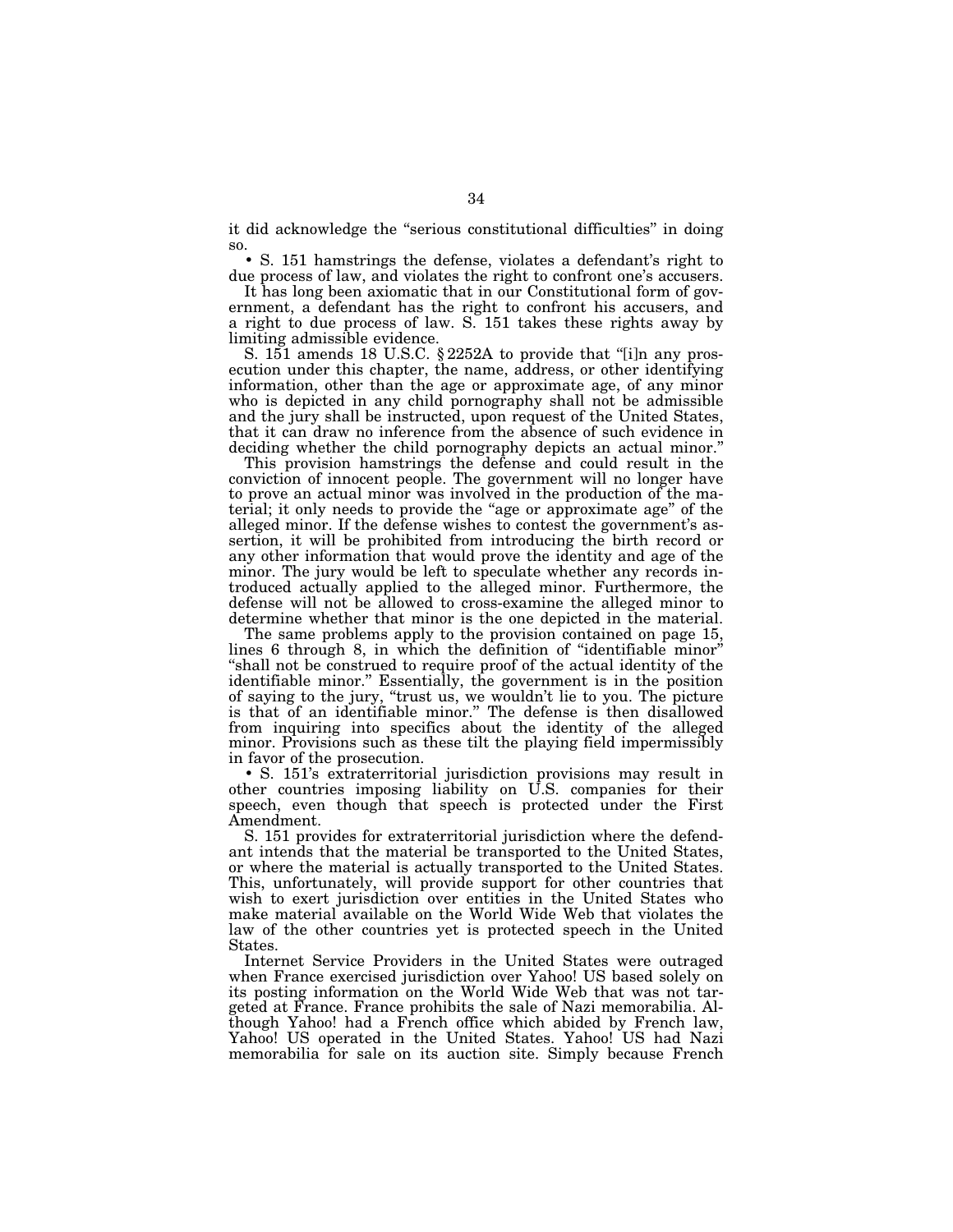citizens could access Yahoo! US, France brought an action against Yahoo! US for violating French law. A U.S. court has held that France may not bring an action in the U.S. to enforce the judgment, and that Yahoo! US was protected under the First Amendment. The case is working its way through the appeals process.

Once an item is posted on the World Wide Web, it is available to anyone, anywhere in the world, regardless of the poster's intentions.

S. 151 prohibits transporting a ''visual depiction to the United States, its territories or possessions, by any means, including by computer or mail.'' Thus, if someone in Zimbabwe posts child pornography on the World Wide Web, it is accessible in the United States. Although S. 151 requires an intent that the depiction be transported to the United States, it does not make clear that mere posting on the Internet or World Wide Web does not constitute the requisite intent. If mere posting constitutes the requisite intent, other countries could use this provision to argue they can prohibit content based in the United States and protected by the First Amendment solely because the content was "intended" to be available in that foreign country. For example, France could ban Nazi memorabilia from U.S. web sites, China could ban U.S. criticism of its leaders, and Saudi Arabia could ban images of bikini-clad women pictured on U.S. travel sites. First Amendment protection for U.S. entities would be stripped away solely because the speech was available in foreign countries with limited respect for freedom of speech.

• S. 151 contains ineffective mandatory minimum sentences for certain repeat offenders.

S. 151 extends existing mandatory minimum sentences to a new category of repeat offenders. Chief Justice William Rehnquist has called mandatory sentencing "a good example of the law of unintended consequences,'' and several Members of the Senate Judiciary Committee have expressed reservations about mandatory minimum sentences. The Judicial Conferences of all 12 federal circuits have urged the repeal of mandatory minimum sentences, after concluding that they are unfair and ineffective. And numerous studies, including those by the Department of Justice and the U.S. Sentencing Commission, indicate that mandatory minimum sentencing is not an effective instrument for deterring crime.

Mandatory minimum sentencing deprives judges of the ability to fashion sentences that suit the particular offense and offender. Despite their flaws, the Sentencing Guidelines are better able to take into account the range of factors that are relevant to the sentencing decision. The Sentencing Guidelines also are better able to exclude factors that give rise to unwarranted sentencing disparities. In transferring sentencing discretion from judges to prosecutors, mandatory minimum sentences transfer the sentencing decision from open courtroom to closed prosecutor's office. Consequently, there are inadequate guarantees that statutorily prohibited factors such as race, age and gender do not influence the ultimate sentence. Even when the charging—and, in effect, sentencing—decision is free from taint, such closed-door decisions can undermine the appearance of equal justice.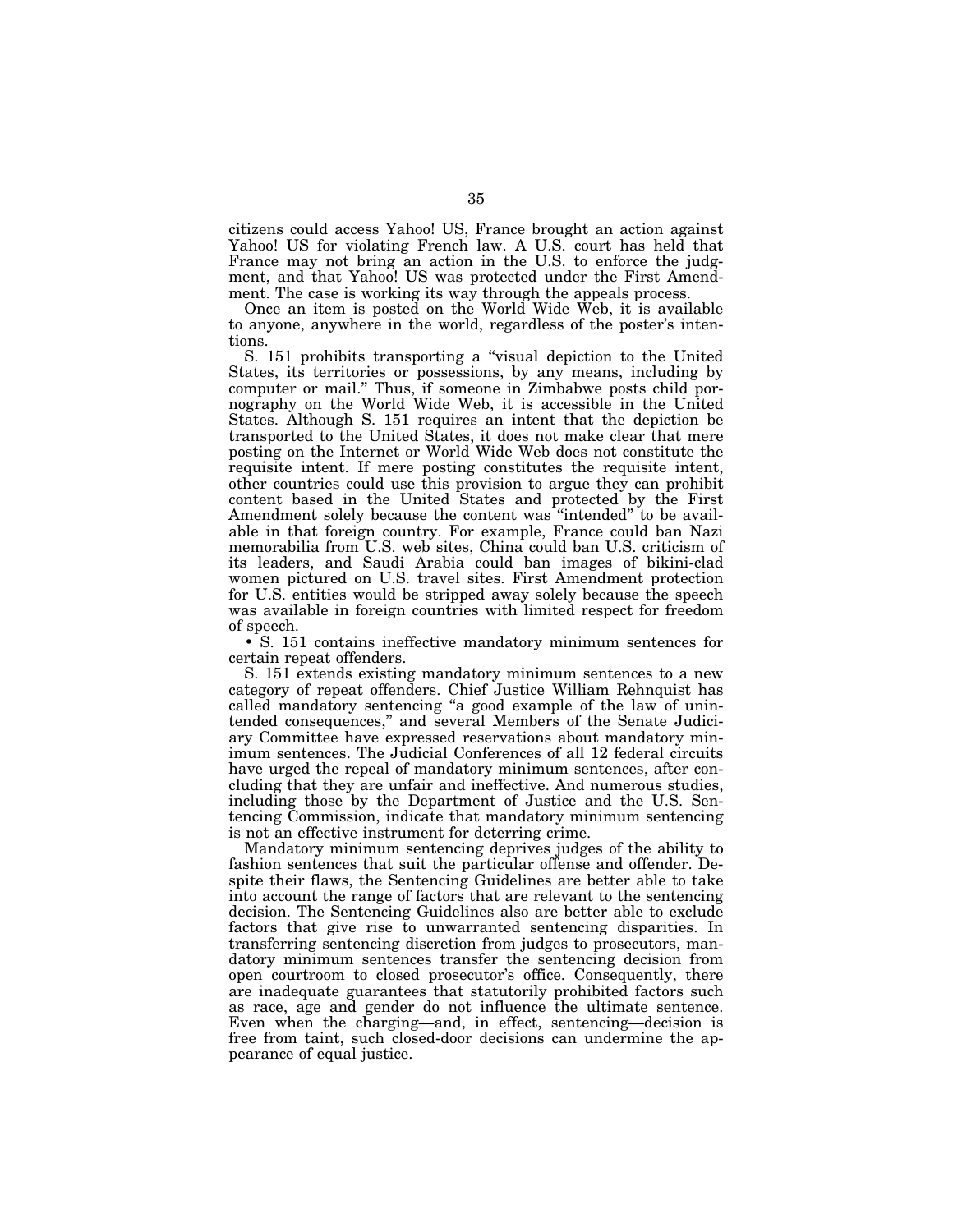We greatly appreciate the efforts you and Senator Hatch have made to craft a bill that will withstand constitutional scrutiny. While S. 151 is certainly closer to meeting that goal than the earlier House bill, it still falls short of fully complying with *Ashcroft* v. *Free Speech Coalition* and raises other constitutional problems as well.

Sincerely,

LAURA W. MURPHY, *Director.*  MARVIN J. JOHNSON, *Legislative Counsel.*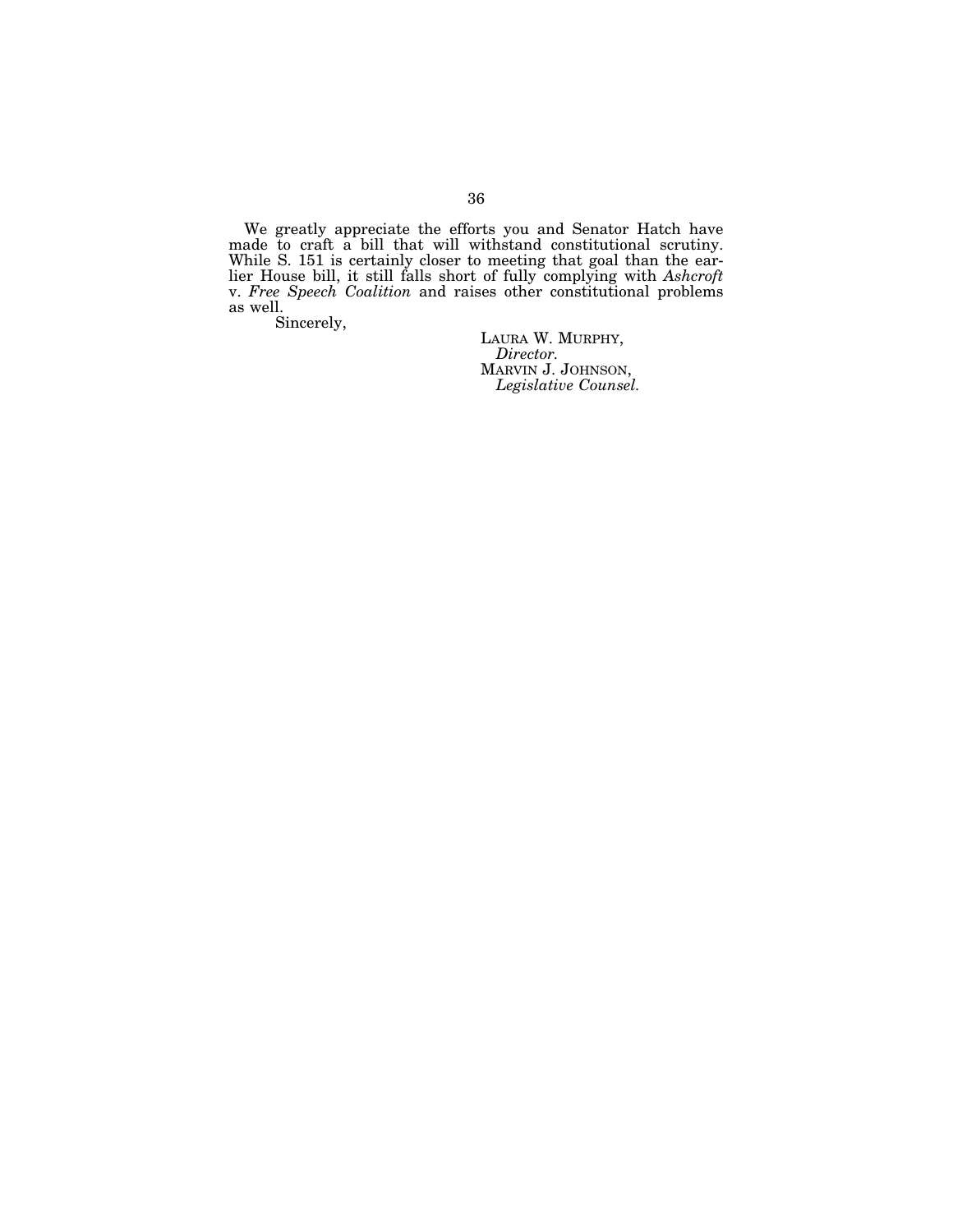# IX. CHANGES IN EXISTING LAW

In compliance with paragraph 12 of rule XXVI of the Standing Rule of the Senate, changes in existing law made by S. 151, as reported, are shown as follows (existing law proposed to be omitted is enclosed in black brackets, new matter is printed in italic, and existing law in which no change is proposed is shown in roman):

# **UNITED STATES CODE**

\* \* \* \* \* \* \*

# **TITLE 18—CRIMES AND CRIMINAL PROCEDURE**

**Part** Section **Part** Section I. CRIMES ......................................................................................... 1 \* \* \* \* \* \* \*

# **PART I—CRIMES**

| <b>Chapter</b> |  | <b>Section</b> |  |  |  |  |  |  |
|----------------|--|----------------|--|--|--|--|--|--|
|                |  |                |  |  |  |  |  |  |
|                |  |                |  |  |  |  |  |  |
|                |  |                |  |  |  |  |  |  |

# **CHAPTER 110—SEXUAL EXPLOITATION AND OTHER ABUSE OF CHILDREN**

Sec.

#### 2251. Sexual exploitation of children.

2251A. Selling or buying of children.

2252. Certain activities relating to material involving the sexual exploitation of minors.

2252A. Certain activities relating to material constituting or containing child pornography. *2252B. Obscene visual representatives of the sexual abuse of children.* 

\* \* \* \* \* \* \* \* \* \* \* \*

# **§ 2251. Sexual exploitation of children**

(a) Any person who employs, uses, persuades, induces, entices, or coerces any minor to engage in, or who has minor assist any other person to engage in, or who transports any minor in interstate or foreign commerce, or in any Territory or Possession of the United States, with the intent that such minor engage in, any sexually explicit conduct for the purpose of producing any visual depiction of such conduct, shall be punished as provided under  $[subsection (d)]$ *subsection (e),* if such persons knows or has reason to know that such visual depiction will be transported in interstate or foreign commerce or mailed, if the visual depiction was produced using materials that have been mailed, shipped, or transported in interstate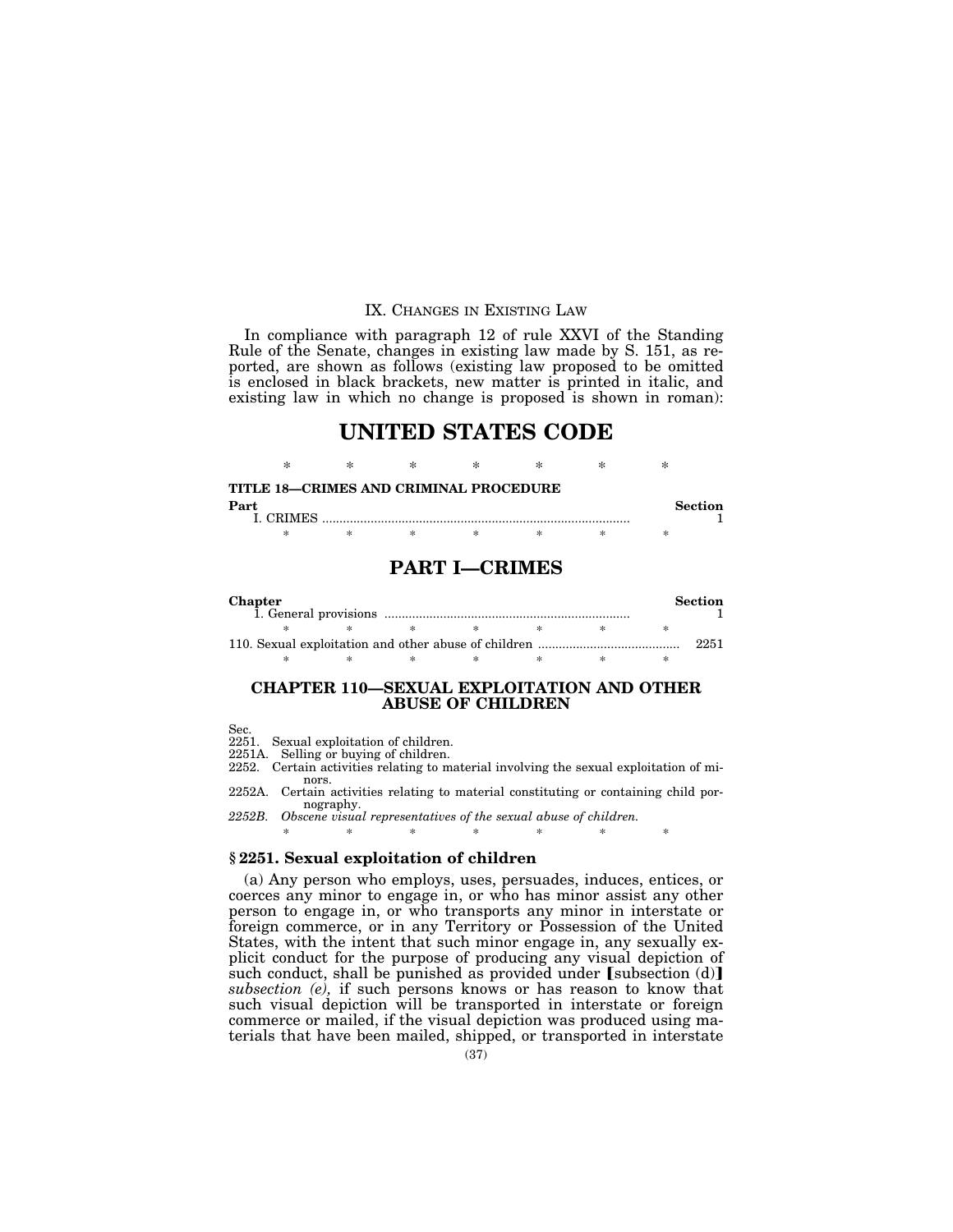or foreign commerce by any means, including by computer, or if such visual depiction has actually been transported in interstate or foreign commerce or mailed.

(b) Any parent, legal guardian, or person having custody or control of a minor who knowingly permits such minor to engage in, or to assist any other person to engage in, sexually explicit conduct for the purpose of producing any visual depiction of such conduct shall be punished as provided under [subsection (d)] *subsection (e)* of this section, if such parent, legal guardian, or person knows or has reason to know that such visual depiction will be transported in interstate or foreign commerce or mailed, if that visual depiction was produced using materials that have been mailed, shipped, or transported in interstate or foreign commerce by any means, including by computer, or if such visual depiction has actually been transported in interstate or foreign commerce or mailed.

*(c)(1) Any person who, in a circumstance described in paragraph (2), employs, uses, persuades, induces, entices, or coerces any minor to engage in, or who has a minor assist any other person to engage in, any sexually explicit conduct outside of the United States, its territories or possessions, for the purpose of producing any visual depiction of such conduct, shall be punished as provided under subsection (e).* 

*(2) The circumstance referred to in paragraph (1) is that—*

*(A) the person intends such visual depiction to be transported to the United States, its territories or possessions, by any means, including by computer or mail; or* 

*(B) the person transports such visual depiction to the United States, its territories or possessions, by an means, including by computer or mail.*

 $(c)$   $(d)(1)$  Any person who, in a circumstance described in paragraph (2), knowingly makes, prints, or publishes, or causes to be made, printed, or published, any notice or advertisement seeking or offering—

(A) to receive, exchange, buy, produce, display, distribute, or reproduce, any visual depiction, if the production of such visual depiction involves the use of a minor engaging in sexually explicit conduct and such visual depiction is of such conduct; or

(B) participation in any act of sexually explicit conduct by or with any minor for the purpose of producing a visual depiction of such conduct:

shall be punished as provided under [subsection (d)] *subsection (e)*. (2) The circumstance referred to in paragraph (1) is that—

(A) such person knows or has reason to know that such notice or advertisement will be transported in interstate or foreign commerce by any means including by computer or mailed; or

(B) such notice or advertisement is transported in interstate or foreign commerce by any means including by computer or mailed.

 $[(d)]$  (e) Any individual who violates, or attempts or conspires to violate, this section shall be fined under this title or imprisoned not less than 10 years nor more than 20 years, and  $1$  both, but if such

 $1$  So in original. Probably should be "or".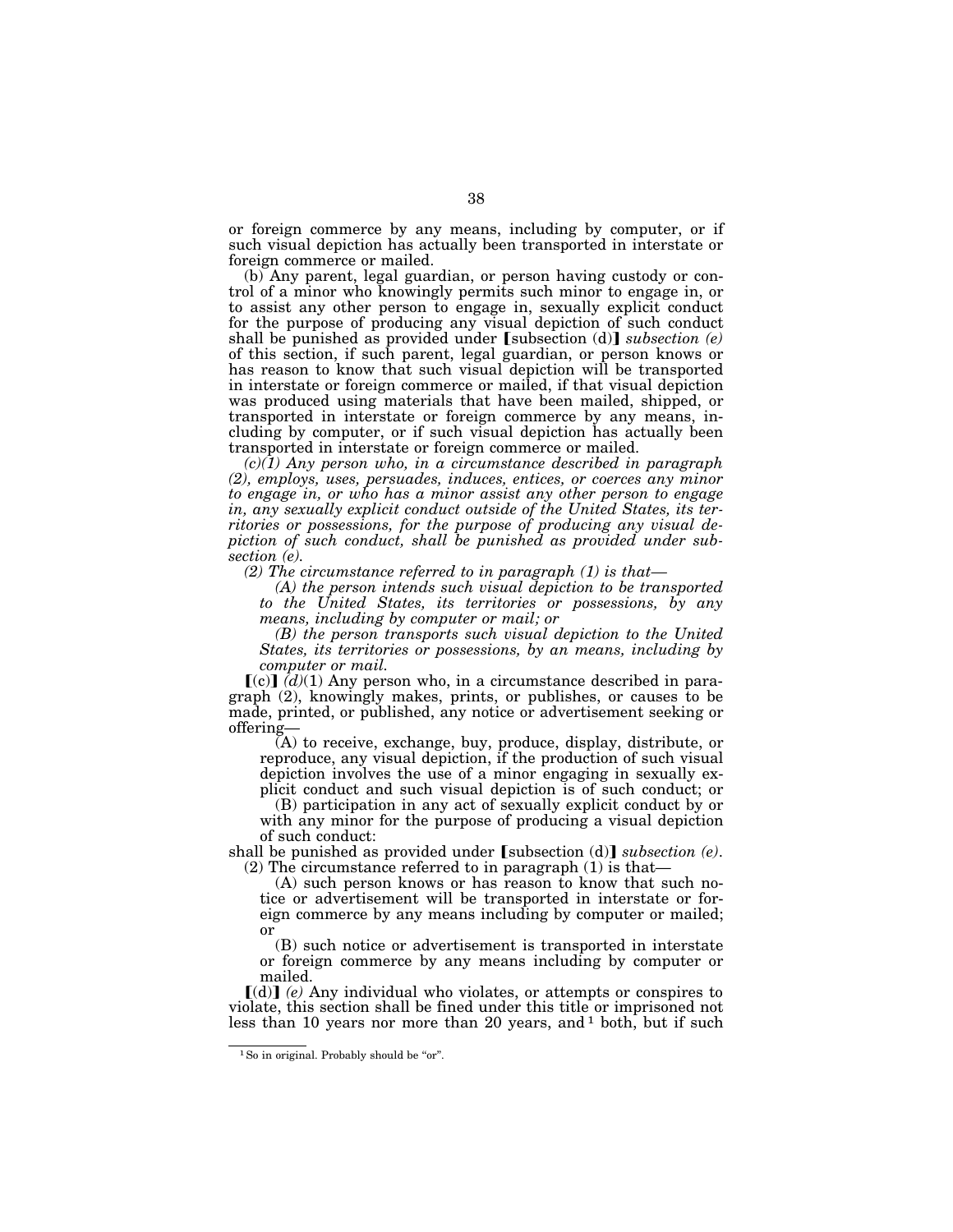person has one prior conviction under this chapter [18 U.S.C.A. § 2251 et seq.], *chapter 71,* chapter 109A [18 U.S.C.A. § 2141 et seq. of Title 18], or chapter 117 [18 U.S.C.A. § 2421 et seq.], or under the law of any State relating to the sexual exploitation of children, such person shall be fined under this title and imprisoned for not less than 15 years nor more than 30 years, but if such person has 2 or more prior convictions under this chapter, *chapter 71,* chapter 109A, or chapter 117, or under the laws of any State relating to the sexual exploitation of children, such person shall be fined under this title and imprisoned not less than 30 years nor more than life. Any organization that violates, or attempts or conspires to violate, this section shall be fined under this title. Whoever, in the course of an offense under this section, engages in conduct that results in the death of a person, shall be punished by death or imprisoned for any term of years or for life.

# \* \* \* \* \* \* \*

#### **§ 2252. Certain activities relating to material involving the sexual exploitation of minors**

(a) Any person who—

(1) knowingly transports or ships in interstate or foreign commerce by any means including by computer or mails, any visual depiction, if—

\* \* \* \* \* \* \* (b)(1) Whoever violates, or attempts or conspires to violate, paragraphs (1), (2), or (3) of subsection (a) shall be fined under this title or imprisoned not more than 15 years, or both, but if such person has a prior conviction under this chapter [18 U.S.C.A. § 2251 et seq.], *chapter 71,* chapter 109A [18 U.S.C.A. § 2141 et seq.], or chapter 117 [18 U.S.C.A.  $\S 2421$  et seq.] or under the laws of any State relating to aggravated sexual abuse, sexual abuse, or abusive sexual conduct involving a minor or ward, or the production, possession, receipt, mailing, sale, distribution, shipment, or transportation of child pornography, such person shall be fined under this title and imprisoned for not less than 5 years nor more than 30 years.

(2) Whoever violates, or attempts or conspires to violate, paragraph (4) of subsection (a) shall be fined under this title or imprisoned not more than 5 years, or both, but if such person has a prior conviction under this chapter [18 U.S.C.A. § 2251 et seq.], *chapter 71,* chapter 109A [18 U.S.C.A. § 2141 et seq.], or chapter 117 [18 U.S.C.A. § 2421 et seq.], or under the laws of any State relating to aggravated sexual abuse, sexual abuse, or abusive sexual conduct involving a minor or ward, or the production, possession, receipt, mailing, sale, distribution, shipment, or transportation of child pornography, such person shall be fined under this title and imprisoned for not less than 2 years nor more than 10 years.

\* \* \* \* \* \* \*

# **§ 2252A. Certain activities relating to material constituting or containing child pornography**

(a) Any person who—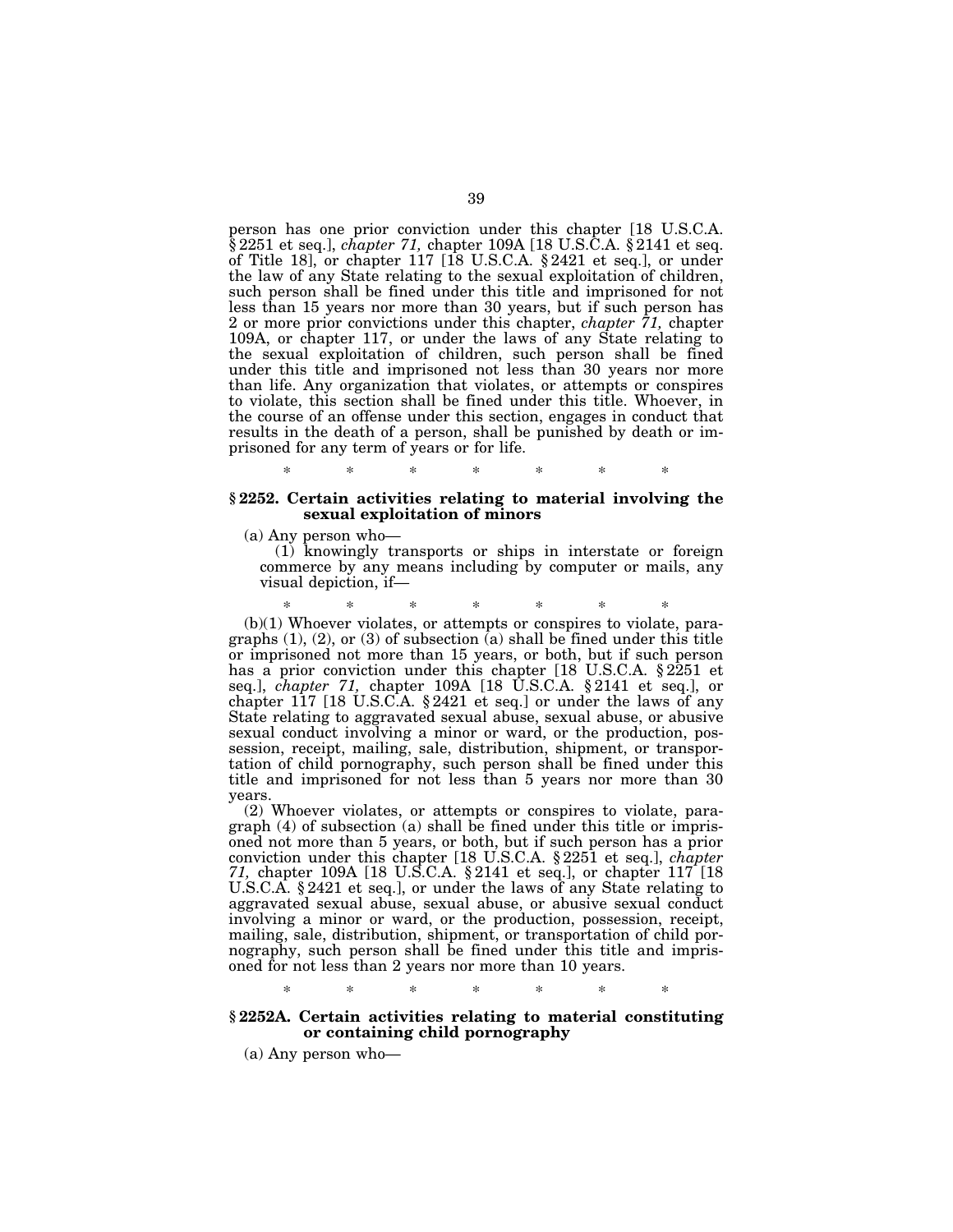(1) knowingly mails, or transports or ships in interstate or foreign commerce by any means, including by computer, any child pornography;

\* \* \* \* \* \* \*  $(3)$  knowingly reproduces any child pornography for distribution through the mails, or in interstate or foreign commerce by any means, including by computer;

*(3) knowingly—*

*(A) reproduces any child pornography for distribution through the mails, or in interstate or foreign commerce by any means, including by computer; or* 

*(B) advertises, promotes, presents, distributes, or solicits through the mails, or in interstate or foreign commerce by any means, including by computer, any material or purported material in a manner that reflects the belief, or that is intended to cause another to believe, that the material or purported material is, or contains—*

*(i) an obscene visual depiction of a minor engaging in sexually explicit conduct; or* 

*(ii) a visual depiction of an actual minor engaging in sexually explicit conduct;*

 $(4)$  either-

(A) in the special maritime and territorial jurisdiction of the United States, or on any land or building owned by, leased to, or otherwise used by or under the control of the United States Government, or in the Indian country (as defined in section 1151), knowingly sells or possesses with the intent to sell any child pornography; or

(B) knowingly sells or possesses with the intent to sell any child pornography that has been mailed, or shipped or transported in interstate or foreign commerce by any means, including by computer, or that was produced using materials that have been mailed, or shipped or transported in interstate or foreign commerce by any means, including by computer;  $\lceil \text{or} \rceil$ 

 $(5)$  either-

(A) in the special maritime and territorial jurisdiction of the United States, or any land or building owned by, leased to, or otherwise used by or under the control of the United States Government, or in the Indian country (as defined in section 1151), knowingly possesses any book, magazine, periodical, film, videotape, computer disk, or any other material that contains an image of child pornography; or

(B) knowingly possesses any book, magazine, periodical, film, videotape, computer disk, or any other material that contains an image of child pornography that has been mailed, or shipped or transported in interstate or foreign commerce by any means, including by computer, or that was produced using materials that have been mailed, or shipped or transported in interstate or foreign commerce by any means, including by computer,

shall be punished as provided in subsection (b)...}; or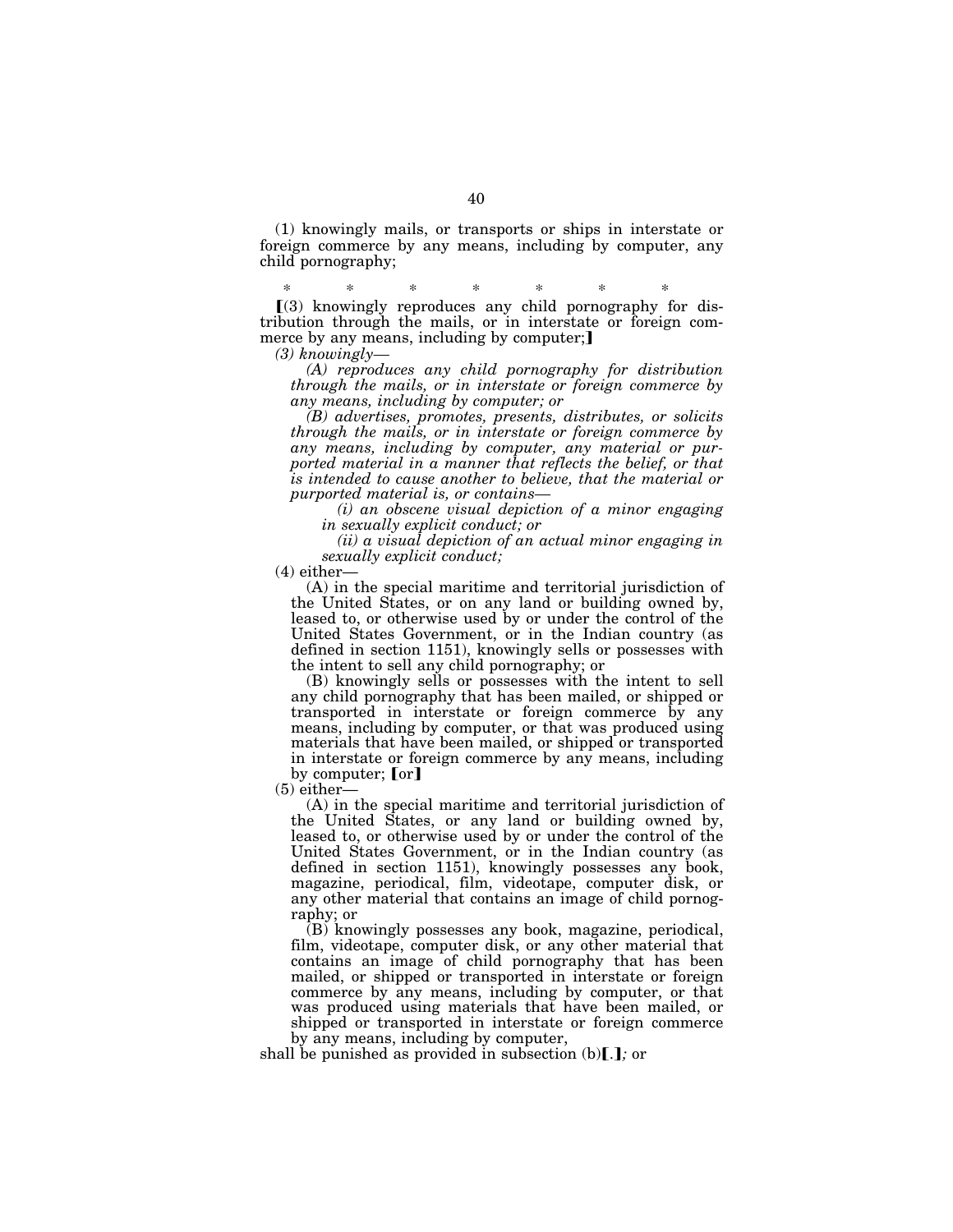*(6) knowingly distributes, offers, sends, or provides to a minor any visual depiction, including any photograph, film, video, picture, or computer generated image or picture, whether made or produced by electronic, mechanical, or other means, where such visual depiction is, or appears to be, of a minor engaging in sexually explicit conduct—*

*(A) that has been mailed, shipped, or transported in interstate or foreign commerce by any means, including by computer;* 

*(B) that was produced using materials that have been mailed, shipped, or transported in interstate or foreign commerce by any means, including by computer; or* 

*(C) which distribution, offer, sending, or provision is accomplished using the mails or by transmitting or causing to be transmitted any wire communication in interstate or foreign commerce, including by computer,* 

*for purposes of inducing or persuading a minor to participate in any activity that is illegal.*

 $(b)(1)$  Whoever violates or attempts or conspires to violate. [paragraphs  $(1)$ ,  $(2)$ ,  $(3)$ , or  $(4)$ **]** *paragraph*  $(1)$ ,  $(2)$ ,  $(3)$ ,  $(4)$ , or  $(6)$  of subsection (a) shall be fined under this title or imprisoned not more than 15 years, or both, but, if such person has a prior conviction under this chapter [18 U.S.C.A. § 2251 et seq.], *chapter 71,* chapter 109A [18 U.S.C.A. § 2141 et seq.], or chapter 117 [18 U.S.C.A. § 2421 et seq.], or under the laws of any State relating to aggravated sexual abuse, sexual abuse, or abusive sexual conduct involving a minor or ward, or the production, possession, receipt, mailing, sale, distribution, shipment, or transportation of child pornography, such person shall be fined under this title and imprisoned for not less than 5 years nor more than 30 years.

(2) Whoever violates, or attempts or compires to violate, subsection (a)(5) shall be fined under this title or imprisoned not more than 5 years, or both, but, if such person has a prior conviction under this chapter [18 U.S.C.A. § 2251 et seq.], *chapter 71,* chapter 109A [18 U.S.C.A. § 2141 et seq.], or chapter 117 [18 U.S.C.A. § 2421 et seq.], or under the laws of any State relating to aggravated sexual abuse, sexual abuse, or abusive sexual conduct involving a minor or ward, or the production, possession, receipt, mailing, sale, distribution, shipment, or transportation of child pornography, such person shall be fined under this title and imprisoned for not less than 2 years nor more than 10 years.

 $(c)$  It shall be an affirmative defense to a charge of violating paragraphs  $(1)$ ,  $(2)$ ,  $(3)$ , or  $(4)$  of subsection  $(a)$  that-

 $(i)$  the alleged child pornography was produced using an actual person or persons engaging in sexually explicit conduct

 $(2)$  each such person was an adult at the time the material was produced; and

 $(3)$  the defendant did not advertise, promote, present, describe, or distribute the material in such a manner as to convey the impression that it is or contains a visual depiction of a minor engaging in sexually explicit conduct.]

*(c) AFFIRMATIVE DEFENSE.—It shall be an affirmative defense to a charge of violating paragraph (1), (2), (3), (4), or (5) of subsection (a) that—*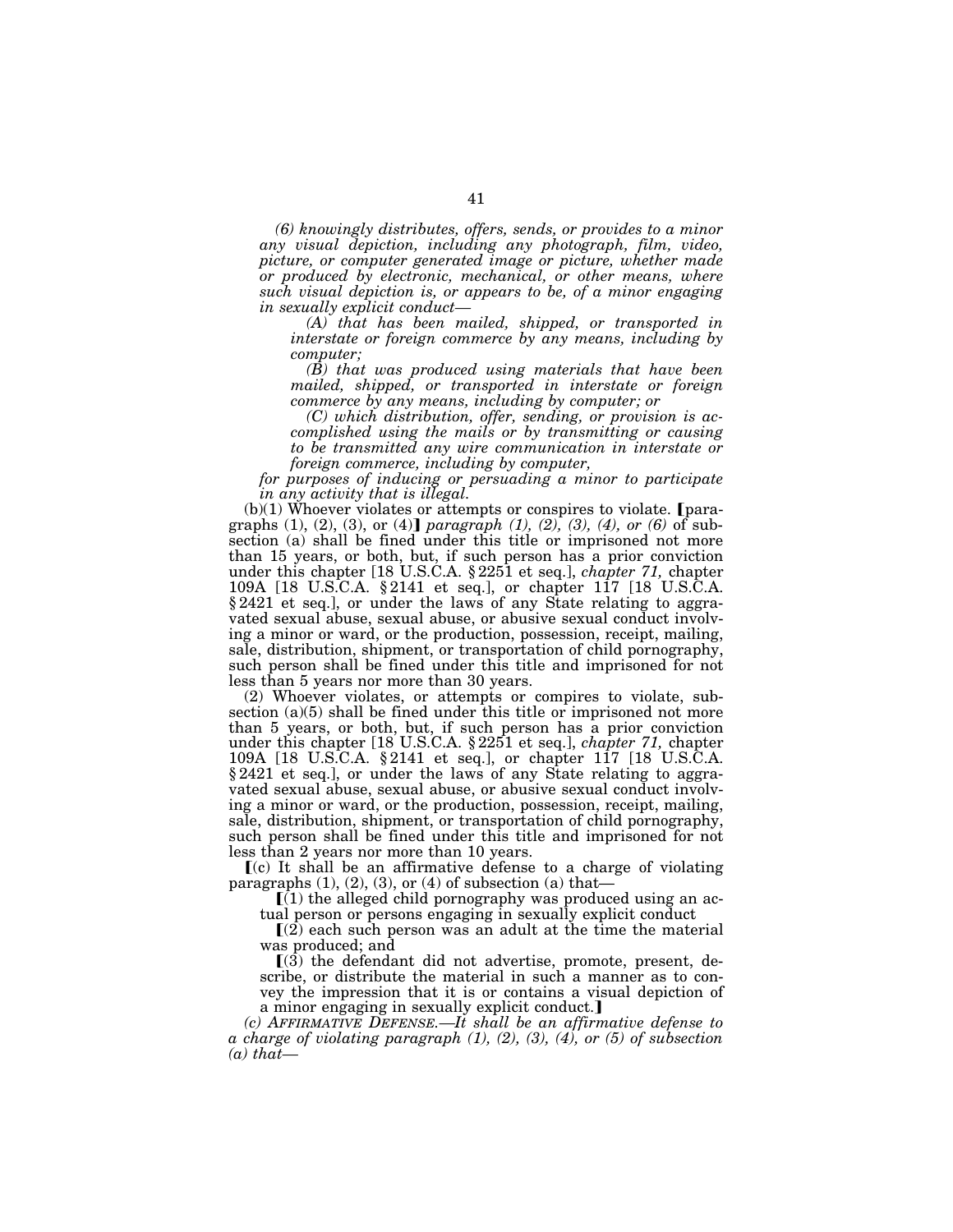*(1)(A) the alleged child pornography was produced using an actual person or persons engaging in sexually explicit conduct; and* 

*(B) each such person was an adult at the time the material was produced; or* 

*(2) the alleged child pornography was not produced using any actual minor or minors.* 

*No affirmative defense under subsection (c)(2) shall be available in any prosecution that involves child pornography as described in section 2256(8)(C). A defendant may not assert an affirmative defense to a charge of violating paragraph (1), (2), (3), (4), or (5) of subsection (a) unless, within the time provided for filing pretrial motions or at such time prior to trial as the judge may direct, but in no event later than 10 days before the commencement of the trial, the defendant provides the court and the United States with notice of the intent to assert such defense and the substance of any expert or other specialized testimony or evidence upon which the defendant intends to rely. If the defendant fails to comply with this subsection, the court shall, absent a finding of extraordinary circumstances that prevented timely compliance, prohibit the defendant from asserting such defense to a charge of violating paragraph (1), (2), (3), (4), or (5) of subsection (a) or presenting any evidence for which the defendant has failed to provide proper and timely notice.*

(d) AFFIRMATIVE DEFENSE.—It shall be an affirmative defense to a charge of violating subsection (a)(5) that the defendant—

(1) possessed less than three images of child pornography; and

(2) promptly and in good faith, and without retaining or allowing any person, other than a law enforcement agency, to access any image or copy thereof—

(A) took reasonable steps to destroy each such image; or (B) reported the matter to a law enforcement agency and afforded that agency access to each image.

*(e) ADMISSIBILITY OF EVIDENCE.—On motion of the government, in any prosecution under this chapter, except for good cause shown, the name, address, social security number, or other nonphysical identifying information, other than the age or approximate age, of*  any minor who is depicted in any child pornography shall not be *admissible and may be redacted from any otherwise admissible evidence, and the jury shall be instructed upon request of the United States, that it can draw no inference from the absence of such evidence in deciding whether the child pornography depicts an actual minor.* 

*(f) CIVIL REMEDIES.—*

*(1) IN GENERAL.—Any person aggrieved by reason of the conduct prohibited under subsection (a) or (b) may commence a civil action for the relief set forth in paragraph (2).* 

*(2) RELIEF.—In any action commenced in accordance with paragraph (1), the court may award appropriate relief, including—*

*(A) temporary, preliminary, or permanent injunctive relief.* 

*(B) compensatory and punitive damages; and*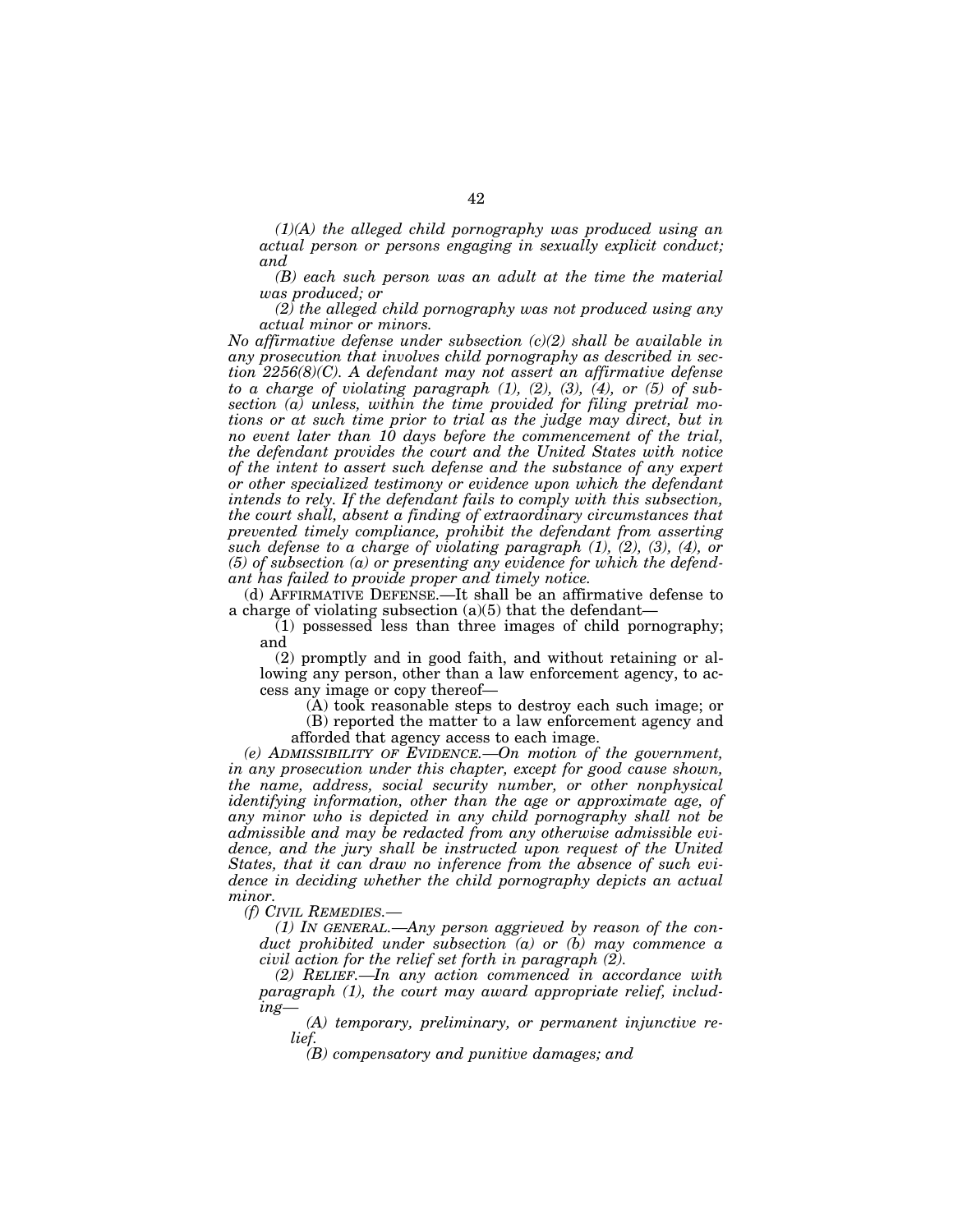*(C) the costs of the civil action and reasonable fees for attorneys and expert witnesses.*

# *§ 2252B. Obscene visual representations of the sexual abuse of children*

*(a) IN GENERAL.—Any person who, in a circumstance described in subsection (d), knowingly produces, distributes, receives, or possesses with intent to distribute, a visual depiction of any kind, including a drawing, cartoon, sculpture, or painting, that—*

*(1)(A) depicts a minor engaging in sexually explicit conduct; and* 

*(B) is obscene; or* 

*(2)(A) depicts an image that is, or appears to be, of a minor engaging in graphic bestiality, sadistic or masochistic abuse, or sexual intercourse, including genital-genital, oral-genital, analgenital, or oral-anal, whether between persons of the same or opposite sex; and* 

*(B) lacks serious literary, artistic, political, or scientific value; or attempts or conspires to do so, shall be subject to the penalties provided in section 2252A(b)(1), including the penalties provided for cases involving a prior conviction.* 

*(b) ADDITIONAL OFFENSES.—Any person who, in a circumstance described in subsection (d), knowingly possesses a visual depiction of any kind, including a drawing, cartoon, sculpture, or painting, that—*

*(1)(A) depicts a minor engaging in sexually explicit conduct; and* 

*(B) is obscene; or* 

*(2)(A) depicts an image that is, or appears to be, of a minor engaging in graphic bestiality, sadistic or masochistic abuse, or sexual intercourse, including genital-genital, oral-genital, analgenital, or oral-anal, whether between persons of the same or opposite sex; and* 

*(B) lacks serious literary, artistic, political, or scientific value; or attempts or conspires to do so, shall be subject to the penalties provided in section 2252A(b)(2), including the penalties provided for cases involving a prior conviction.*

*(c) NONREQUIRED ELEMENT OF OFFENSE.—It is not a required element of any offense under this section that the minor depicted actually exist.* 

*(d) CIRCUMSTANCES.—The circumstance referred to in subsections (a) and (b) is that—*

*(1) any communication involved in or made in furtherance of the offense is communicated or transported by the mail, or in interstate or foreign commerce by any means, including by computer, or any means or instrumentality of interstate or foreign commerce is otherwise used in committing or in furtherance of the commission of the offense;* 

*(2) any communication involved in or made in furtherance of the offense contemplates the transmission or transportation of a visual depiction by the mail, or in interstate or foreign commerce by any means, including by computer;*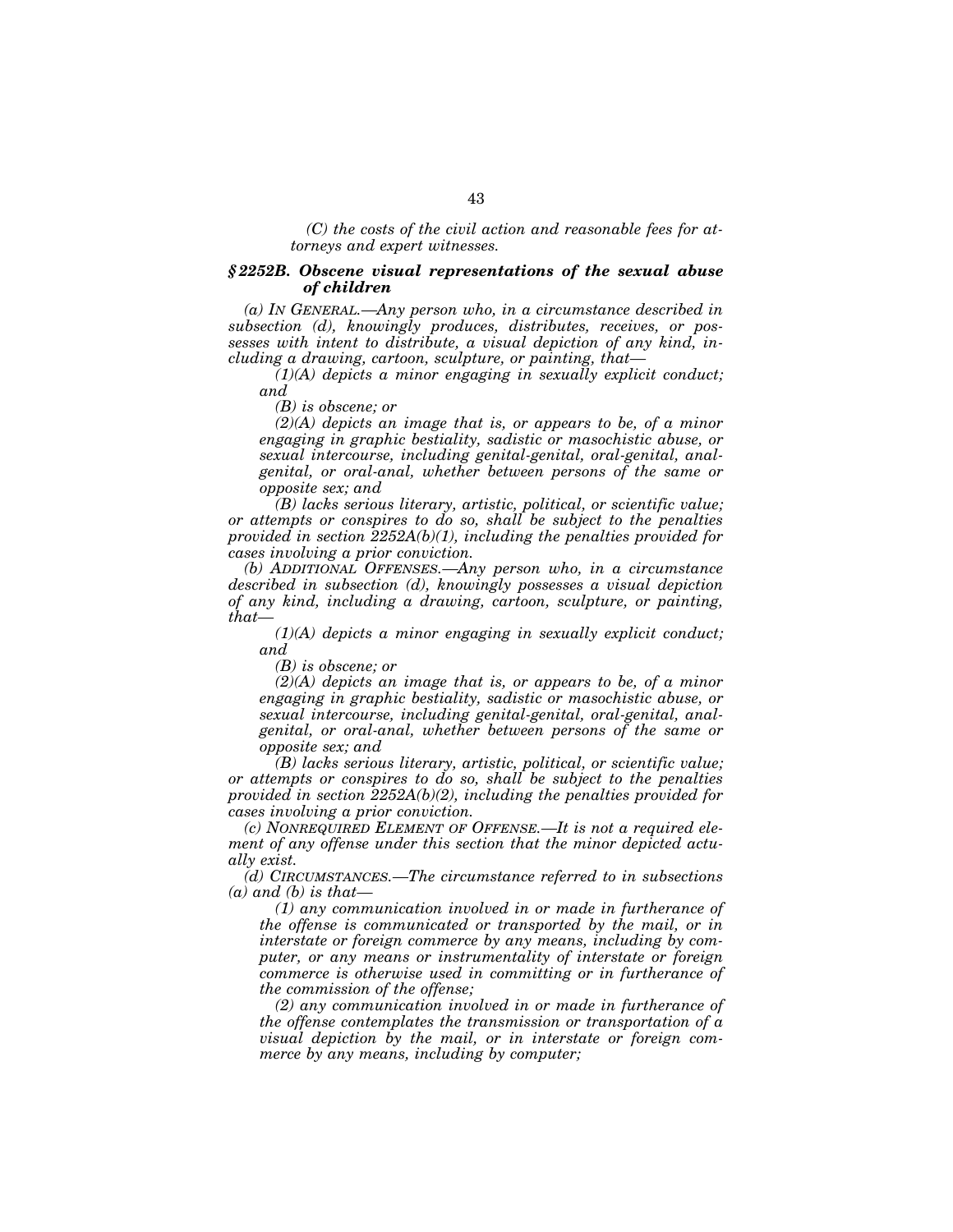*(3) any person travels or is transported in interstate or foreign commerce in the course of the commission or in furtherance of the commission of the offense;* 

*(4) any visual depiction involved in the offense has been mailed, or has been shipped or transported in interstate or foreign commerce by any means, including by computer, or was produced using materials that have been mailed, or that have been shipped or transported in interstate or foreign commerce by any means, including by computer; or* 

*(5) the offense is committed in the special maritime and territorial jurisdiction of the United States or in any territory or possession of the United States.* 

*(e) AFFIRMATIVE DEFENSE.—It shall be an affirmative defense to a charge of violating subsection (b) that the defendant—*

*(1) possessed less than 3 such visual depictions; and* 

*(2) promptly and in good faith, and without retaining or allowing any person, other than a law enforcement agency, to access any such visual depiction—*

*(A) took reasonable steps to destroy each such visual depiction; or* 

*(B) reported the matter to a law enforcement agency and afforded that agency access to each such visual depiction. (f) DEFINITIONS.—For purposes of this section—*

*(1) the term ''visual depiction'' includes undeveloped film and videotape, and data stored on a computer disk or by electronic means which is capable of conversion into a visual image, and also includes any photograph, film, video, picture, digital image or picture, computer image or picture, or computer generated image or picture, whether made or produced by electronic, mechanical, or other means;* 

*(2) the term ''sexually explicit conduct'' has the meaning given the term in section 2256(2); and* 

*(3) the term ''graphic'', when used with respect to a depiction of sexually explicit conduct, means that a viewer can observe any part of the genitals or pubic area of any depicted person or animal during any part of the time that the sexually explicit conduct is being depicted.* 

*\* \* \* \* \* \* \**

# **§ 2256. Definitions for chapter**

For the purposes of this chapter, the term—

 $(1)$  "minor" means any person under the age of eighteen years *and shall not be construed to require proof of the actual identity of the person*;

(2) "sexually explicit conduct" [means actual] *means*—

*(A) actual* or simulated—

 $[(A)]$   $(i)$  sexual intercourse, including genital-genital, oral-genital, anal-genital, or oral-anal, whether between persons of the same or opposite sex;

 $[(B)]$   $(i)$  bestiality:

 $\Gamma(C)$  *(iii)* masturbation;

 $\lceil$ (D) $\rceil$  *(iv)* sadistic or masochistic abuse; or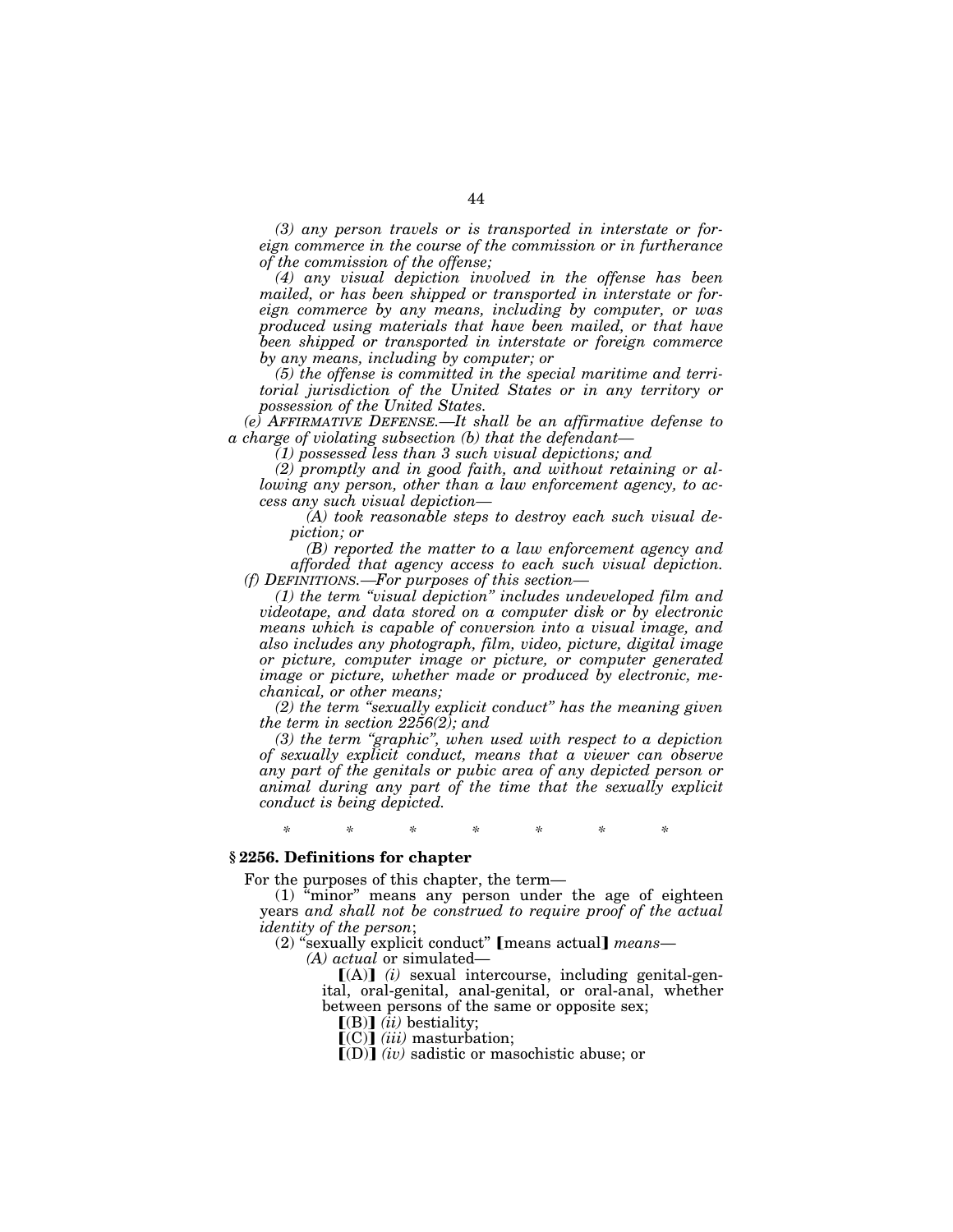$\Gamma(E)$  (v) lascivious exhibition of the genitals or pubic area of any person; *or*

*(B)(i) actual sexual intercourse, including genital-genital, oral-genital, and anal-genital, or oral-anal, whether between persons of the same or opposite sex, or lascivious simulated sexual intercourse where the genitals, breast, or pubic area of any person is exhibited;* 

*(ii) actual or lascivious simulated—*

*(I) bestiality;* 

*(II) masturbation; or* 

*(III) sadistic or masochistic abuse; or* 

*(iii) actual lascivious or simulated lascivious exhibition of the genitals or pubic area of any person;* 

*\* \* \* \* \* \* \** (8) ''child pornography'' means any visual depiction, including any photograph, film, video, picture, or computer or computer-generated image or picture, whether made or produced by electronic, mechanical, or other means, of sexually explicit conduct, where—

(A) the production of such visual depiction involves the use of a minor engaging in sexually explicit conduct;

 $($ B $)$  such visual depiction is, or appears to be, of a minor engaging in sexually explicit conduct;

*(B) the production of such visual depiction involves the use of an identifiable minor engaging in sexually explicit conduct; or* 

(C) such visual depiction has been created, adapted, or modified to appear that an identifiable minor is engaging in sexually explicit conduct*, except that the term ''identifiable minor'' as used in this subparagraph shall not be construed to include the portion of the definition contained in paragraph*  $(9)(B)$ ; [or]

 $I(\bar{D})$  such visual depiction is advertised, promoted, presented, described, or distributed in such a manner that conveys the impression that the material is or contains a visual depiction of a minor engaging in sexually explicit conduct; and

 $(9)$  "identifiable minor"—

 $(A)$  means a person—

 $(i)(I)$  who was a minor at the time the visual depiction was created, adapted, or modified; or

 $\overline{f(II)}$  whose image as a minor was used in creating, adapting, or modifying the visual depiction; and

 $\left[ \overline{\text{(ii)}} \right]$  who is recognizable as an actual person by the person's face, likeness, or other distinguishing characteristic, such as a unique birthmark or other recognizable feature; and

 $(R)$  shall not be construed to require proof of the actual identity of the identifiable minor.]

*(9) ''identifiable minor''—*

*(A)(i) means a person—*

*(I)(aa) who was a minor at the time the visual depiction was created, adapted, or modified; or*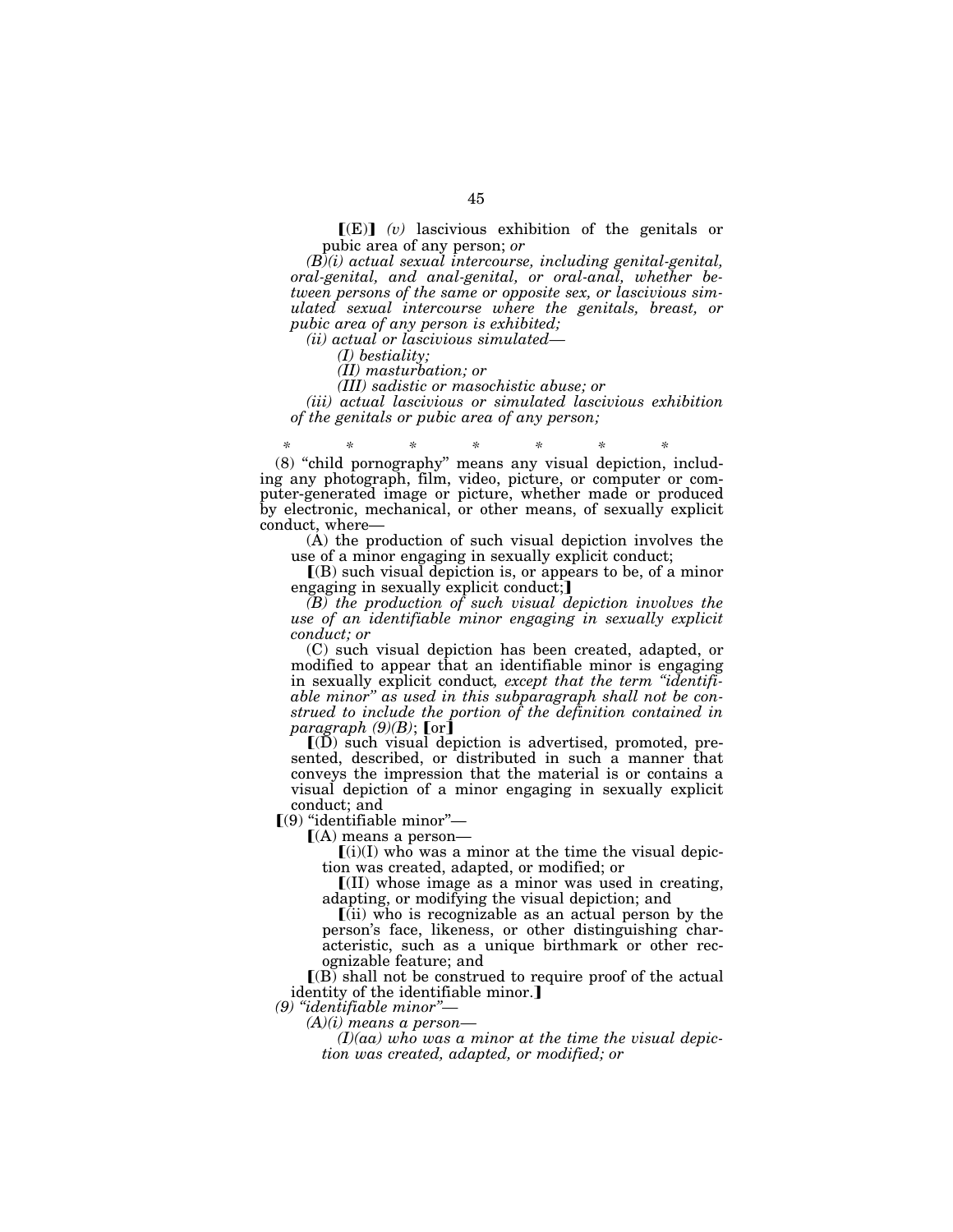*(bb) whose image as a minor was used in creating, adapting, or modifying the visual depiction; and*

*(II) who is recognizable as an actual person by the person's face, likeness, or other distinguishing characteristic, such as a unique birthmark or other recognizable feature; and* 

*(ii) shall not be construed to require proof of the actual identity of the identifiable minor; or* 

*(B) means a computer image, computer generated image, or digital image—*

*(i) that is of, or is virtually indistinguishable from that of, an actual minor; and* 

*(ii) that depicts sexually explicit conduct as defined in paragraph (2)(B); and* 

*(10) ''virtually indistinguishable''—*

*(A) means that the depiction is such that an ordinary person viewing the depiction would conclude that the depiction is of an actual minor; and* 

*(B) does not apply to depictions that are drawings, cartoons, sculptures, diagrams, anatomical models, or paintings depicting minors or adults or reproductions of such depictions.*

#### **§ 2257. Record keeping requirements**

(a) Whoever produces any book, magazine, periodical, film, videotape, or other matter which—

\* \* \* \* \* \* \* (d)(1) No information or evidence obtained from records required to be created or maintained by this section shall, except as provided in this section, directly or indirectly, be used as evidence against any person with respect to any violation of law.

(2) Paragraph (1) of this subsection shall not preclude the use of such information or evidence in a prosecution or other action for a violation **[**of this section**]** *of this chapter or chapter 71*, or for a violation of any applicable provision of law with respect to the furnishing of false information.

(h) As used in this this section—

(1) the term ''actual sexually explicit conduct'' means actual but not simulated conduct as defined in subparagraphs (A) through (D) of paragraph (2) of section 2256 of this title;

\* \* \* \* \* \* \* (3) the term ''produces'' means to produce, manufacture, or publish any book, magazine, periodical, film, video tape, *computer generated image, digital image, or picture,* or other similar matter and includes the duplication, reproduction, or reissuing of any such matter, but does not include mere distribution or any other activity which does not involve hiring, contracting for managing, or otherwise arranging for the participation of the performers depicted; and

\* \* \* \* \* \* \* (i) Whoever violates this section shall be imprisoned for [not] more than 2 years) *not more than 5 years*, and fined in accordance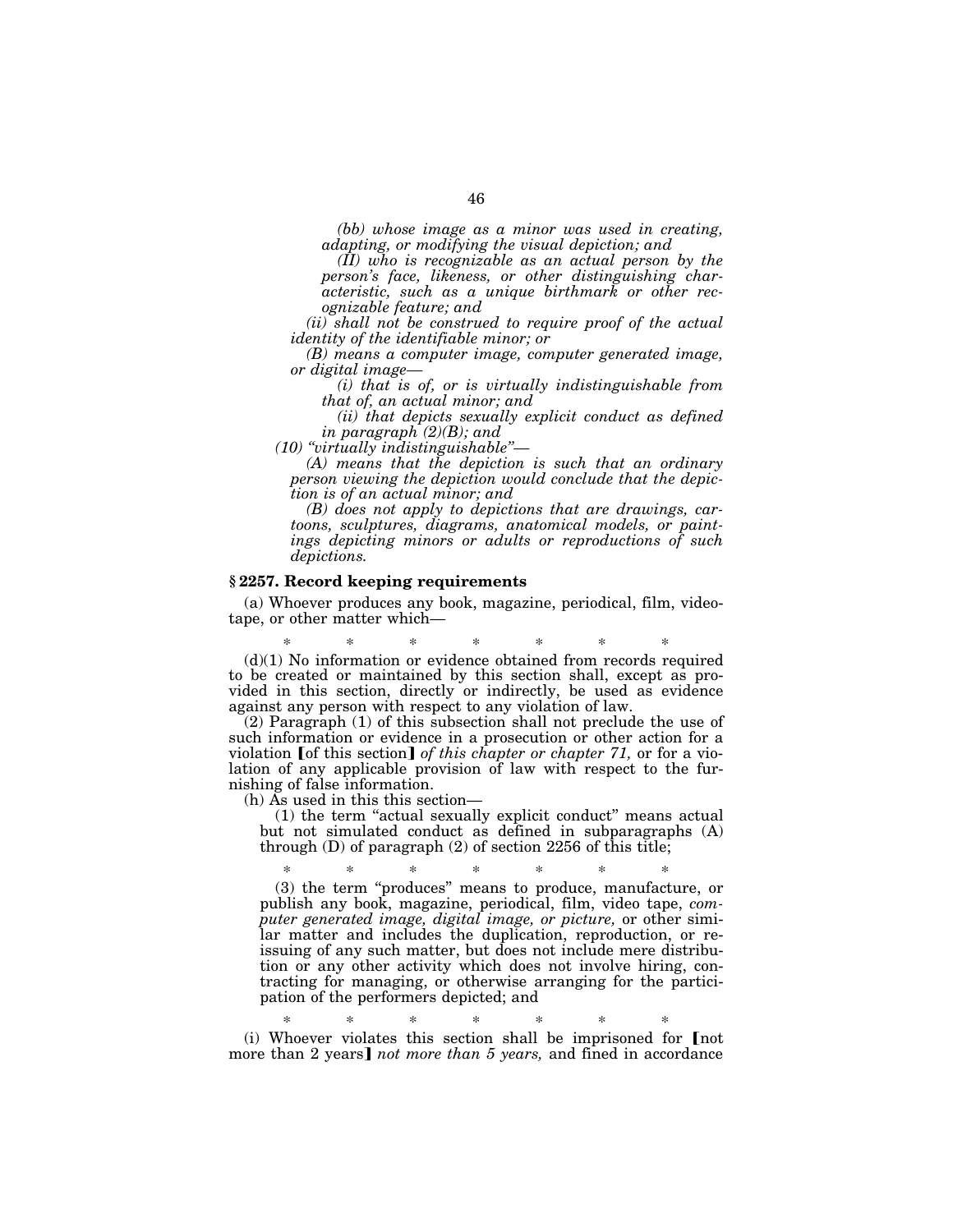with the provisions of this title, or both. Whoever violates this section after having been convicted of a violation punishable under this section shall be imprisoned for any period of years not more than [5 years] 10 years but not less than 2 years, and fined in accordance with the provisions of this title, or both.

# **CHAPTER 119—WIRE AND ELECTRONIC COMMUNICA-TIONS INTERCEPTION AND INTERCEPTION OF ORAL COMMUNICATIONS**

\* \* \* \* \* \* \*

\* \* \* \* \* \* \*

# **§ 2516. Authorization for interception of wire, oral, or electronic communications**

(1) The Attorney General, \* \* \*

(a) any offense punishable by death or by imprisonment for more than one year under sections 2274 through 2277 of title 42 of the United States Code (relating to the enforcement of the Atomic Energy Act of 1954), section 2284 of title 42 of the United States Code (relating to sabotage of nuclear facilities or fuel), or under the following chapters of this title: chapter 37 (relating to espionage), chapter 90 (relating to protection of trade secrets), chapter 105 (relating to sabotage), chapter 115 (relating to treason), chapter 102 (relating to riots), chapter 65 (relating to malicious mischief), chapter 111 (relating to destruction of vessels), or chapter 81 (relating to piracy);

\* \* \* \* \* \* \*

(c) any offense which is punishable under the following sections of this title: section 201 (bribery of public officials and witnesses), section 215 (relating to bribery of bank officials), section 224 (bribery in sporting contests), subsection (d), (e), (f), (g), (h), or (i) of section 844 (unlawful use of explosives), section 1032 (relating to concealment of assets), section 1084 (transmission of wagering information), section 751 (relating to escape), section 1014 (relating to loans and credit applications generally; renewals and discounts), sections 1503, 1512, and 1513 (influencing or injuring an officer, juror, or witness generally), section 1510 (obstruction of criminal investigations), section 1511 (obstruction of State or local law enforcement), *section 1591 (sex trafficking of children by force, fraud, or coercion),* section 1751 (Presidential and Presidential staff assassination, kidnapping, and assault), section 1951 (interference with commerce by threats or violence), section 1952 (interstate and foreign travel or transportation in aid of racketeering enterprises), section 1958 (relating to use of interstate commerce facilities in the commission of murder for hire), section 1959 (relating to violent crimes in aid of racketeering activity), section 1954 (offer, acceptance, or solicitation to influence operations of employee benefit plan), section 1955 (prohibition of business enterprises of gambling), section 1956 (laundering of monetary instruments), section 1957 (relating to engaging in monetary transactions in property derived from specified unlawful activity), section 659 (theft from interstate shipment), section 664 (embezzlement from pension and welfare funds), section 1343 (fraud by wire, radio, or television),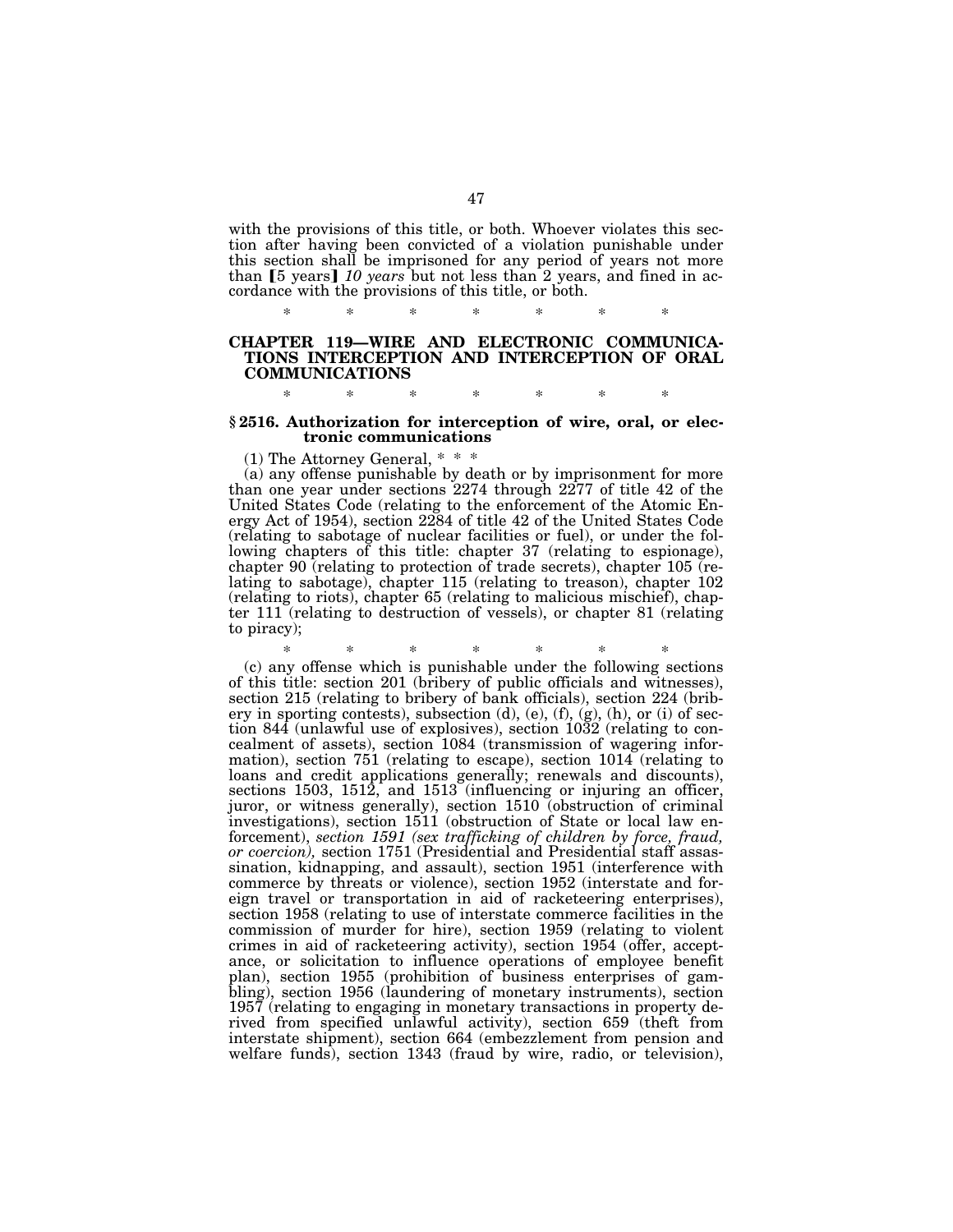section 1344 (relating to bank fraud), sections 2251 and 2252 (sexual exploitation of children), *section 2251A (selling or buying of children), section 2252A (relating to material constituting or containing child pornography), section 2252B (relating to child obscenity), section 2260 (production of sexually explicit depictions of a minor for importation into the United States), sections 2421, 2422, 2423, and 2425 (relating to transportation for illegal sexual activity and related crimes),* sections 2312, 2313, 2314, and 2315 (interstate transportation of stolen property), section 2321 (relating to trafficking in certain motor vehicles or motor vehicle parts), section 1203 (relating to hostage taking), section 1029 (relating to fraud and related activity in connection with access devices), section 3146 (relating to penalty for failure to appear), section 3521(b)(3) (relating to witness relocation and assistance), section 32 (relating to destruction of aircraft or aircraft facilities), section 38 (relating to aircraft parts fraud), section 1963 (violations with respect to racketeer influenced and corrupt organizations), section 115 (relating to threatening or retaliating against a Federal official), section 1341 (relating to mail fraud), a felony violation of section 1030 (relating to computer fraud and abuse), section 351 (violations with respect to congressional, Cabinet, or Supreme Court assassinations, kidnapping, and assault), section 831 (relating to prohibited transactions involving nuclear materials), section 33 (relating to destruction of motor vehicles or motor vehicle facilities), section 175 (relating to biological weapons), section 1992 (relating to wrecking trains), a felony violation of section 1028 (relating to production of false identification documentation), section 1425 (relating to the procurement of citizenship or nationalization unlawfully), section 1426 (relating to the reproduction of naturalization or citizenship papers), section 1427 (relating to the sale of naturalization or citizenship papers), section 1541 (relating to passport issuance without authority), section 1542 (relating to false statements in passport applications), section 1543 (relating to forgery or false use of passports), section 1544 (relating to misuse of passports), or section 1546 (relating to fraud and misuse of visas, permits, and other documents);

\* \* \* \* \* \* \*

# **CHAPTER 121—STORED WIRE AND ELECTRONIC COM-MUNICATIONS AND TRANSACTIONAL RECORDS AC-CESS**

\* \* \* \* \* \* \*

# **§ 2702. Voluntary disclosure of customer communications or records**

(a) PROHIBITIONS.—Except as provided in subsection (b)—

\* \* \* \* \* \* \* (b) EXCEPTIONS FOR DISCLOSURE OF COMMUNICATIONS.—A provider described in subsection (a) may divulge the contents of a communication—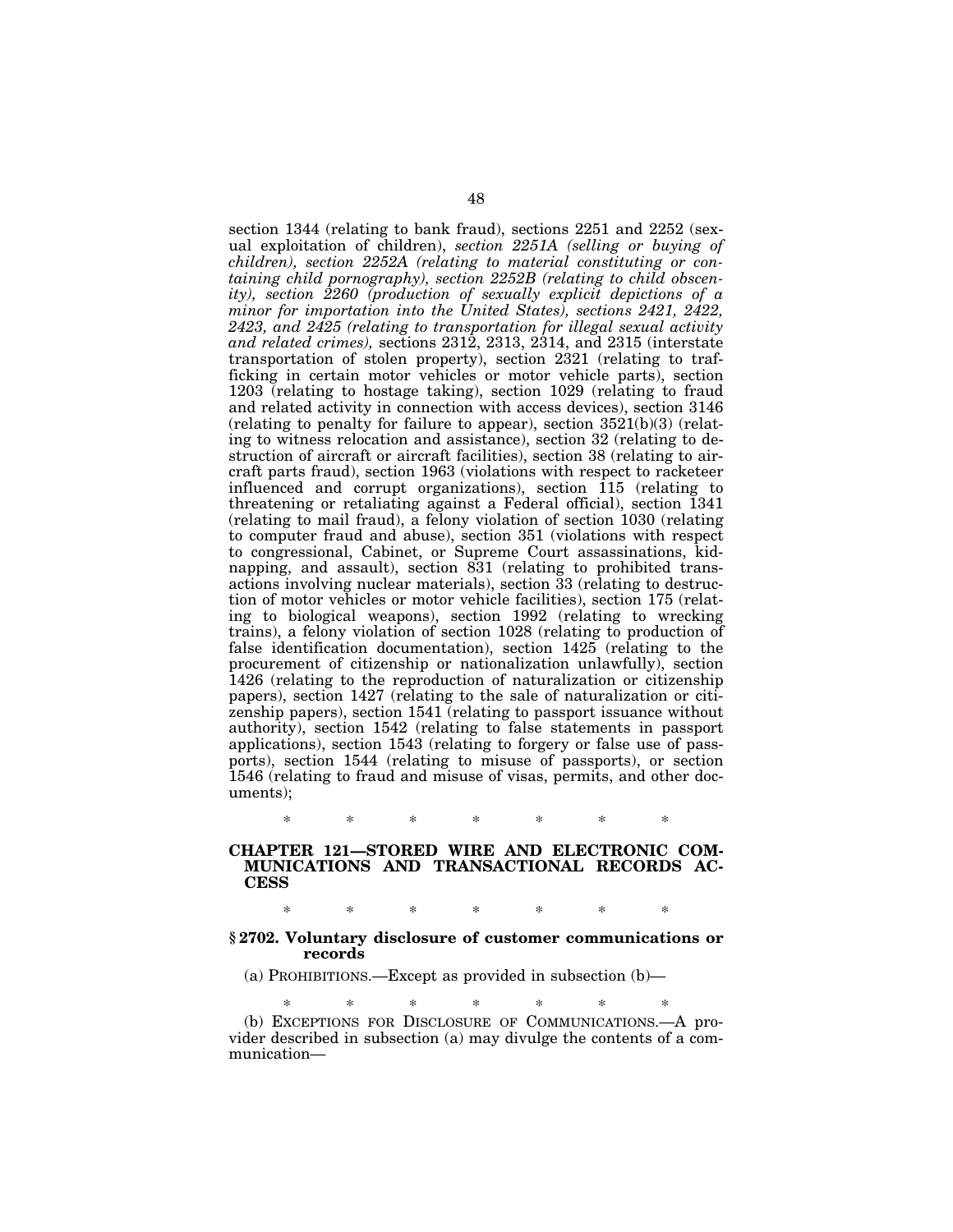(1) to an addressee or intended recipient of such communication or an agent of such addressee or intended recipient;

# \* \* \* \* \* \* \*

(5) as may be necessarily incident to the rendition of the service or to the protection of the rights or property of the provider of that service;  $\lceil \text{or} \rceil$ 

*(6) to the National Center for Missing and Exploited Children, in connection with a report submitted under section 227 of the Victims of Child Abuse Act of 1990 (42 U.S.C. 13032); or*  $(6)$  (7) to a law enforcement agency—

(A) if the contents—

(i) were inadvertently obtained by the service provider; and

(ii) appear to pertain to the commission of a crime; *or*

 $(6)$  if required by section 227 of the Crime Control Act of 1990 [42 U.S.C.A. § 13032]; or]

 $[(C)]$  $(B)$  if the provider reasonably believes that an emergency involving immediate danger of death or serious physical injury to any person requires disclosure of the information without delay.

(c) EXCEPTIONS FOR DISCLOSURE OF CUSTOMER RECORDS.—A provider described in subsection (a) may divulge a record or other information pertaining to a subscriber to or customer of such service (not including the contents of communications covered by subsection (a)(1) or  $(a)(2)$ —

(1) as otherwise authorized in section 2703;

\* \* \* \* \* \* \* (4) to a governmental entity, if the provider reasonably believes that an emergency involving immediate danger of death or serious physical injury to any person justifies disclosure of the information; [or]

*(5) to the National Center for Missing and Exploited Children, in connection with a report submitted under section 227 of the Victims of Child Abuse act of 1990 (42 U.S.C. 13032); or*   $(5)$  *(6)* to any person other than a governmental entity.

# \* \* \* \* \* \* \* **PART II—CRIMINAL PROCEDURE**

# \* \* \* \* \* \* \*

# **CHAPTER 223—WITNESSES AND EVIDENCE**

\* \* \* \* \* \* \*

# **§ 3486. Administrative subpoenas**

(a) AUTHORIZATION.— $(1)(A)$  In any investigation relating of—

\* \* \* \* \* \* \* (C) A subpoena issued under subparagraph (A) with respect to a provider of electronic communication service or remote computing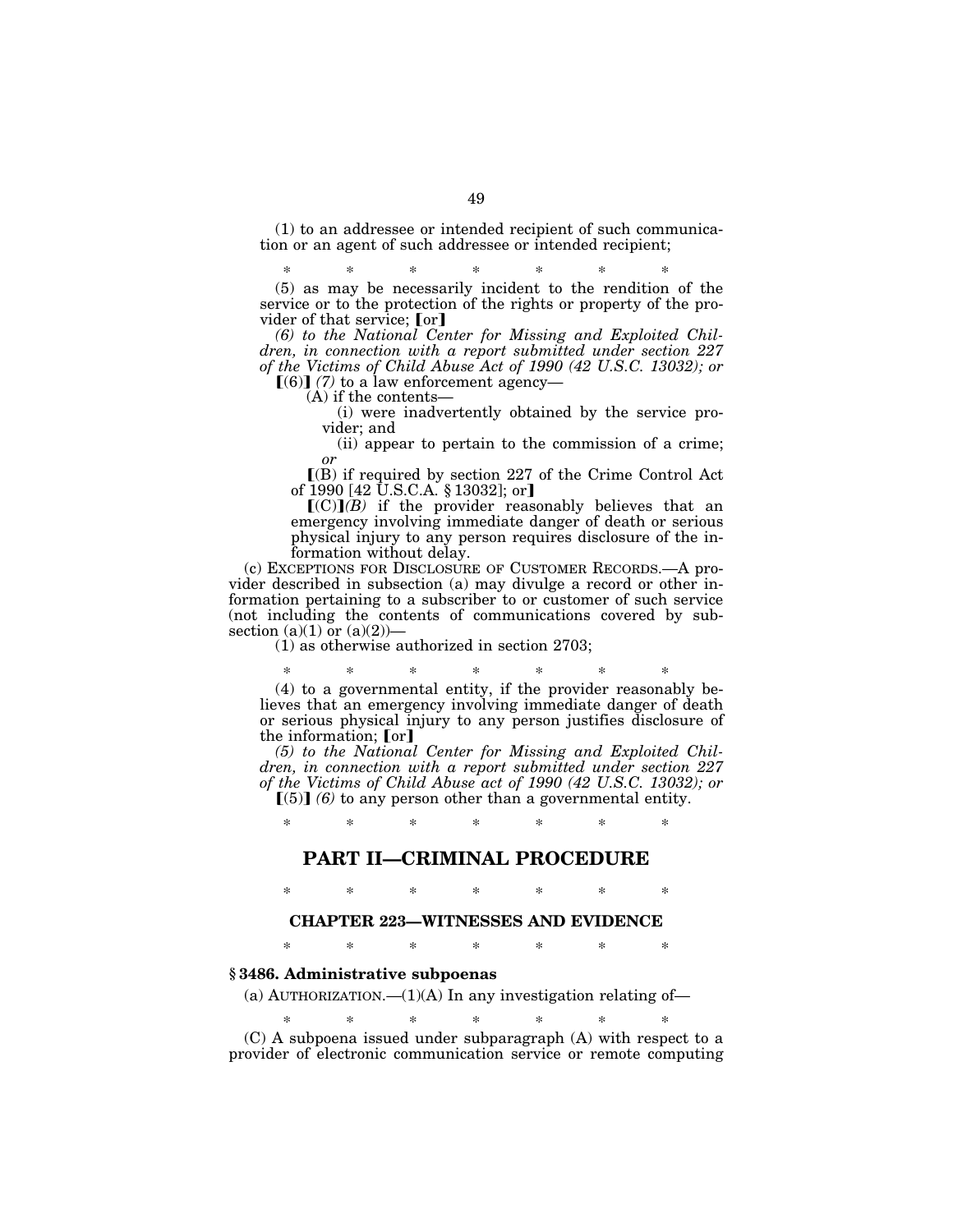service, in an investigation of a Federal offense involving the sexual exploitation or abuse of children shall not extend beyond—

(i) requiring that provider to disclose [the name, address, local and long distance telephone toll billing records, telephone number or other subscriber number of identity, and length of service of a subscriber to or customer or such service and the types of services the subscriber or customer utilized, *the information specified in section 2703(c)(2)* which may be relevant to an authorized law enforcement inquiry; or

\* \* \* \* \* \* \*

# **TITLE 42—THE PUBLIC HEALTH AND WELFARE**

\* \* \* \* \* \* \*

#### **CHAPTER 132—VICTIMS OF CHILD ABUSE**

# **Subchapter I—Improving Investigation and Prosecution of Child Abuse Cases**

\* \* \* \* \* \* \*

# **Subchapter IV—Reporting Requirements**  \* \* \* \* \* \* \*

# **§ 13032. Reporting of child pornography by electronic communication service providers**

(a) DEFINITIONS.—In this section—

(1) the term ''electronic communication service'' has the meaning given the term in section 2510 of Title 18; and

(2) the term "remote computing service" has the meaning given the term in section 2711 of Title 18.

(b) REQUIREMENTS.—

(1) DUTY TO REPORT.—Whoever, while engaged in providing an electronic communication service or a remote computing service to the public, through a facility or means of interstate or foreign commerce, obtains knowledge of facts or circumstances from which a violation of section 2251, 2251A, 2252, 2252A, or 2260 of Title 18, involving child pornography (as defined in section 2256 of that title) *or a violation of section 2252B of that title,* is apparent, shall, as soon as reasonably possible, make a report of such facts or circumstances to the Cyber Tip Line at the National Center for Missing and Exploited Children, which shall forward that report to a law enforcement agency or agencies designated by the Attorney General.

(2) DESIGNATION OF AGENCIES.—Not later than 180 days after Oct. 30, 1998, the Attorney General shall designate the law enforcement agency or agencies to which a report shall be forwarded under paragraph  $(1)$ .

*(3) In addition to forwarding such reports to those agencies designated in subsection (b)(2), the National Center for Missing and Exploited Children is authorized to forward any such re-*